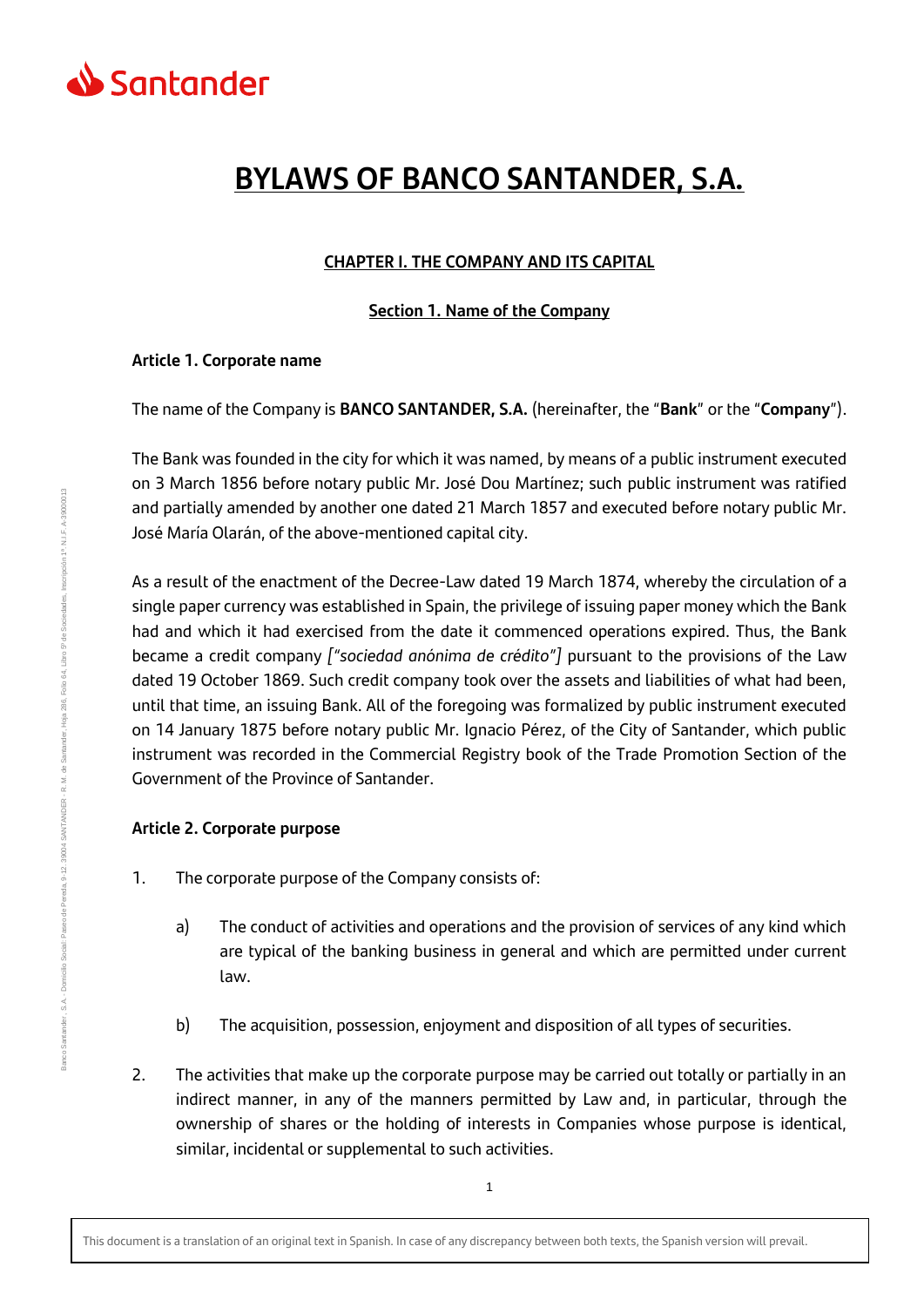

## **Article 3. Registered office and other offices**

- 1. The registered office of the Bank is located in the city of Santander, Paseo de Pereda, numbers 9-12.
- 2. The board of directors may resolve to change the location of the registered office within the same municipal area.

## **Article 4. Commencement of activities and duration**

- 1. The Company commenced its activities on 20 August 1857.
- 2. The duration of the Company is indefinite.

## **Section 2. Share capital and shares**

## **Article 5. Share capital**

- 1. The share capital is 8,540,355,514.50 euros.
- 2. The share capital is represented by 17,080,711,029 shares having a nominal value of fifty euro cents each, all of which belong to the same class and series.
- 3. All the shares have been fully paid-up.

## **Article 6. Form of the shares**

- 1. The shares are represented in book-entry form and are governed by the Securities Market Law *[Ley del Mercado de Valores]* and such other provisions as may be applicable.
- 2. The book-entry registry of the Company shall be maintained by the entity or entities charged by the law with such duty.

The entity in charge of the book-entry registry shall notify the Bank of transactions involving the shares and the Bank shall keep its own stock ledger with the name of the shareholders.

3. The person whose name appears as the holder in the entries in the records of the entity in charge of the book-entry registry shall be deemed the legitimate holder thereof, and therefore, such person may request from the Bank the benefits to which the shares entitle them.

This document is a translation of an original text in Spanish. In case of any discrepancy between both texts, the Spanish version will prevail.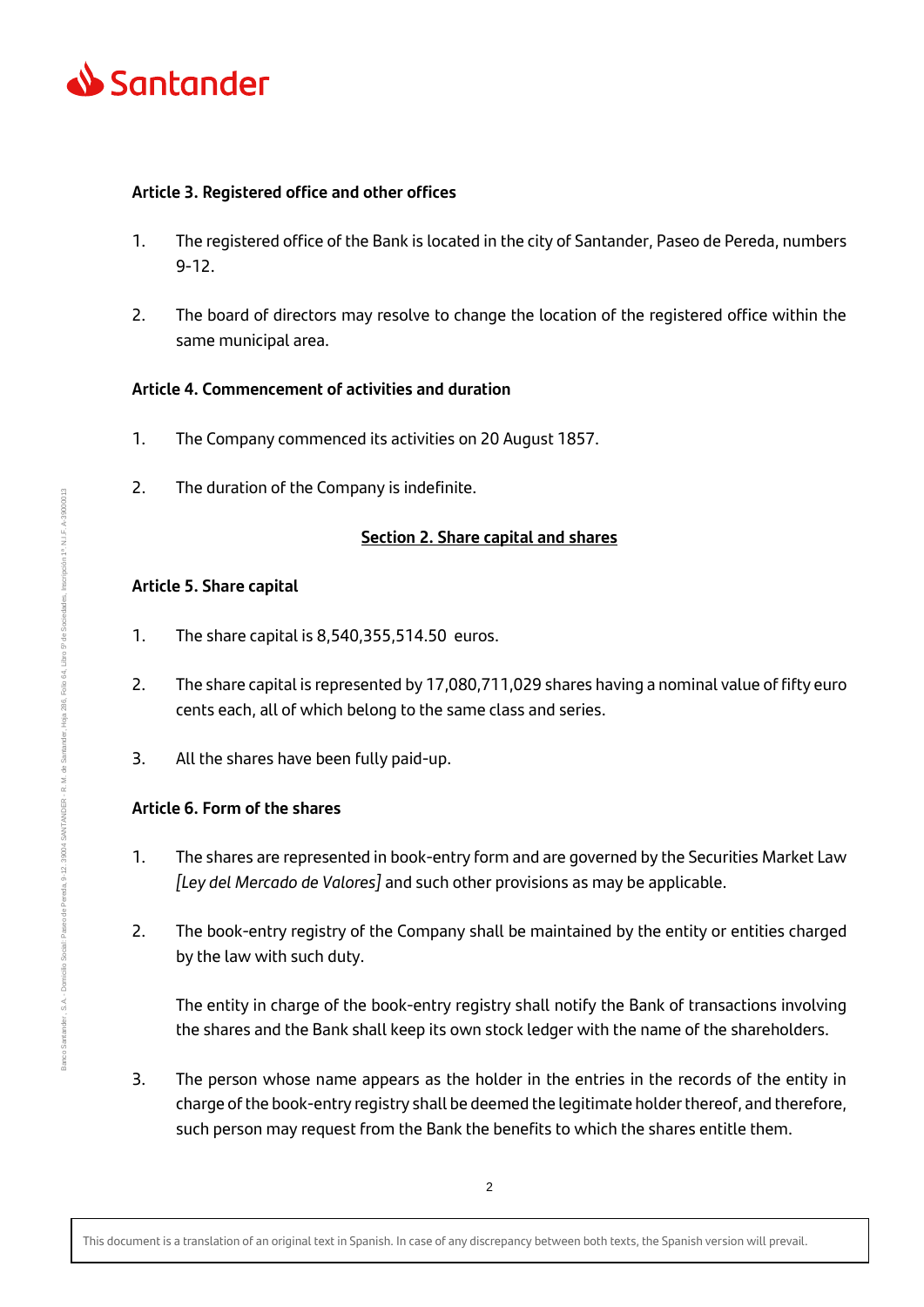

- 4. In the event of persons or entities formally acting as shareholders under a fiduciary agreement, trust, or any other similar title, the Bank may require such persons to provide the particulars of the beneficial owners of the shares, as well as information regarding all acts entailing the transfer of such shares or the creation of liens thereon.
- 5. In the event that the person or entity registered as a holder of shares in the book-entry registry is an intermediary entity that keeps said shares in custody for the account of ultimate beneficial owners or of another intermediary entity, the Bank may also request the identification of the ultimate beneficial owners, meaning the person or persons for whose account the intermediary entity registered as a shareholder acts in each case, whether directly or through a chain of intermediaries. The Bank shall have no liability to the ultimate beneficial owners and is not privy to the relations between said ultimate beneficial owners and the intermediary entity or entities or to the relations among the entities making up the chain of intermediary entities.

## **Article 7. Shareholders' rights**

- 1. Shares confer on the lawful holders thereof the status of shareholder and give them the rights set forth in the law and in these bylaws and, specifically, the following:
	- a) The right to share in the distribution of corporate earnings and in the net assets resulting from liquidation.
	- b) The pre-emptive right to subscribe to the issuance of new shares or debentures convertible into shares.
	- c) The right to attend and vote at the General Shareholders' Meetings and to challenge corporate resolutions.
	- d) The right to receive information.
- 2. Shareholders shall exercise their rights vis-à-vis the Company with loyalty and good faith.
- 3. In such manner as is set forth in legal and administrative provisions, the Company shall not acknowledge the exercise of voting and related rights arising from interests in the Company held by persons who acquire shares thereof in violation of mandatory legal rules of any type or rank. Likewise, the Company shall make public, in such manner as determined by the abovementioned regulations, the interest held by the shareholders in the capital of the Company, whenever the circumstances requiring such publication arise.

## **Article 8. Unpaid subscriptions**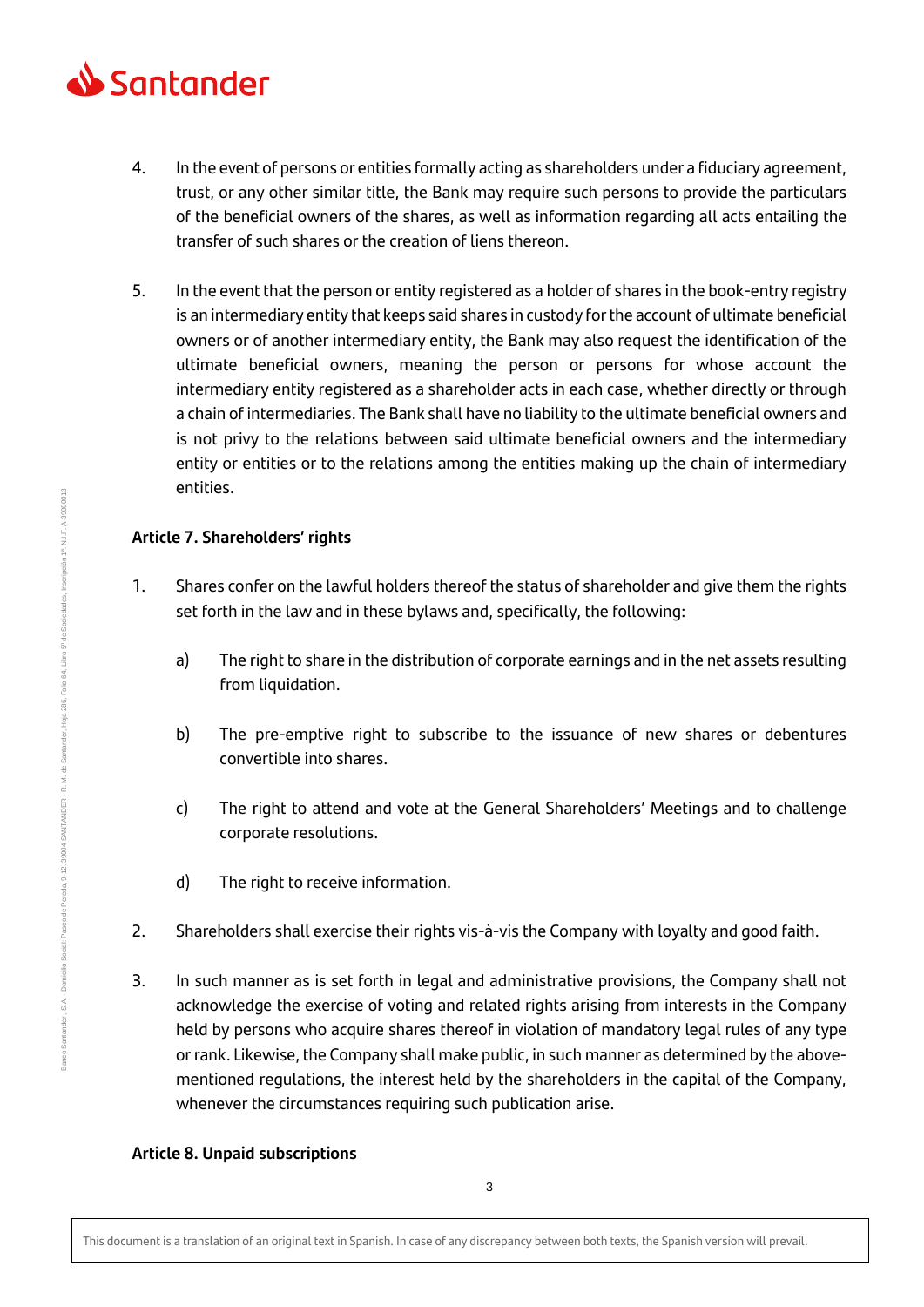

- 1. Unpaid subscription amounts on partially paid-up shares shall be paid up by the shareholders at the time determined by the board of directors, within five years of the date of the resolution providing for the capital increase. The manner and other details of such payment shall be determined by the resolution providing for the capital increase.
- 2. Without prejudice to the effects of default as set forth by law, any late payment of unpaid subscriptions shall bear, for the benefit of the Bank, such interest as is provided by law in respect of late payments, starting from the day when payment is due and without any judicial or extra-judicial demand being required. In addition, the Bank shall be entitled to bring such legal actions as may be permitted by law in these cases.

## **Article 9. Non-voting shares**

- 1. The Company may issue non-voting shares for a nominal amount of not more than one half of the paid-up share capital.
- 2. Non-voting shares shall attribute to the holders thereof the rights established in the resolution for the issuance thereof, in accordance with law and by means of an appropriate amendment of the bylaws.

## **Article 10. Redeemable shares**

- 1. The Company may, on the terms established by law, issue redeemable shares for a nominal amount not to exceed one-fourth of its share capital.
- 2. Redeemable shares shall give the holders thereof the rights that are established in the resolution providing for the issuance thereof, in accordance with law and by means of the appropriate bylaw amendment.

# **Article 11. Co-ownership**

- 1. Each share is indivisible.
- 2. Shares that are jointly owned shall be registered in the respective book-entry registry in the name of all co-owners. However, the co-owners of a share shall appoint a single person to exercise shareholder rights and shall be jointly and severally liable to the Company for all obligations entailed by the status of shareholders.

The same rule shall apply in all other instances of co-ownership of rights over shares.

This document is a translation of an original text in Spanish. In case of any discrepancy between both texts, the Spanish version will prevail.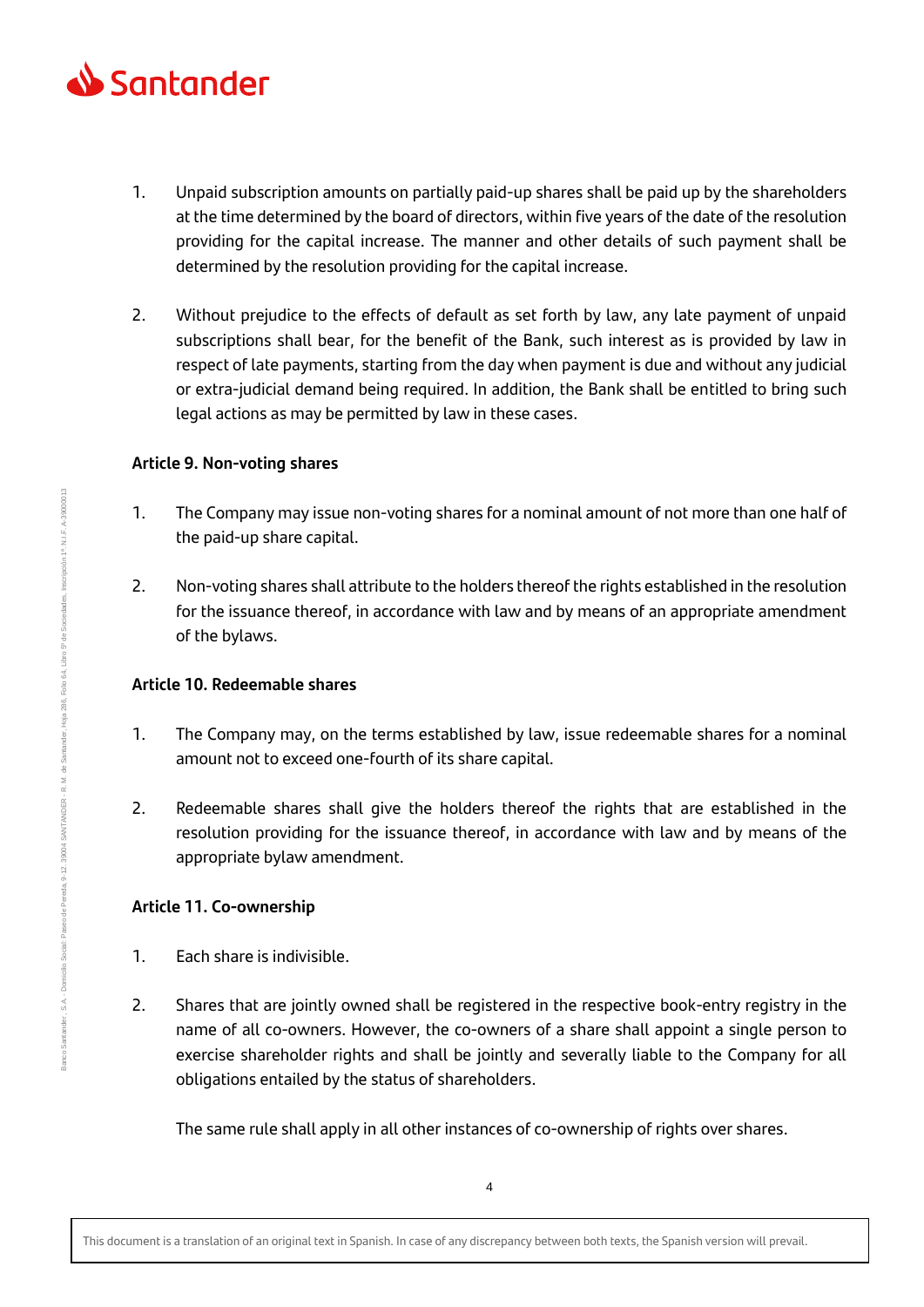

3. In the case of usufruct of shares, the status of shareholder lies with the bare owner, but the usufructuary shall in every case be entitled to receive the dividends the Company resolves to distribute during the usufruct. The bare owner shall exercise all other shareholder rights.

The usufructuary has the obligation to facilitate the exercise of such rights by the bare owner.

4. If the shares are pledged, the owner thereof shall be entitled to exercise shareholder rights. The pledgee shall have the obligation to facilitate the exercise of such rights.

In the event that the owner fails to comply with his obligation to pay unpaid contribution amounts, the pledgee may perform such obligation himself or foreclose on the pledge.

5. In all other cases of limited *in rem* rights on shares, voting and related rights shall be exercised by the direct owner thereof.

## **Article 12. Transfer of shares**

- 1. Shares and the economic rights attaching thereto, including pre-emptive rights, may be transferred by any means permitted by Law.
- 2. New shares may be transferred as from the time established by law.
- 3. Shares shall be transferred by means of book-entries.
- 4. The registration of the transfer in favor of the transferee shall have the same effect as the delivery of the securities.
- 5. The creation of limited *in rem* rights or other liens on shares shall be registered in the respective account of the book-entry registry.
- 6 Registration of the pledge is equivalent to transfer of title.

## **Section 3. Capital increase and reduction**

## **Article 13. Capital increase**

Capital increases may be effected by issuing new shares or by increasing the par value of existing shares and, in both cases, the consideration therefore may consist of non monetary or monetary contributions, including the set-off of receivables, or of the transformation of available profits or reserves. Capital increases may be made partly with a charge to new contributions and partly with a charge to unappropriated profits or reserves.

This document is a translation of an original text in Spanish. In case of any discrepancy between both texts, the Spanish version will prevail.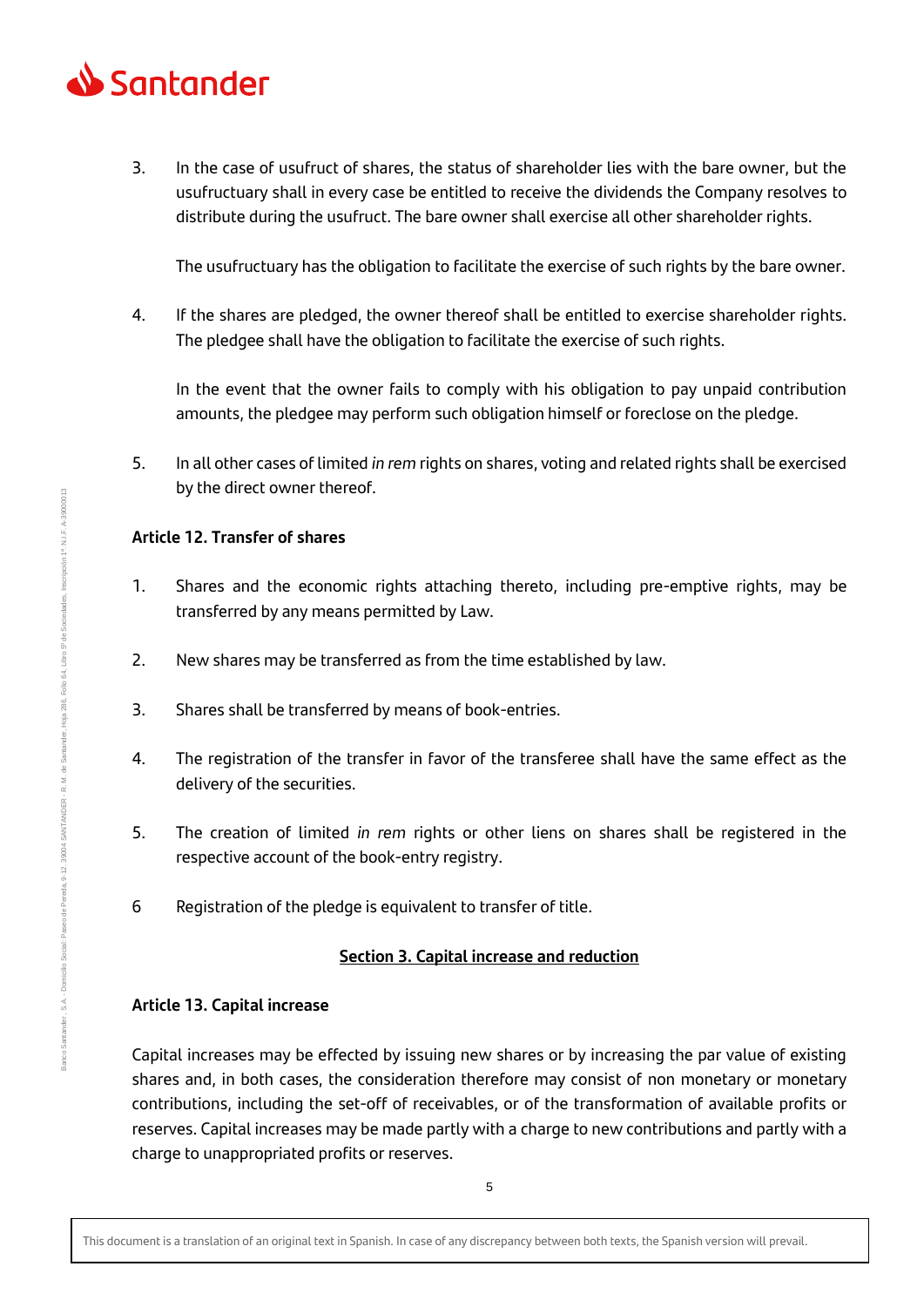

## **Article 14. Authorized capital**

- 1. The shareholders acting at the general shareholders' meeting may delegate to the board of directors the power to resolve, on one or more occasions, to increase the share capital up to a specified amount, at the time and in the amount it may decide and within the limits established by the law. Such delegation may include the power to exclude pre-emptive rights.
- 2. The shareholders at the general shareholders' meeting may also delegate to the board of directors the power to determine the date on which the adopted resolution to increase the share capital is to be implemented and to set the terms thereof regarding all matters not specified by the shareholders at the general shareholders' meeting.

## **Article 15. Exclusion of pre-emptive rights**

- 1. The shareholders acting at the general shareholders' meeting or the board of directors approving an increase in share capital, as the case may be, may resolve to exclude the preemptive rights of the shareholders to further the best interests of the Company.
- 2. The pre-emptive rights of existing shareholders shall be excluded when the capital increase is due to the conversion of debentures into shares, the merger of another company into the Company or of all or part of the assets split off from another company, or when the Company has made a tender offer for securities the consideration for which consists, in whole or in part, of securities to be issued by the Company or, in general, when the increase is carried out in consideration for non-cash contributions.

# **Article 16. Capital reduction**

- 1. Capital reductions may be effected by reducing the par value of the shares or by repurchasing them or dividing them into groups for exchange. Capital reductions may be effected in order to return the value of contributions, to release unpaid subscriptions, to establish or increase reserves, to restore the balance between the share capital and net assets, or to fulfil any other purpose allowed by law.
- 2. In the event of a capital reduction to return contributions, payment to shareholders may be made in kind in whole or in part, provided the three conditions set forth in Article 64 are concurrently met.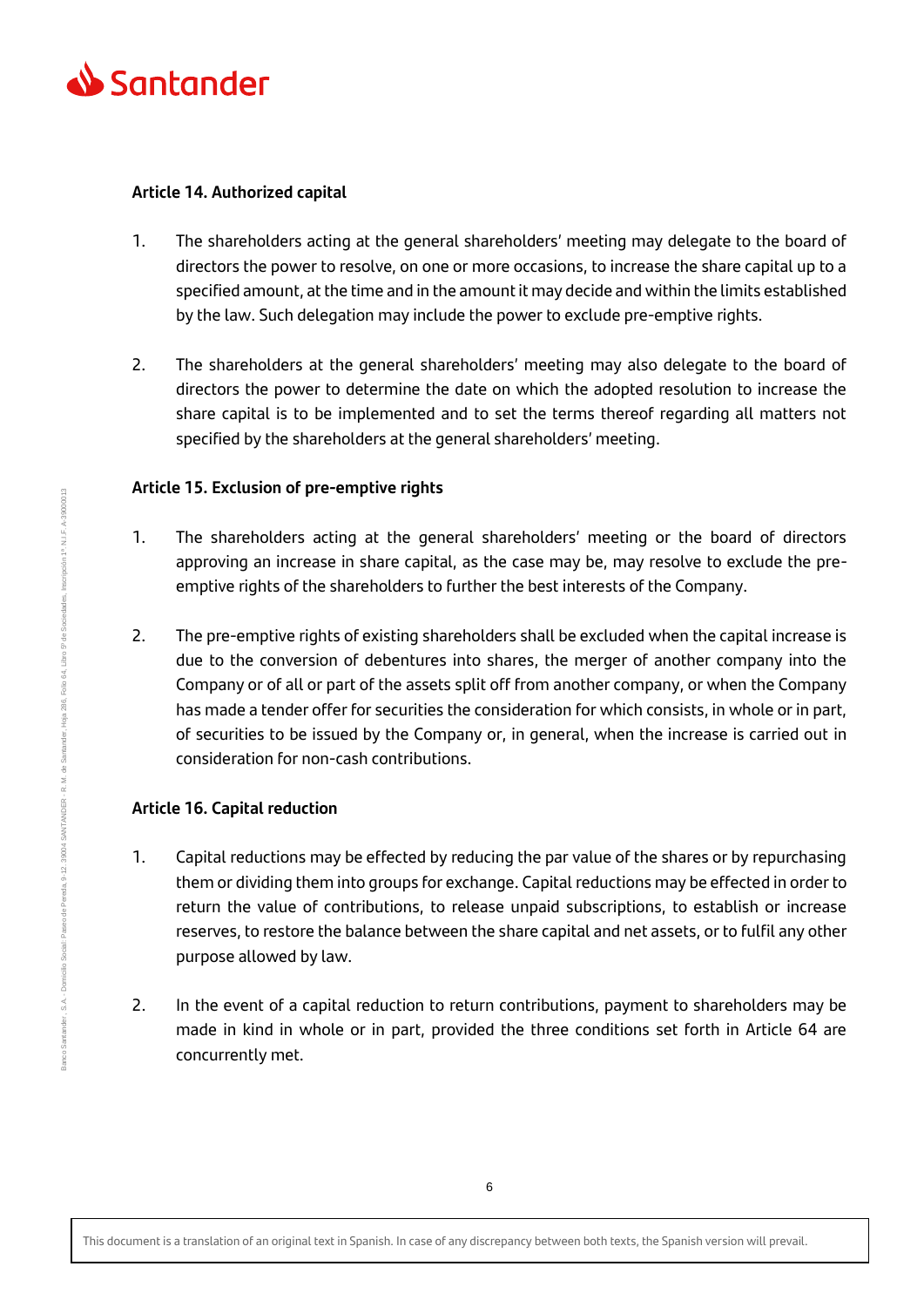

## **Section 4. Issuance of debentures and other securities**

## **Article 17. Issuance of debentures**

The Company may issue debentures on the terms and with the limits established by law.

## **Article 18. Convertible debentures**

- 1. Convertible debentures may be issued at a fixed (determined or determinable) or variable exchange ratio.
- 2. The pre-emptive rights of the shareholders in connection with the issuance of convertible debentures may be excluded as provided by law.
- 3. The shareholders acting at a general shareholders' meeting may delegate to the board of directors the power to issue convertible debentures, including, if applicable, the power to exclude preemptive rights. The board of directors may make use of this delegation on one or more occasions within a maximum period of five years. The shareholders acting at a general shareholders' meeting may also authorize the board of directors to determine the time when the issuance approved is to be carried out and to set the other terms not specified in the resolution of the shareholders.

#### **Article 19. Issuance of other securities**

- 1. The Company may issue notes, warrants, preferred stock or any other negotiable securities, whether convertible or non-convertible, other than those described in the preceding articles.
- 2. In the case of convertible securities, the shareholders acting at a general shareholders' meeting may delegate to the board of directors the power to issue such securities. The board of directors may exercise such delegated power on one or more occasions and during a maximum period of five years.
- 3. Likewise, in the case of convertible securities, the shareholders at a general shareholders' meeting may also authorize the board of directors to determine the time when the issuance approved is to be effected, and to set all other terms not specified in the resolution adopted at the general shareholders' meeting, on the terms established by law.

## **CHAPTER II. GOVERNANCE OF THE COMPANY**

## **Section 1. Corporate decision-making bodies**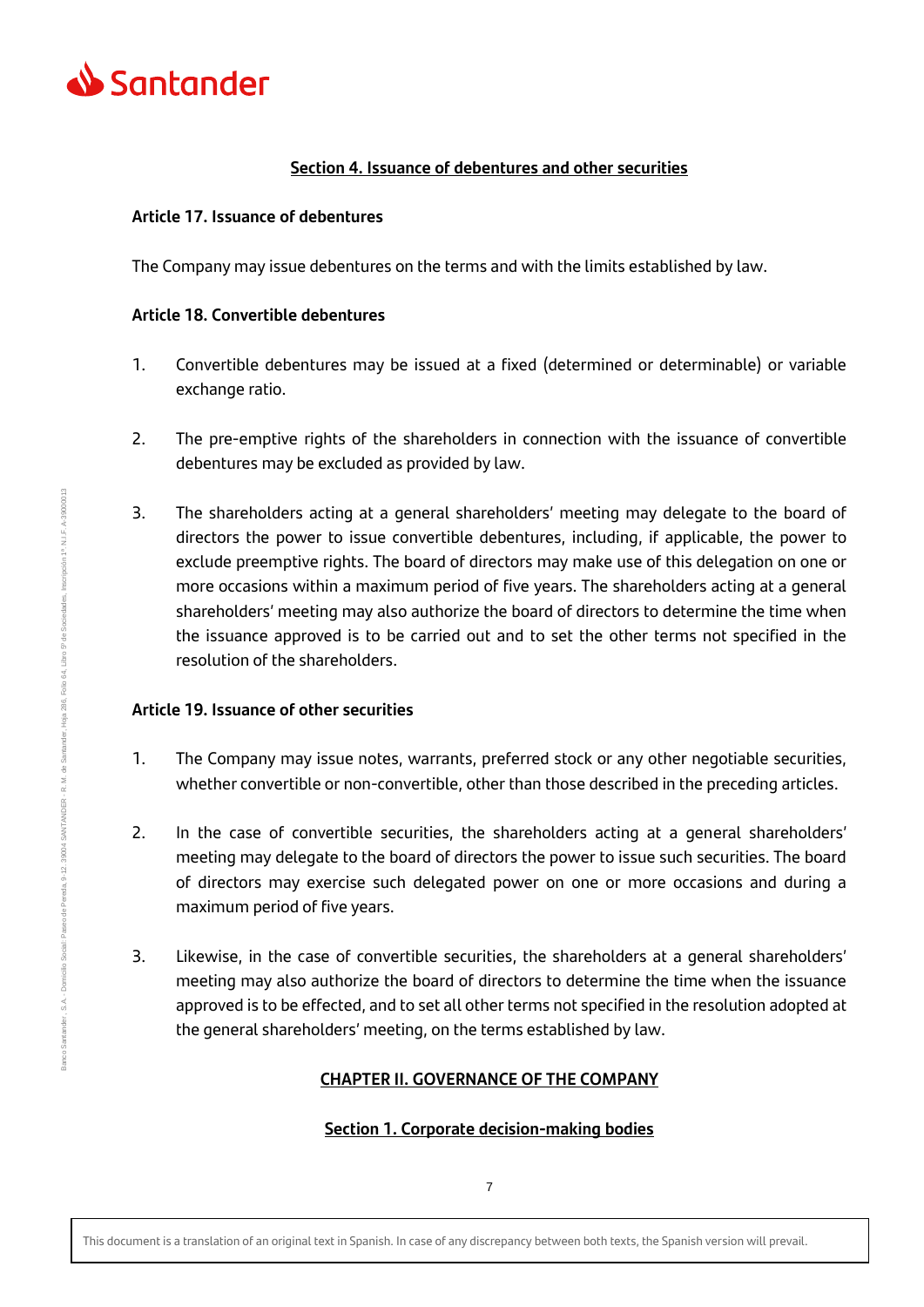

#### **Article 20. Distribution of powers**

- 1. The corporate decision-making bodies of the Company are the shareholders acting at a general shareholders' meeting and the board of directors.
- 2. The general shareholders' meeting has the power to decide on all matters assigned to it by the law or the bylaws. Specifically and merely by way of example, it has the following powers:
	- (i) To appoint and remove the directors and to ratify or revoke the interim appointments of such directors made by the board itself, as well as to examine and approve their performance and to exempt the directors from the legal prohibitions regarding conflicts of interest when the law necessarily assigns such power to the shareholders at the general shareholders' meeting;
	- (ii) To appoint and remove the external auditor and liquidators;
	- (iii) To commence claims for liability against directors, liquidators and the external auditor;
	- (iv) To approve, if appropriate, the annual accounts and corporate management and adopt resolutions on the allocation of results, as well as to approve, also if appropriate, the consolidated annual accounts;
	- (v) To adopt resolutions on the issuance of debentures or other fixed-income securities that are convertible into shares of the Company, any capital increase or reduction, the transformation, merger or split off, the overall assignment of assets and liabilities, the relocation of the registered office abroad and the dissolution of the Company and, in general, any amendment of the bylaws, except when the law assigns such power to the directors with respect to any of the aforementioned matters;
	- (vi) To authorize the board of directors to increase the share capital, pursuant to the provisions of the Spanish Capital Corporations Law and of these bylaws;
	- (vii) To authorize the acquisition of the Company's own stock;
	- (viii) To decide on the exclusion or limitation of pre-emptive rights, without prejudice to the possibility of delegating this power to the directors as provided by law;
	- (ix) To decide upon matters submitted to the shareholders at the general shareholders' meeting by resolution of the board of directors;
	- (x) To approve the director remuneration policy as provided by law and to decide on the application of compensation systems consisting of the delivery of shares or rights

This document is a translation of an original text in Spanish. In case of any discrepancy between both texts, the Spanish version will prevail.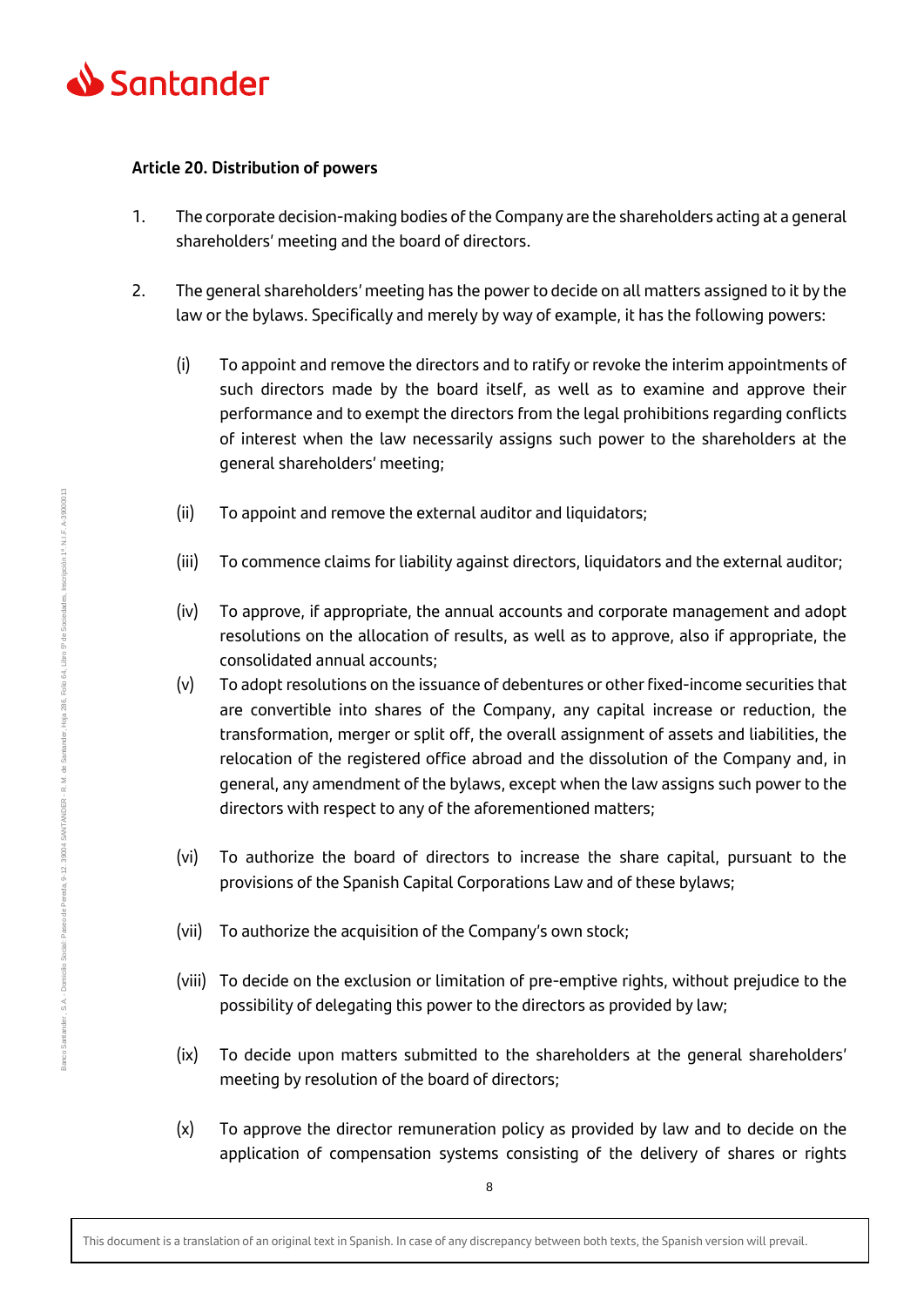

thereto, as well as any other compensation system referenced to the value of the shares, when the beneficiaries of such compensation systems are directors of the Bank;

- (xi) To approve the transfer to subsidiaries of the essential activities carried out until that time by the Company itself, though it retains full ownership thereof;
- (xii) To approve the acquisition, disposition or contribution to another company of essential operating assets; and
- (xiii) To approve transactions whose effect is tantamount to the liquidation of the Company.

For purposes of the provisions in sub-sections (xi) and (xii), the asset or activity shall be presumed essential if the amount of the transaction exceeds twenty-five percent of the value of the assets as recorded in the last balance sheet.

3. The powers not assigned by law or the bylaws to the shareholders acting at a general shareholders' meeting shall be exercised by the board of directors.

## **Section 2. General shareholders' meeting**

## **Article 21. Regulations applicable to the general shareholders' meeting**

- 1. The shareholders acting at the general shareholders' meeting are the sovereign decision making body of the Company, and the resolutions adopted thereat bind all of the shareholders, including those who are absent, dissent, abstain from voting or do not have the right to vote, all without prejudice to the rights and actions granted to them by the law.
- 2. The general shareholders' meeting shall be governed by the provisions of the bylaws and the law. The legal and bylaw regulation of the meeting shall be further developed and supplemented by the Rules and regulations for the general shareholders' meeting, which shall contain detailed provisions regarding the call to meeting, the preparation of, provision of information prior to, attendance at and progress of the Meeting and the exercise of political rights by the shareholders thereat. The rules and regulations shall be approved by the shareholders at a meeting at the proposal of the board of directors.

## **Article 22. Types of general shareholders' meetings**

- 1. General shareholders' meetings may be ordinary or extraordinary.
- 2. The ordinary general shareholders' meeting must be held within the first six months of each fiscal year in order for the shareholders to review corporate management, approve the annual

This document is a translation of an original text in Spanish. In case of any discrepancy between both texts, the Spanish version will prevail.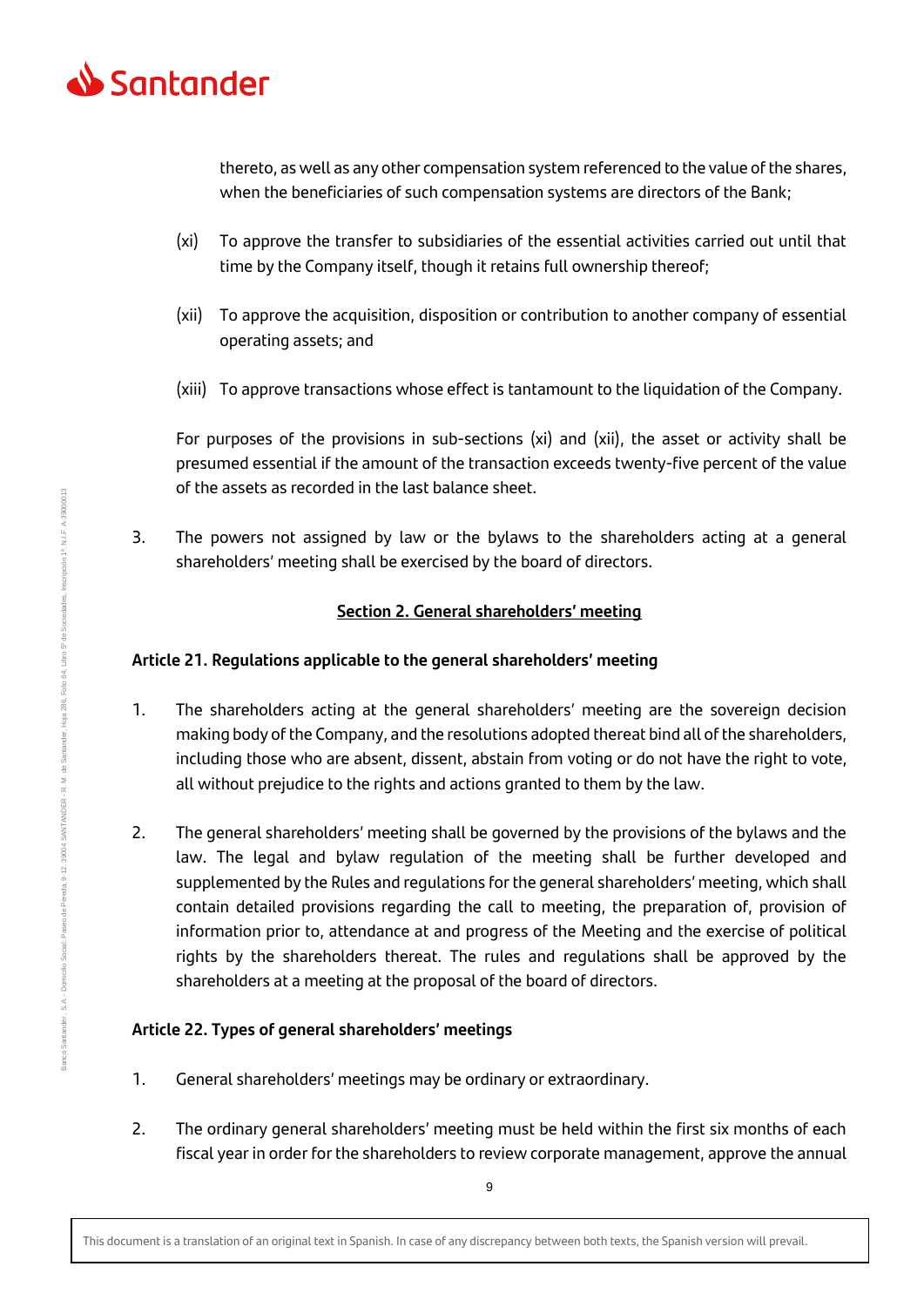

accounts from the prior fiscal year, if appropriate, and resolve upon the allocation of profits or losses from such fiscal year, to approve, if appropriate, the consolidated annual accounts, without prejudice to their competence to deliberate and resolve on any other matter included in the agenda. An ordinary general shareholders' meeting shall still be valid even if called or held outside of the applicable time period.

- 3. Any general shareholders' meeting not provided for in the foregoing sub-section shall be deemed an extraordinary general shareholders' meeting.
- 4. All general shareholders' meetings, whether ordinary or extraordinary, shall be subject to the same rules regarding procedure and powers of the shareholders thereat. The foregoing shall be without prejudice to the specific rules for extraordinary general shareholders' meetings established by law or the bylaws.

## **Article 23. Power and duty to call a meeting**

- 1. The board of directors must call a general shareholders' meeting:
	- (a) When required pursuant to the provisions applicable to the ordinary general shareholders' meeting as set forth in the preceding article.
	- (b) When so requested by shareholders holding at least three percent of share capital, and such request sets forth the matters to be addressed at the meeting; in such case, the general shareholders' meeting must be called by the board of directors to be held within two months of the date on which a notarial request for such purpose is submitted to the board.
	- (c) When it deems it appropriate in the interest of the Company.
- 2. The board of directors shall prepare the agenda, which shall necessarily include the matters requested to be addressed.
- 3. If the ordinary general shareholders' meeting is not called within the statutory time period, it may be called, at the request of the shareholders and upon notice thereof being given to the directors, by the court clerk or by the company registrar of the place where the registered office is located.

# **Article 24. Call of a general shareholders' meeting**

1. Notice of all types of meetings shall be given by means of a public announcement in the Official Bulletin of the Commercial Registry or in one of the more widely circulated newspapers in

Banco Santander , S.A. - Domicilio Social: Paseo de Pereda, 9-12. 3904 SANTANDER - R. M. de Santander, Hoja 286, Folio 64, Libro 5º de Sociedades, Inscripción 1ª. N.I.F. A-39000013

39004 SANTANDER - R. M. de Santander,

Paseo de Pereda, 9-12.

Domicilio Social:

3anco Santander, S.A.

Inscripción 1ª. N.I.F. A-39000013

64, Libro 5° de Sociedades,

 $Folio$ Hoja 286,

10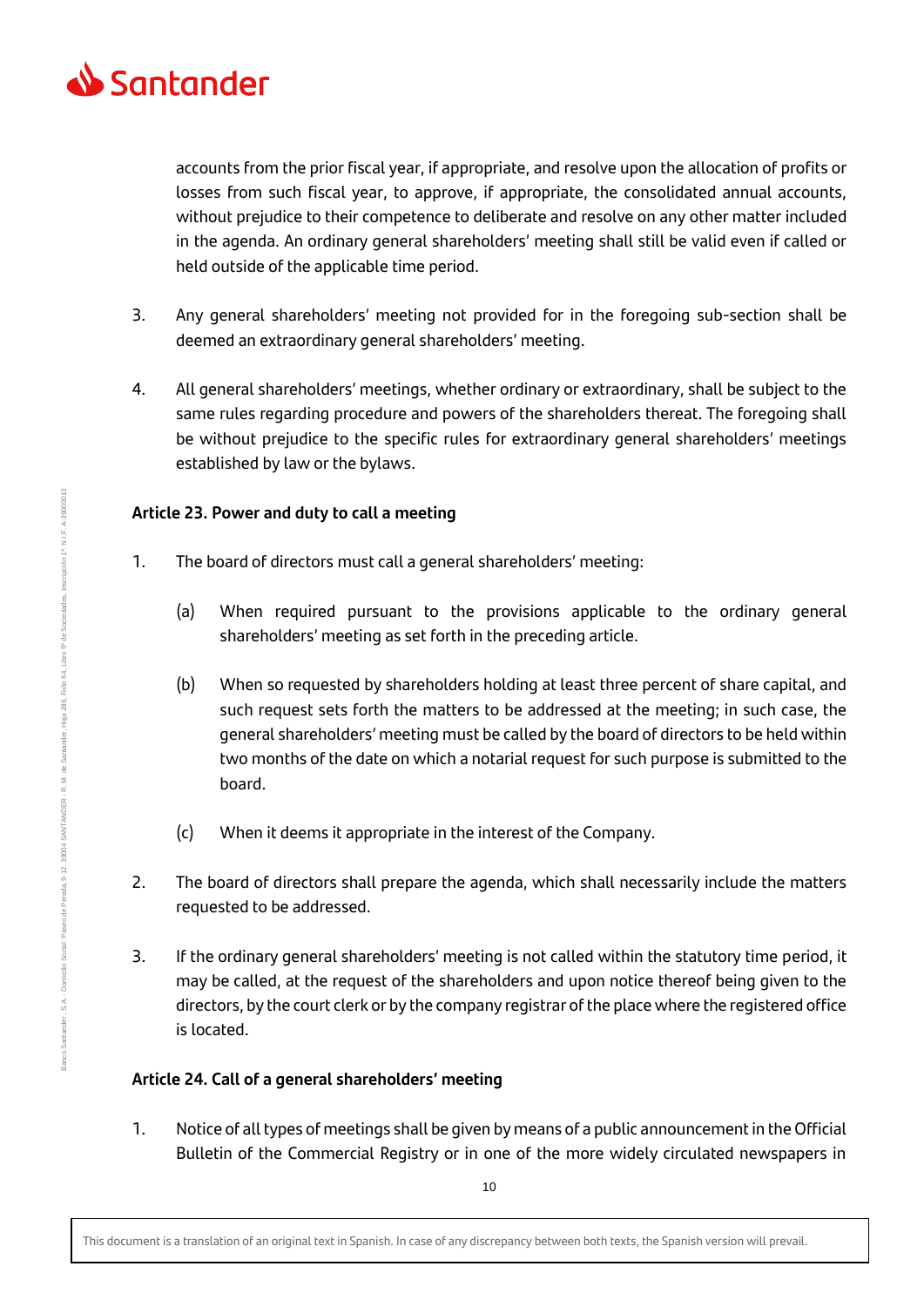

Spain, on the website of the National Securities Market Commission and on the Company's website (www.santander.com), at least one month prior to the date set for the Meeting, except in those instances in which a different period is established by law

- 2. Shareholders representing at least three percent of the share capital may request the publication of a supplement to the call to meeting including one or more items in the agenda, so long as such new items are accompanied by a rationale or, if appropriate, by a substantiated proposal for a resolution. For such purposes, shareholders shall indicate the number of shares held or represented by them. This right must be exercised by means of verifiable notice that must be received at the registered office within five days of the publication of the call to Meeting. The supplement to the call shall be published at least fifteen days in advance of the date set for the meeting. In no event may this right be exercised in connection with the call to extraordinary general shareholders' meetings.
- 3. An extraordinary general shareholders' meeting may be called at least fifteen days in advance of the date set for such meeting by means of a prior resolution expressly adopted at an ordinary general shareholders' meeting by shareholders representing at least two-thirds of the subscribed capital carrying voting rights. Such resolution shall not remain in effect beyond the date set for the holding of the next ordinary general shareholders' meeting.

# **Article 25. Establishment of the general shareholders' meeting**

- 1. The general shareholders' meeting shall be validly established on first call if the shareholders present in person or by proxy hold at least twenty-five percent of the subscribed share capital carrying the right to vote. On second call, the meeting shall be validly established regardless of the capital in attendance.
- 2. However, if the shareholders are called upon to deliberate on amendments to the bylaws, including the increase and reduction of share capital, on the transformation, merger, split-off, the overall assignment of assets and liabilities, the relocation of the registered office abroad, on the issuance of debentures or on the exclusion or limitation of pre-emptive rights, the required quorum on first call shall be met by the attendance of shareholders representing at least fifty percent of the subscribed share capital with the right to vote. If a sufficient quorum is not available, the general meeting shall be held upon second call.
- 3. Shareholders casting their vote from a distance shall be deemed present for the purposes of constituting a quorum for the meeting in question.
- 4. In the event that, in order to validly adopt a resolution regarding one or more of the items on the agenda for the general shareholders' meeting, applicable law or these bylaws require the presence of a particular quorum and such quorum is not met, the agenda shall be reduced to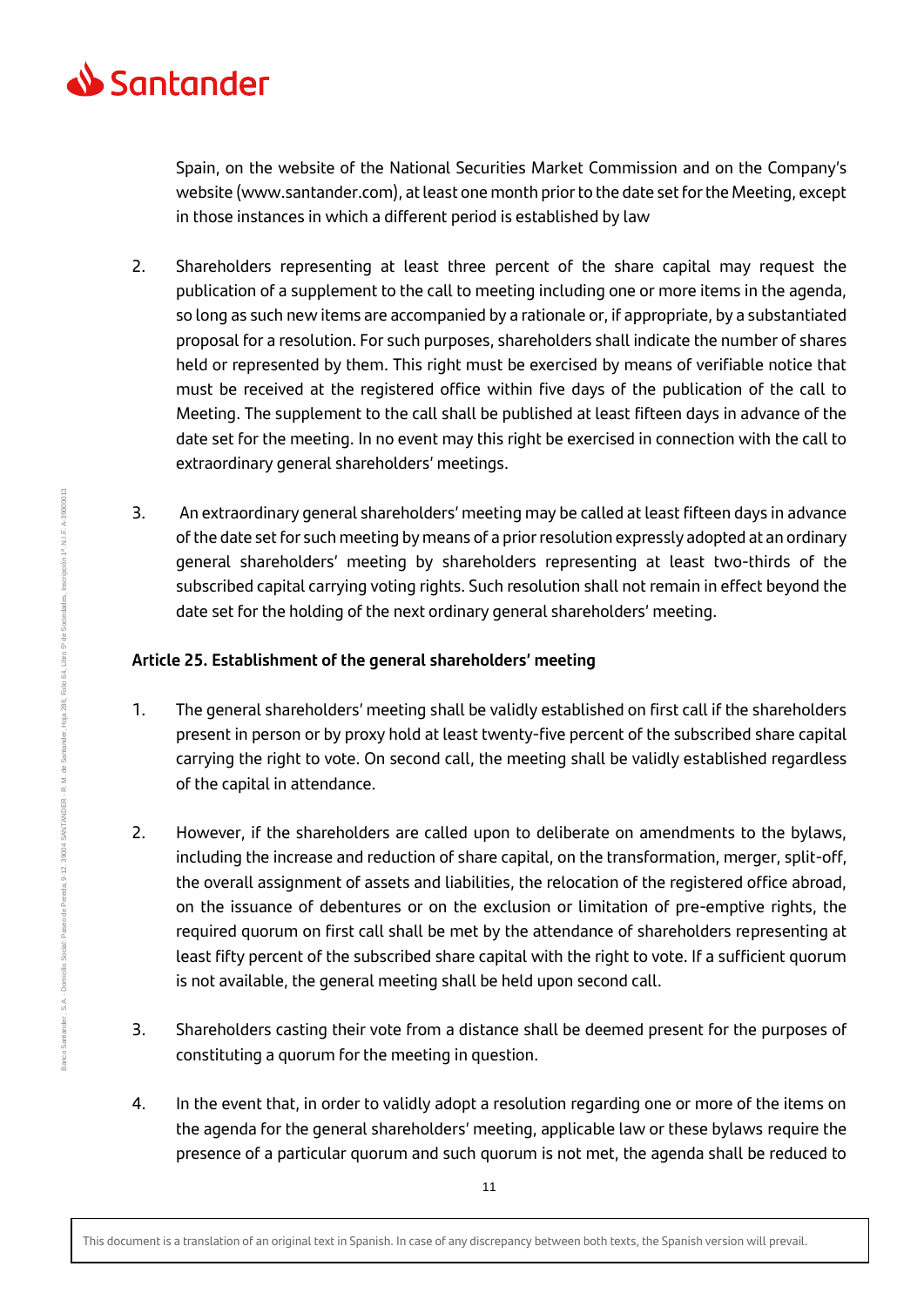

such other items thereon as do not require such quorum in order for resolutions to be validly adopted.

#### **Article 26. Right to attend the Meeting**

1. The holders of any number of shares registered in their name in the respective bookentry registry five days prior to the date on which the general shareholders' meeting is to be held and who are current in the payment of pending subscriptions shall be entitled to attend general shareholders' meetings.

In order to attend the general shareholders' meeting, one must obtain the corresponding name-bearing attendance card to be issued with reference to the list of shareholders having such right.

- 2. The directors must attend general shareholders' meetings, but their attendance shall not be required for the meeting to be validly established. They may attend by remote means in justified cases, which shall be assessed by the board or the chair of the meeting. Excepted from the foregoing are the provisions for meetings held exclusively by remote means.
- 3. The chair of the general shareholders' meeting may give economic journalists and financial analysts access to the Meeting and, in general, may authorize the attendance of any person he deems fit. However, the shareholders may revoke any such authorization.
- 4. Shareholders having the right to attend may cast their vote regarding proposals relating to items included in the agenda for any kind of general shareholders' meeting, pursuant to the provisions of Articles 33 and 34 of these bylaws.

## **Article 27. Attendance at the general shareholders' meeting by proxy**

- 1. All shareholders having the right to attend the meeting may be represented at a general shareholders' meeting by giving their proxy to another person, even if such person is not a shareholder. The proxy shall be granted in writing or by electronic means.
- 2. Proxies shall be granted specially for each meeting, except where the representative is the spouse or an ascendant or descendant of the shareholder giving the proxy, or where the proxyholder holds a general power of attorney executed as a public instrument with powers to manage the assets of the represented party in the Spanish territory.
- 3. If the directors or another person acting on behalf or in the interest of any of them have made a public solicitation for proxies, the director or other person obtaining such proxy may not exercise the voting rights attaching to the represented shares in connection with any items in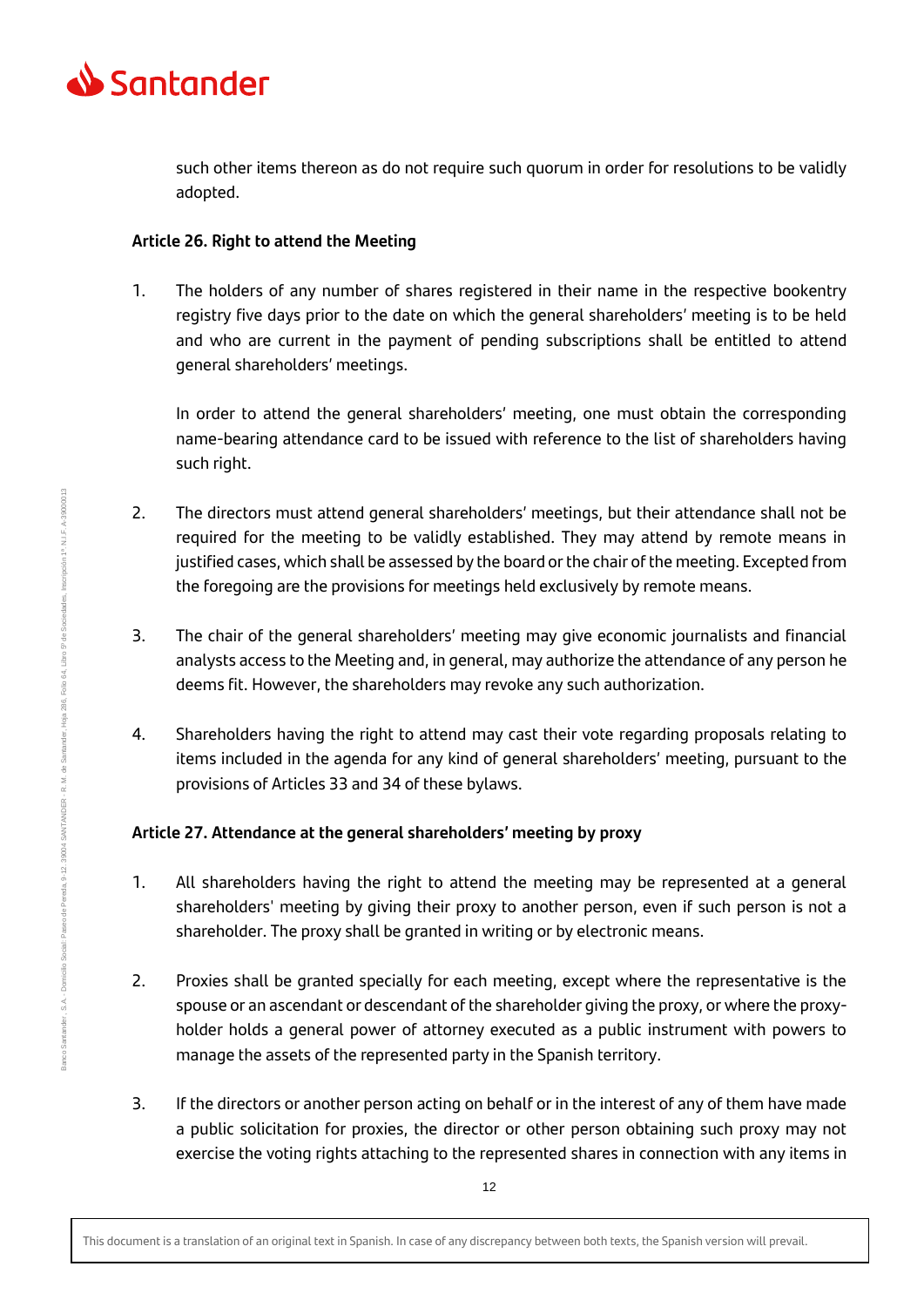

respect of which the director or such other person is subject to a conflict of interest, and in any event in connection with decisions relating to (i) his appointment, re-election or ratification, removal, dismissal or withdrawal as director, (ii) the institution of a derivative action *[acción social de responsabilidad]* against him, or (iii) the approval or ratification of transactions between the Company and the director in question, companies controlled or represented by him, or persons acting for his account. The foregoing provisions shall not apply to those cases in which a director has received precise voting instructions from the represented party with respect to each of the items submitted to the shareholders at the general shareholders' meeting, as provided by the Spanish Capital Corporations Law.

In contemplation of the possibility that a conflict arises, a proxy may be granted to another person in the alternative.

- 4. If the proxy has been obtained by means of public solicitation, the document evidencing the proxy must contain or have the agenda attached thereto, as well as the solicitation of instructions for the exercise of voting rights and the way in which the proxy-holder will vote in the event that specific instructions are not given, subject in all cases to the provisions of the law.
- 5. When a proxy is granted or notified to the Company by remote means of communication, it shall only be deemed valid if the grant is made:
	- a) by hand-delivery or postal correspondence, sending the Company the duly signed and completed attendance and proxy card, or by other written means that, in the judgment of the board of directors recorded in a resolution adopted for such purpose, allows for due confirmation of the identity of the shareholder granting the proxy and of the representative being appointed, or
	- b) by electronic correspondence or communication with the Company, including an electronic copy of the attendance and proxy card; such electronic copy shall specify the representation being granted and the identity of the party represented, and shall include the electronic signature or other form of identification of the shareholder being represented, in accordance with the conditions set by the board of directors recorded in a resolution adopted for such purpose in order to ensure that this system of representation includes adequate assurances regarding authenticity and the identity of the shareholder represented.
- 6. In order to be valid, a proxy granted or notified by any of the foregoing means of remote communication must be received by the Company before midnight of the third working day prior to the date the shareholders' meeting is to be held on first call, with working days being understood as Monday to Friday on days that are not public holidays at the place of the

This document is a translation of an original text in Spanish. In case of any discrepancy between both texts, the Spanish version will prevail.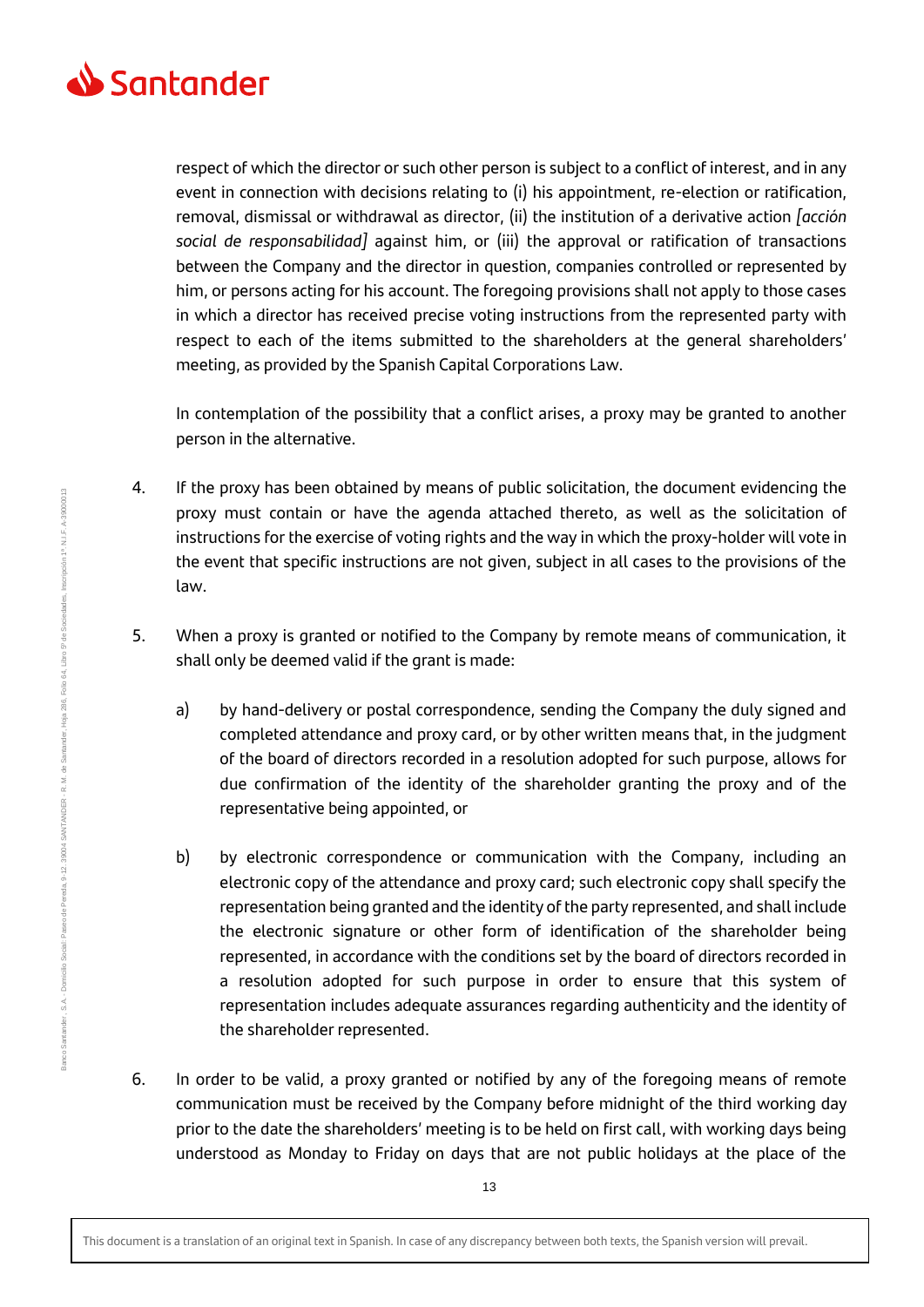

registered office. In the resolution approving the call to the meeting in question, the board of directors may reduce the required notice period, disseminating this information in the same manner as it disseminates the announcement of the call to meeting. Pursuant to the provisions of Article 34.5 below, the board may further develop the foregoing provisions regarding proxies granted by remote means of communication.

- 7. A proxy is always revocable. In order to be enforceable, the revocation of a proxy must be notified to the Company by complying with the same requirements established for notification of the appointment of a representative or otherwise result from application of the rules of priority among proxy-granting, distance voting and personal attendance at the meeting that are set forth in the respective announcement of the call to meeting. In particular, attendance at the shareholders' meeting, whether physically or by casting a distance vote, shall entail the revocation of any proxy that may have been granted, regardless of the date thereof. A proxy shall also be rendered void by any transfer of shares of which the Company becomes aware.
- 8. The proxy may include items which, even if not included in the agenda, may be discussed at the shareholders' meeting because the law so permits. If the proxy does not include such items, it shall be deemed that the shareholder granting the proxy instructs his representative to abstain when such items are put to the vote.

## **Article 28. Place and time of the Meeting**

- 1. The general shareholders' meeting shall be held at the place indicated in the call to meeting, within the municipal area where the Company's registered office is located. However, the meeting may be held at any other place within Spain if so resolved by the board of directors on occasion of the call to meeting.
- 2. The general shareholders' meeting may be attended by going to the place where the meeting is to be held or, if applicable, to other places provided by the Company and indicated in the call to meeting, and which are connected therewith by video conference systems that allow recognition and identification of the parties attending, permanent communication among the attendees regardless of their location, and participation and voting. The principal place of the meeting must be located in the municipal area of the Company's registered office, but supplemental locations need not be so located. For all purposes relating to the general shareholders' meeting, attendees at any of the sites shall be deemed attendees at the same individual meeting. The meeting shall be deemed to be held at the principal location thereof.
- 3. If the place of the meeting is not specified in the call to meeting, it shall be deemed that it will be held at the registered office.

This document is a translation of an original text in Spanish. In case of any discrepancy between both texts, the Spanish version will prevail.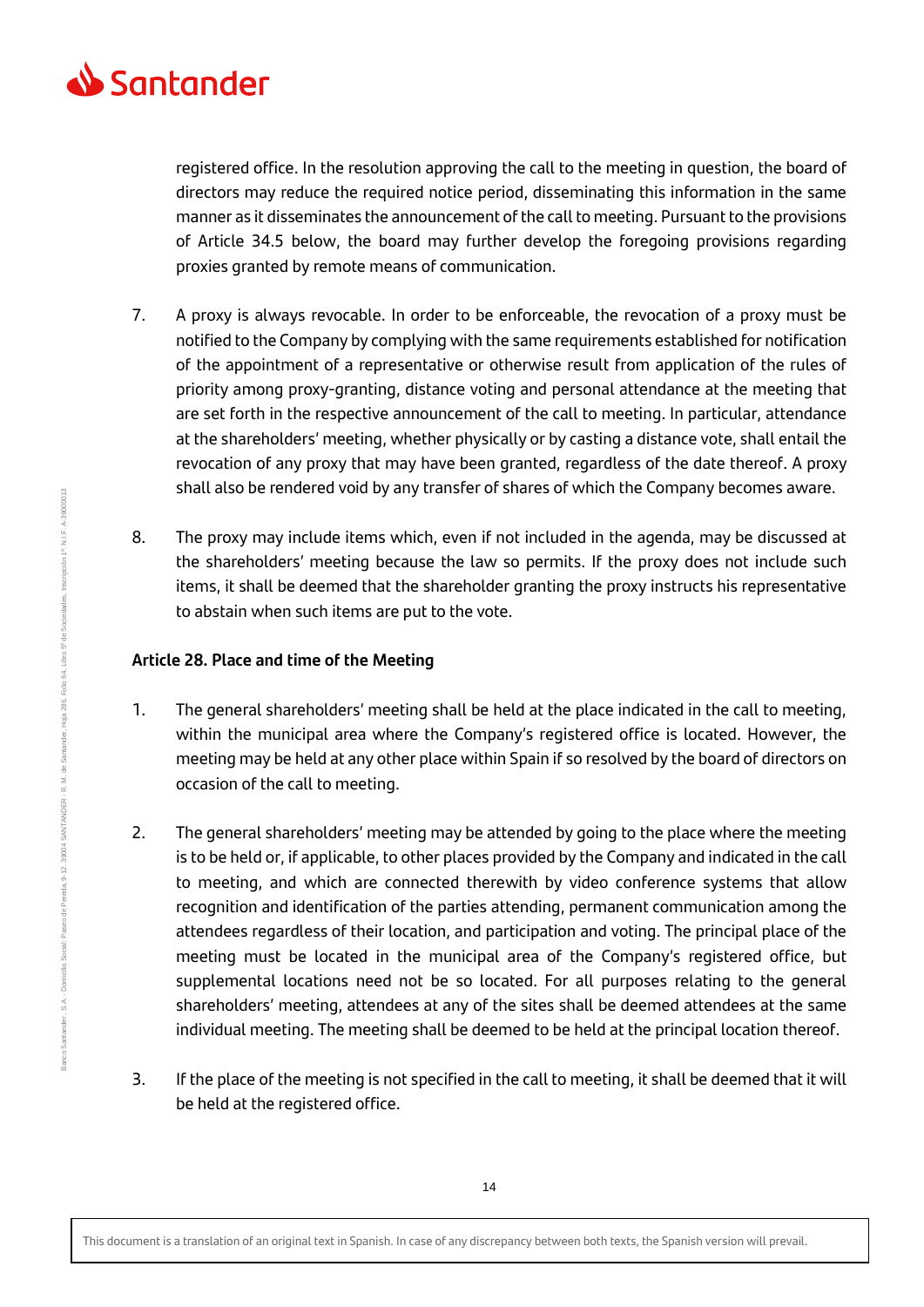

## **Article 29. Presiding committee of the general shareholders' meeting**

- 1. The Presiding Committee (*Mesa*) of the general shareholders' meeting shall be comprised of its chair and secretary.
- 2. The chair of the board of directors or, in his absence, the vice chair serving in his stead pursuant to Article 44, and in the absence of both the chair and the vice chair, the director designated by the board of directors, shall preside over general shareholders' meetings.
- 3. The chair shall be assisted by the secretary for the meeting. The secretary of the board of directors shall serve as secretary for the general shareholders' meeting. In the event of absence, impossibility to act or vacancy of the secretary, the vice secretary (or, if several vice secretaries have been appointed, any of them) shall serve in his stead, and in the absence of the vice secretary, the director designated by the board itself shall act as secretary.
- 4. The chair shall declare the existence of a valid quorum for the shareholders' meeting, direct the debate, resolve any questions that may arise in connection with the agenda, end the debate when he deems that an issue has been sufficiently discussed, and in general, exercise all powers necessary for the proper organization and progress of the general shareholders' meeting.

# **Article 30. List of attendees**

1. Before the agenda is taken up, the list of attendees shall be prepared, setting forth the name of the shareholders present and that of the shareholders represented and their proxies, as well as the number of shares they hold.

For purposes of a quorum, non-voting shares shall only be counted in the specific cases established in the Spanish Capital Corporations Law.

- 2. The list of attendees may also be prepared by means of a file or be supported by computer media. In such cases, the means used shall be set forth in the minutes, and the sealed cover of the file or media shall show the appropriate identification procedure signed by the secretary with the approval of the chair.
- 3. At the end of the list, the number of shareholders present in person and by proxy shall be determined, indicating separately those who have voted from a distance, as well as the amount of share capital they hold, specifying the capital represented by shareholders with voting rights.

hscripción 1ª. N.I.F. A-39000013

Folio 64, Libro 5º de Sociedades,

Hoja 286,

This document is a translation of an original text in Spanish. In case of any discrepancy between both texts, the Spanish version will prevail.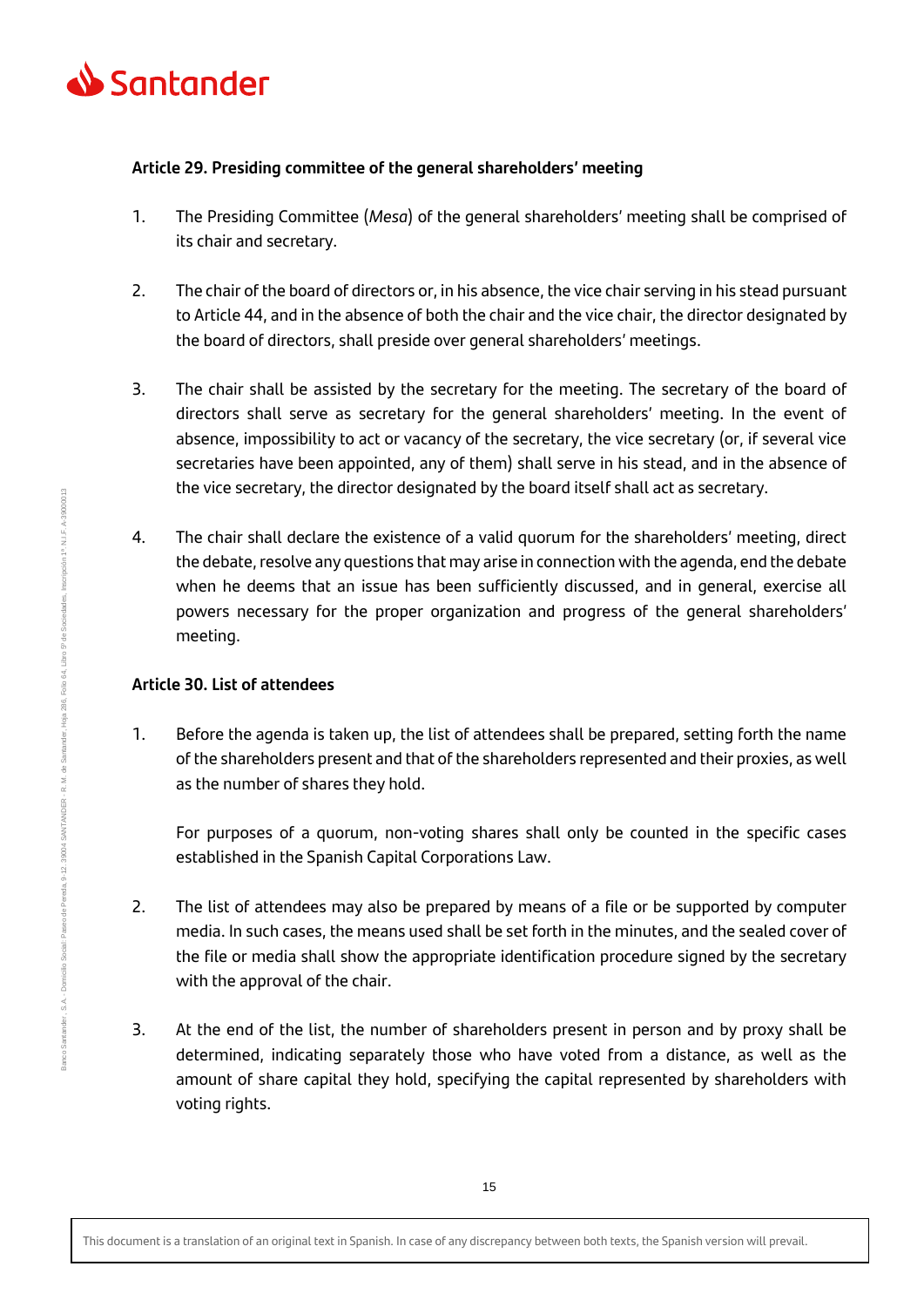

4. During the meeting, any shareholder entitled to attend the shareholders' meeting may consult the list of attendees, provided, however, that such request shall not require delaying or postponing the meeting once the chair has called it to order and that the chair shall not be required to read the list or provide copies thereof.

#### **Article 31. Right to receive information**

1. From the same date of publication of the call to the general shareholders' meeting through and including the seventh day prior to the date provided for the Meeting to be held on first call, the shareholders may request in writing such information or clarifications as they deem are required, or ask written questions that they deem pertinent, regarding the matters contained in the agenda.

In addition, upon the same prior notice and in the same manner, the shareholders may request in writing such clarifications as they deem are necessary regarding information accessible to the public which has been provided by the Company to the National Securities Market Commission since the holding of the last general shareholders' meeting, and regarding the report submitted by the Company's external auditor.

In the case of the ordinary general shareholders' meeting and in such other cases as are established by law, the notice of the call to meeting shall contain appropriate information with respect to the right to examine at the Bank's registered office, and to obtain immediately and free of charge, the documents to be submitted for approval by the shareholders acting at the meeting and any reports required by the law.

- 2. During the course of the general shareholders' meeting, all shareholders may verbally request information or clarifications that they deem are necessary regarding the matters contained in the agenda or request clarifications regarding information accessible to the public which has been provided by the Company to the National Securities Market Commission since the holding of the last general shareholders' meeting and regarding the report submitted by the Company's external auditor. A violation of the right to receive information established in this sub-section shall only entitle the shareholders to demand compliance with the duty of information and the harm and loss that have been caused thereto, but shall not be a ground to challenge the general shareholders' meeting.
- 3. The directors shall be required to provide the information requested under the provisions of the two preceding sub-sections in the manner and within the periods provided by the law, except in those cases in which it is legally inadmissible and, in particular, if it is not necessary for the protection of shareholder rights or there are objective reasons to consider that it might be used for *ultra vires* purposes or the publication thereof would harm the Company or related

Banco Santander, S.A.

Banco Santander , S.A. - Domicilio Social: Paseo de Pereda, 9-12. 3904 SANTANDER - R. M. de Santander, Hoja 286, Folio 64, Libro 5º de Sociedades, Inscripción 1ª. N.I.F. A-39000013

Domicilio Social: Paseo de Pereda, 9-12, 39004 SANTANDER - R. M. de Santander,

Hoja 286, Folio 64, Libro 5º de Sociedades, Inscripción 1ª. N.I.F. A-39000013

<sup>16</sup>

This document is a translation of an original text in Spanish. In case of any discrepancy between both texts, the Spanish version will prevail.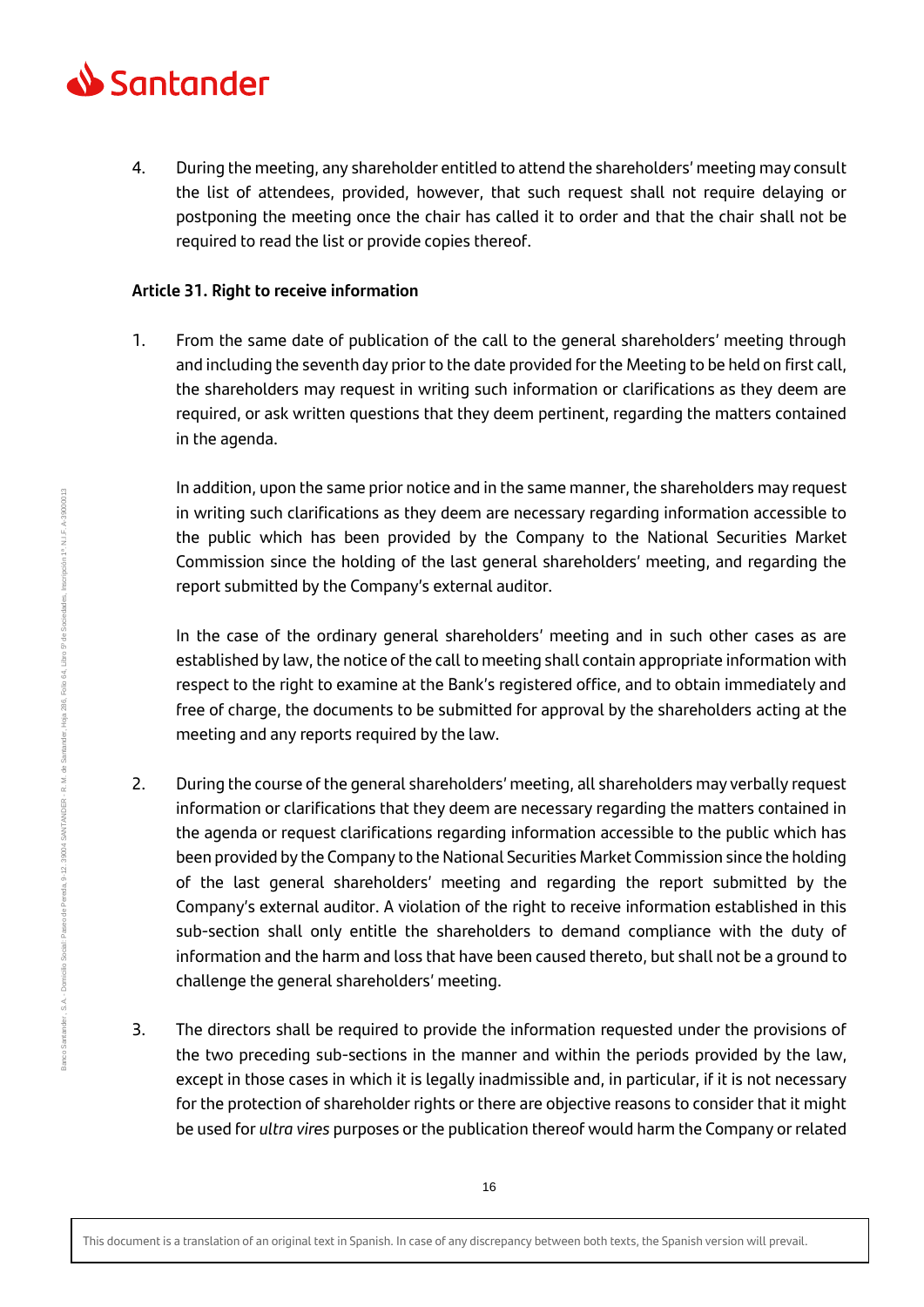

companies. This exception shall not apply when the request is supported by shareholders representing at least one-fourth of the share capital.

- 4. Valid requests for information, clarification or questions in writing in exercise of the right to receive information and the answers provided in writing by the directors shall be published on the Company's website.
- 5. If the information requested is clearly, expressly and directly made available to all the shareholders on the Company's website in question-and-answer form, the directors may limit their answers to a reference to the information provided in such form.
- 6. In the event of abusive or prejudicial use of the information requested, the shareholder shall be liable for the harm and loss caused.

## **Article 32. Deliberations at the general shareholders' meeting**

- 1. Once the list of attendees has been prepared, the chair shall, if appropriate, declare the general shareholders' meeting to be validly established and shall determine whether the shareholders at the Meeting may address all of the matters included in the agenda or should instead limit themselves to addressing some of them.
- 2. The chair shall call the meeting to order, submit to a debate the matters included in the agenda, and direct the debate in a manner such that the meeting progresses in an orderly fashion, pursuant to the provisions of the rules and regulations for the general shareholders' meeting and other applicable regulations.
- 3. Once a matter has been sufficiently debated, the chair shall submit it to a vote.

## **Article 33. Voting**

- 1. Each item on the agenda shall be separately submitted to a vote.
- 2. As a general rule, and without prejudice to the possibility of using other alternative means as determined by the chair, the voting on the proposed resolutions referred to in the preceding sub-section shall be carried out in accordance with the voting procedure contemplated in the rules and regulations for the general shareholders' meeting and other applicable regulations.

## **Article 34. Distance voting**

1. Shareholders entitled to attend and to vote may cast their vote on proposals relating to items on the agenda for any general shareholders' meeting by the following means: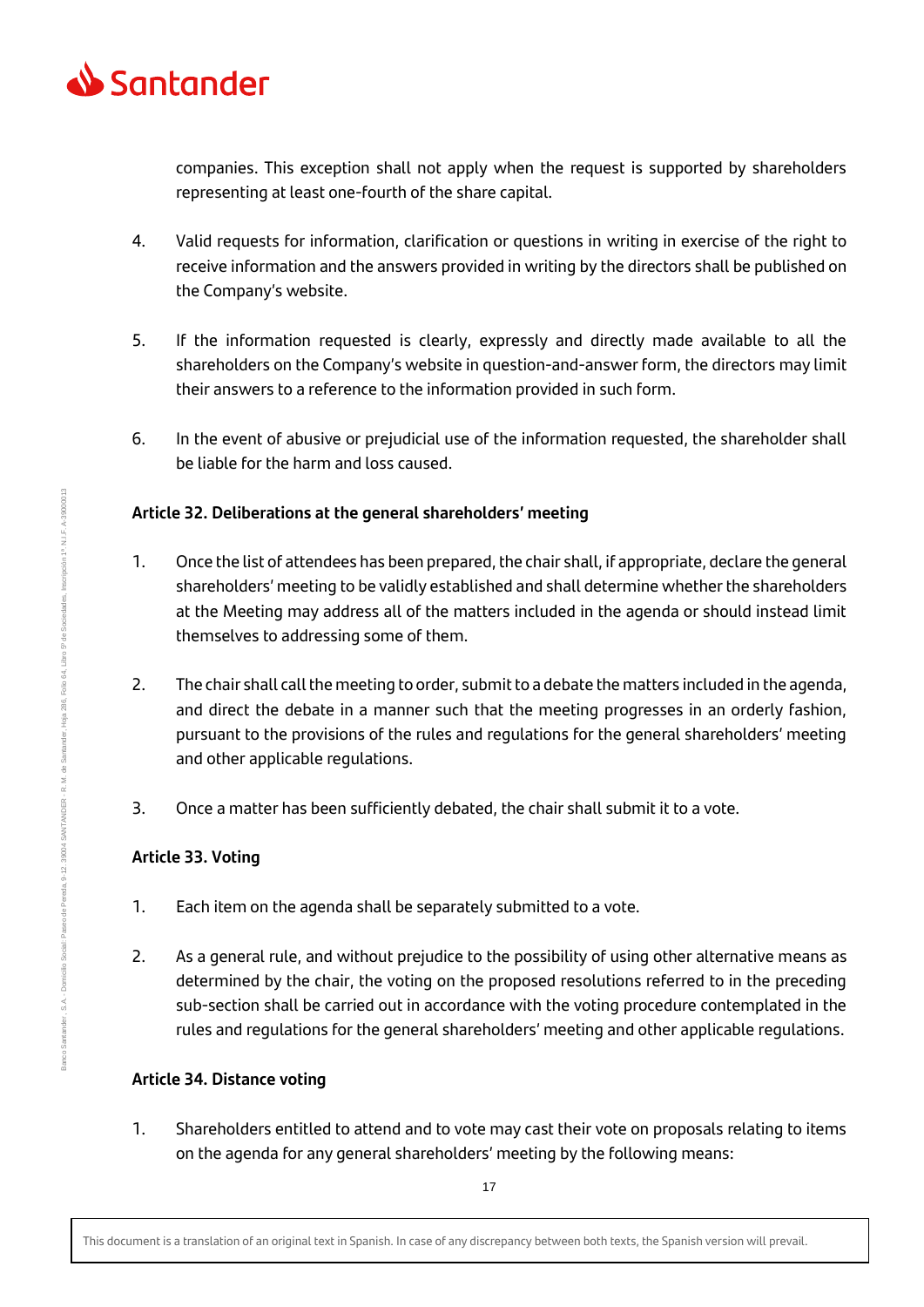

- (i) by hand-delivery or postal correspondence, sending the Company the duly signed attendance and voting card (together with the ballot form, if any, provided by the company), or other written means that, in the judgment of the board of directors recorded in a resolution adopted for such purpose, allows for the due verification of the identity of the shareholder exercising his voting rights; or
- (ii) by electronic correspondence or communication with the Company, which shall include an electronic copy of the attendance and voting card (together with the ballot form, if any, provided by the Company); such electronic copy shall include the shareholder's electronic signature or other form of identification of the shareholder, in accordance with the conditions set by the board of directors recorded in a resolution adopted for such purpose to ensure that this voting system includes adequate assurances regarding authenticity and the identity of the shareholder exercising his vote.
- 2. In order to be valid, a vote cast by any of the aforementioned means must be received by the Company before midnight on the third working day prior to the date the shareholders' meeting is to be held on first call, with working days being understood as Monday to Friday on days that are not public holidays at the place of the registered office. Otherwise, the vote shall be deemed not to have been cast. The board of directors may reduce the required notice period, disseminating this information in the same manner as it disseminates the announcement of the call to meeting.
- 3. Shareholders casting their vote from a distance pursuant to the provisions of this article shall be deemed present for the purposes of constituting a quorum for the general shareholders' meeting in question. Therefore, any proxies granted prior to the casting of such vote shall be deemed revoked and any such proxies thereafter granted shall be deemed not to have been granted.
- 4. Any vote cast from a distance as set forth in this article shall be rendered void by physical attendance at the Meeting by the shareholder who cast such vote or by a transfer of shares of which the Company becomes aware.
- 5. The board of directors may expand upon the foregoing provisions, establishing such instructions, rules, means and procedures to document the casting of votes and grant of proxies by remote means of communication as may be appropriate, in accordance with the state of technology and conforming to any regulations issued in this regard and to the provisions of these bylaws.

Banco Santander , S.A. - Domicilio Social: Paseo de Pereda, 9-12. 3904 SANTANDER - R. M. de Santander, Hoja 286, Folio 64, Libro 5º de Sociedades, Inscripción 1ª. N.I.F. A-39000013

Domicilio Social: Paseo de Pereda, 9-12, 39004 SANTANDER - R. M. de Santander,

sanco Santander, S.A.

Hoja 286, Folio 64, Libro 5º de Sociedades, Inscripción 1ª. N.I.F. A-39000013

This document is a translation of an original text in Spanish. In case of any discrepancy between both texts, the Spanish version will prevail.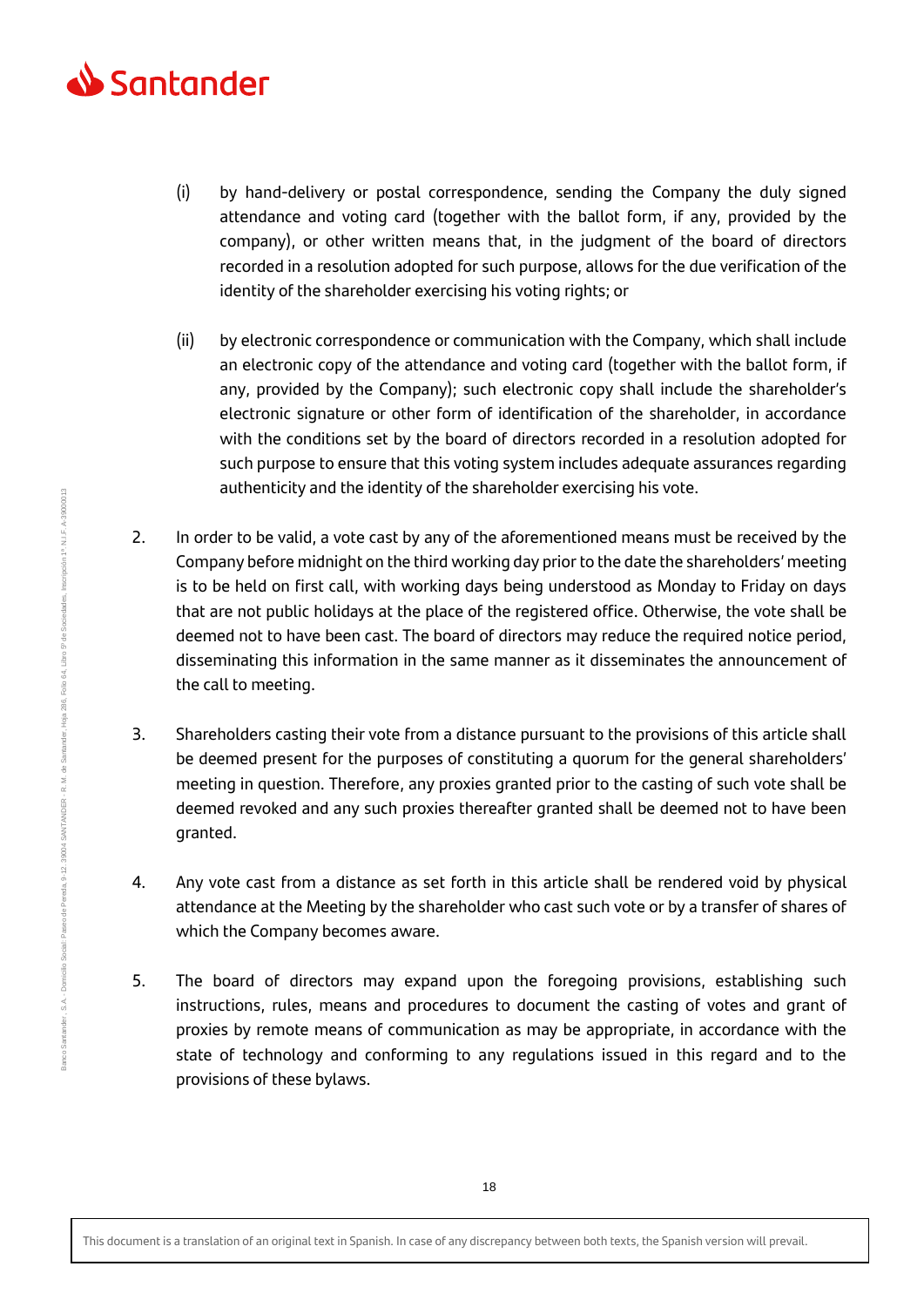

Furthermore, in order to prevent potential deception, the board of directors may take any measures required to ensure that anyone who has cast a distance vote or granted a proxy is duly empowered to do so pursuant to the provisions of these bylaws.

Any implementing rules adopted by the board of directors pursuant to the provisions hereof shall be published on the Company's website.

#### **Article 34 bis. Remote shareholders' meeting**

1. Attendance at the shareholders' meeting by remote and simultaneous means and the casting of a remote electronic vote during the meeting shall be governed by the rules and regulations for the general meeting.

The rules and regulations for the general meeting may give the board of directors the power to set regulations regarding all required procedural aspects, including, among other issues, how early a shareholder must connect in order to be deemed present, the procedure and rules applicable for shareholders attending remotely to exercise their rights, the length of the period, if any, prior to the meeting within which those who will attend remotely must send their presentations and proposed resolutions, the identification that may be required of such remote attendees, and their impact on how the list of attendees is compiled, all in compliance with the law, the bylaws and the rules and regulations for the general shareholders' meeting.

2. In addition, when permitted by applicable legal provisions and subject to the conditions established therein, general shareholders' meetings may be called to be held exclusively by remote means, without the physical attendance of shareholders or their representatives.

A meeting can be held exclusively by remote means only if the identity and standing of the shareholders and their representatives are duly guaranteed and if all attendees are able to participate effectively in the meeting by the remote means of communication allowed by applicable legal provisions from time to time in effect, both to exercise in real time their rights to make presentations, receive information, make proposals and vote, as well as to follow the presentations of the other attendees by the means made available, based on the state of the art and the Company's circumstances, particularly the number of shareholders. The provisions of section 1 above shall also apply. The members of the board of directors may attend the meeting by remote connection or, as the case may be, from the actual place where it is broadcast.

The announcement of the call to meeting shall state the reasons for holding the meeting exclusively by remote means and shall describe the steps and procedures to register and to prepare the list of attendees, for the attendees to exercise their rights, and for the proceedings of the meeting to be accurately reflected in the minutes.

This document is a translation of an original text in Spanish. In case of any discrepancy between both texts, the Spanish version will prevail.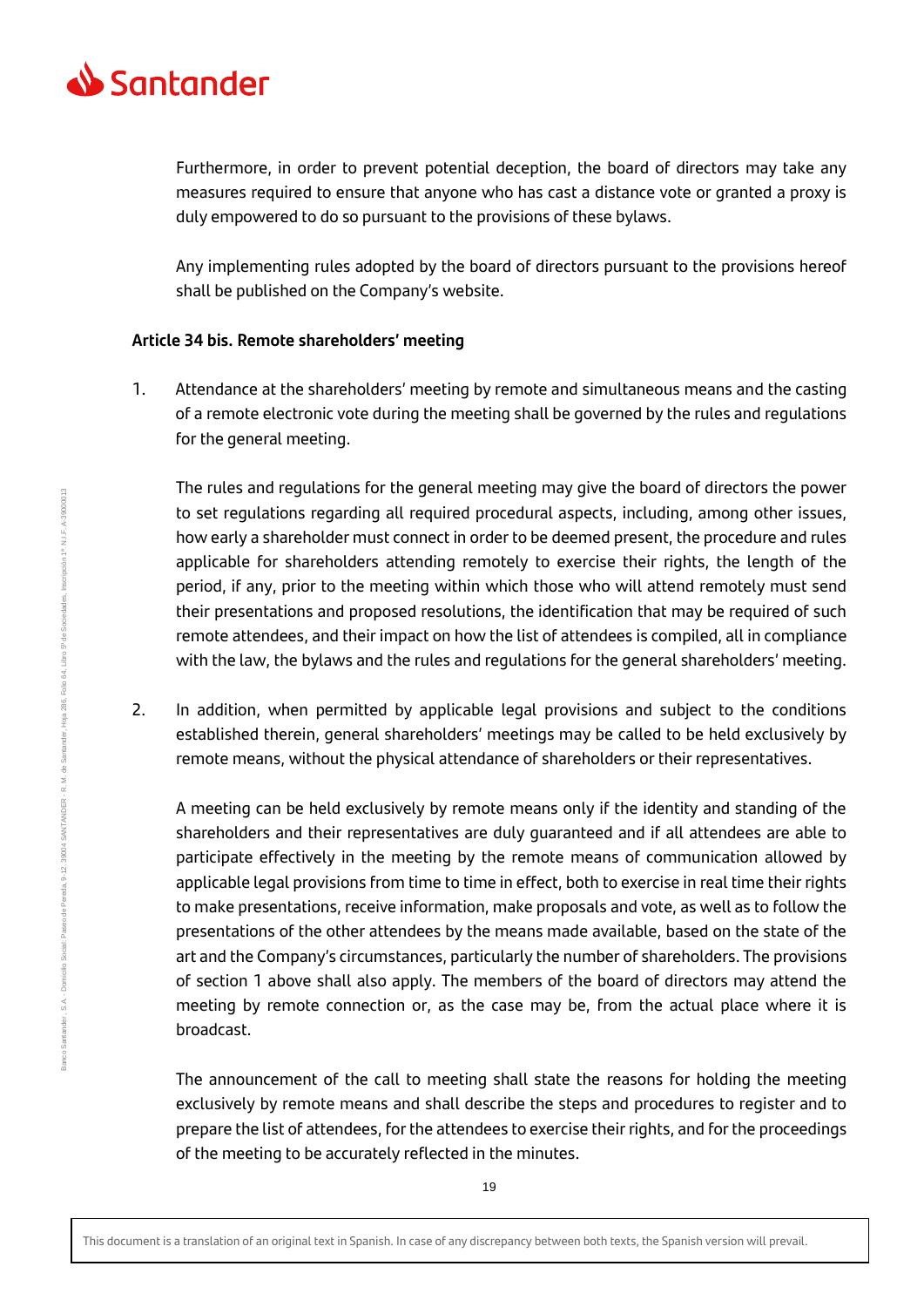

3. Replies to shareholders or their representatives attending the meeting through real-time remote means of communication who exercise their right to request information during the meeting shall be provided during the meeting, unless it is not possible to do so at that time, in which case the directors shall be required to provide the information requested in writing within seven days of the close of the meeting. In the latter case, the answers provided shall be published on the corporate website.

## **Article 35. Approval of resolutions**

- 1. Corporate resolutions shall be adopted by simple majority of the voting shares represented in person or by proxy at the general shareholders' meeting. A resolution shall be deemed approved when it obtains more votes in favour than against of the share capital represented in person or by proxy.
- 2. For the valid approval of the resolutions referred to in sub-section 2 of article 25, the favourable vote of more than half of the votes corresponding to the shares represented in person or by proxy at the general shareholders' meeting shall be required, except when on second call shareholders representing less than fifty percent of the subscribed share capital with the right to vote are in attendance, in which case the favourable vote of two-thirds of the share capital represented in person or by proxy at the general shareholders' meeting shall be required.
- 3. Excepted from the foregoing shall be those instances in which the law or these bylaws require a greater majority.
- 4. The attendees at the general shareholders' meeting shall have one vote for each share which they hold or represent. Non-voting shares shall have the right to vote in the specific cases laid down in the Spanish Capital Corporations Law.

# **Article 36. Minutes of the meeting**

- 1. The secretary for the meeting shall draw up the minutes of the meeting, which, once approved, shall be recorded in the corresponding minute book.
- 2. The minutes of the meeting may be approved by the shareholders after the meeting has been held, or otherwise within a period of fifteen days by the chair and two inspectors, one on behalf of the majority and the other on behalf of the minority.
- 3. The board of directors may request the presence of a notary to draw up minutes of the meeting.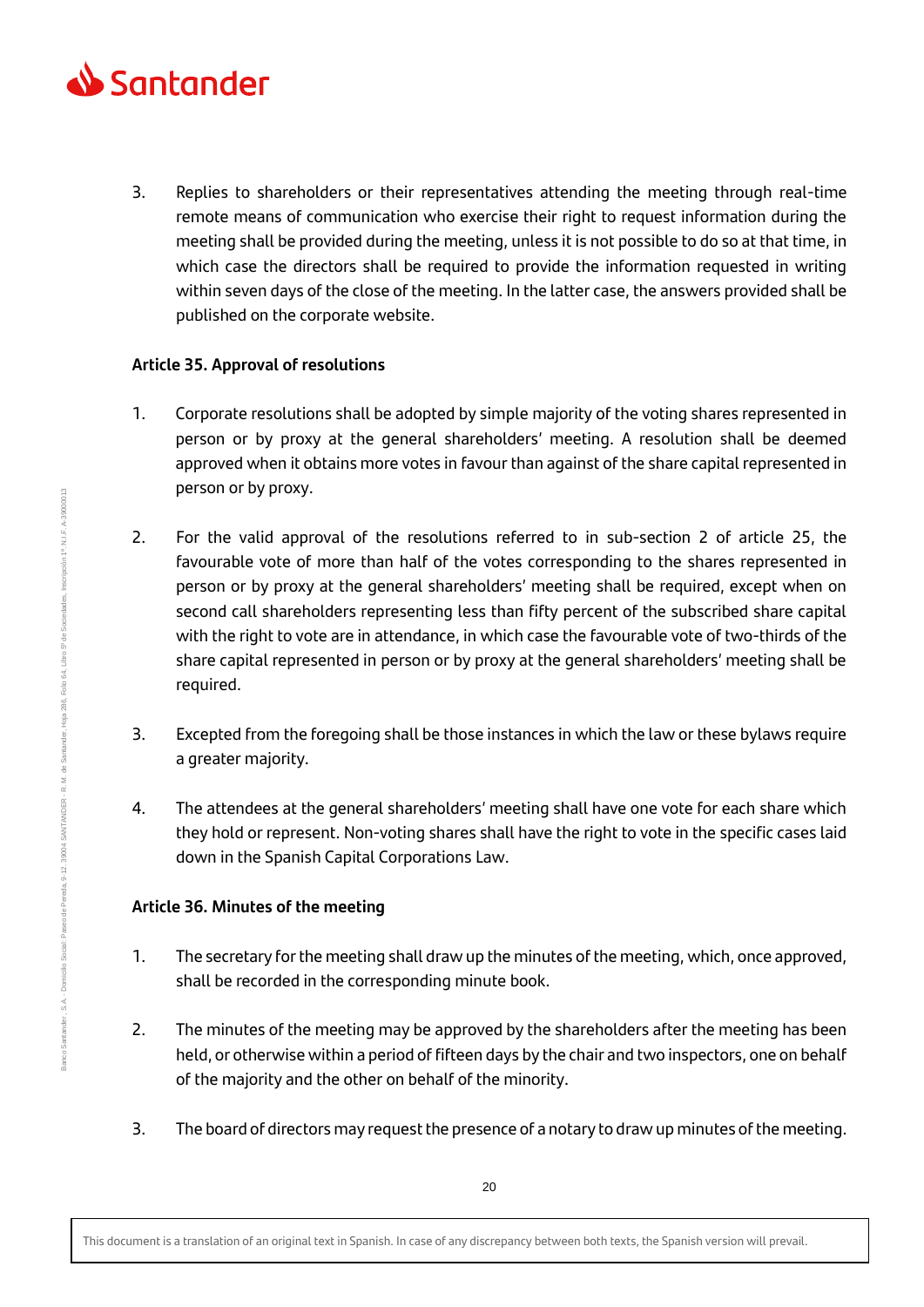

- 4. The rules and regulations for the general shareholders' meeting may require that the minutes of the general shareholders' meeting be notarized in all cases.
- 5. The secretary, and if applicable, the vice secretary, with the approval of the chair, or if applicable, of the vice chair acting in his stead, shall have the power to issue certifications of the minutes of the meetings and of the resolutions adopted by the shareholders thereat.
- 6. Any shareholder that has voted against a particular resolution shall be entitled to have its opposition to the resolution adopted recorded in the minutes of the general shareholders' meeting.

## **Section 3. The board of directors**

## **Article 37. Structure of the board of directors**

- 1. The Company shall be managed by a board of directors.
- 2. The board of directors shall be governed by such legal provisions as are applicable thereto and by these bylaws. In addition, the board shall approve a set of rules and regulations of the board of directors, which shall contain rules of operation and internal organization by way of further development of the aforementioned legal and bylaw provisions. The shareholders at a general shareholders' meeting shall be informed of the approval of the rules and regulations of the board of directors and of any subsequent amendments thereto.

# **Article 38. Management and supervisory powers**

- 1. The board of directors has the widest powers to manage the company, and except for those matters exclusively within the purview of the shareholders at a general shareholders' meeting, is the highest decision-making body of the company.
- 2. Notwithstanding the foregoing, the board shall exercise, without the power of delegation, such powers as are reserved for it by law, as well as such other powers as are required for a responsible discharge of the general duty of supervision.
- 3. The rules and regulations of the board shall set forth a detailed description of the responsibilities reserved for the board of directors.

# **Article 39. Powers of representation**

1. The power to represent the company, in court and out of court, is vested in the board of directors acting collectively.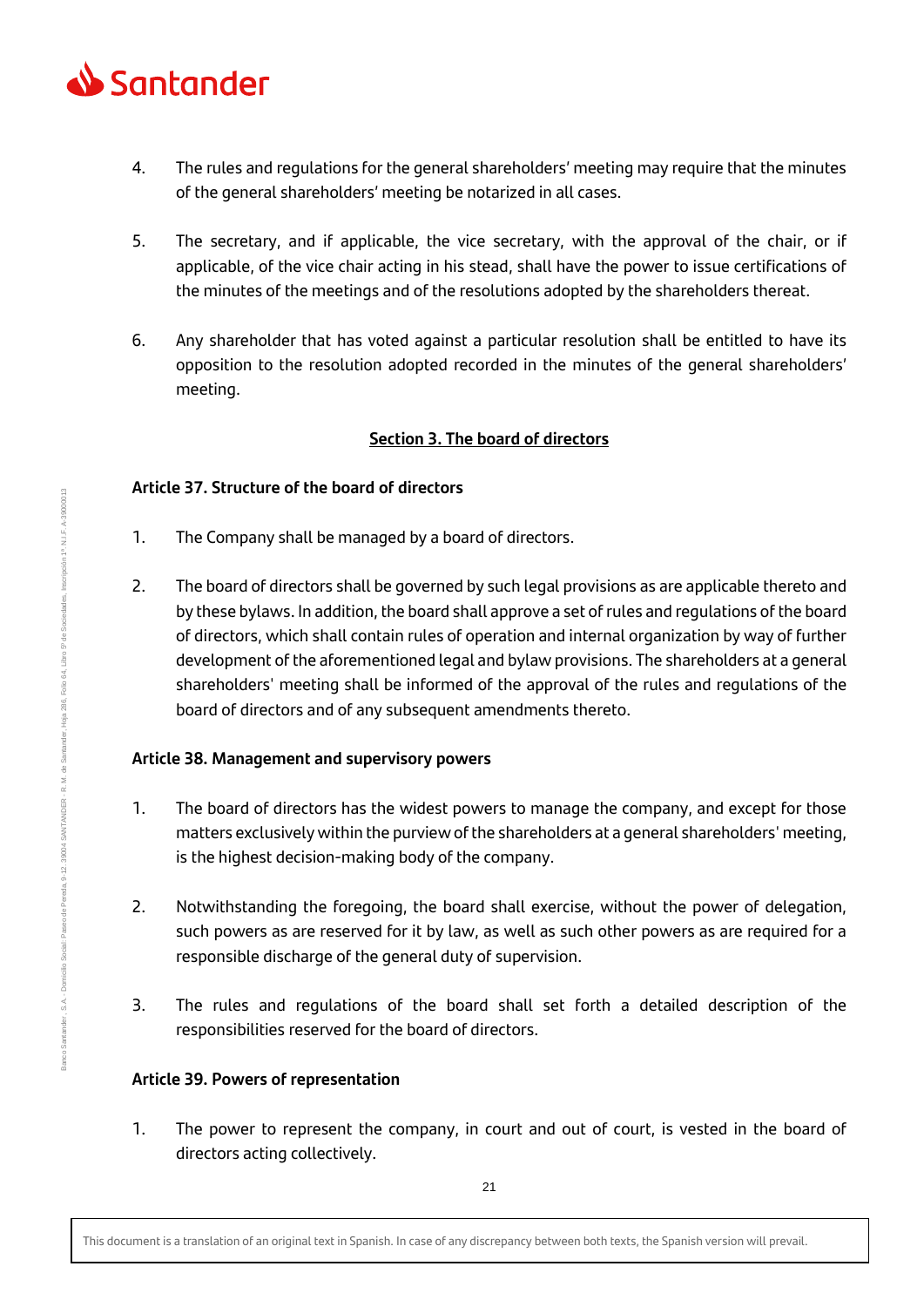

- 2. The chair of the board also has the power to represent the company.
- 3. The secretary of the board and the vice secretary, if any, have the necessary representative powers to convert into public instruments the resolutions adopted by the shareholders at a general shareholders' meeting and the resolutions of the board and to apply for registration thereof.
- 4. The provisions of this article are without prejudice to any other powers of attorney, whether general or special, that may be granted.

## **Article 40. Creation of shareholder value**

- 1. The board of directors and its representative decision-making bodies shall exercise their powers and, in general, perform their duties guided by the corporate interest, understood as the achievement of a business that is profitable and sustainable over the long term and that promotes the continuity thereof and the maximisation of the value of the company.
- 2. Additionally, the board shall ensure that the Company faithfully complies with applicable law, respects the uses and good practices of the industries or countries where it carries out its activities and observes the additional principles of sustainability and responsible business that it has voluntarily accepted.

# **Article 41. Quantitative composition of the board**

- 1. The board of directors shall be composed of not less than twelve and not more than seventeen members, appointed by the shareholders acting at a general shareholders' meeting.
- 2. It falls upon the shareholders at a general shareholders' meeting to set the number of members of the board within the aforementioned range. Such number may be set indirectly by the resolutions adopted by the shareholders at a general shareholders' meeting whereby directors are appointed or their appointment is revoked.

# **Article 42. Qualitative composition of the board**

1. The shareholders at the general shareholders' meeting shall endeavor to ensure that the board of directors is made up such that external or non-executive directors represent a large majority over executive directors, and that a reasonable number of the former are independent directors. The shareholders at the general shareholders' meeting shall likewise endeavor to ensure that independent directors represent at least one-third of the total number of directors.

This document is a translation of an original text in Spanish. In case of any discrepancy between both texts, the Spanish version will prevail.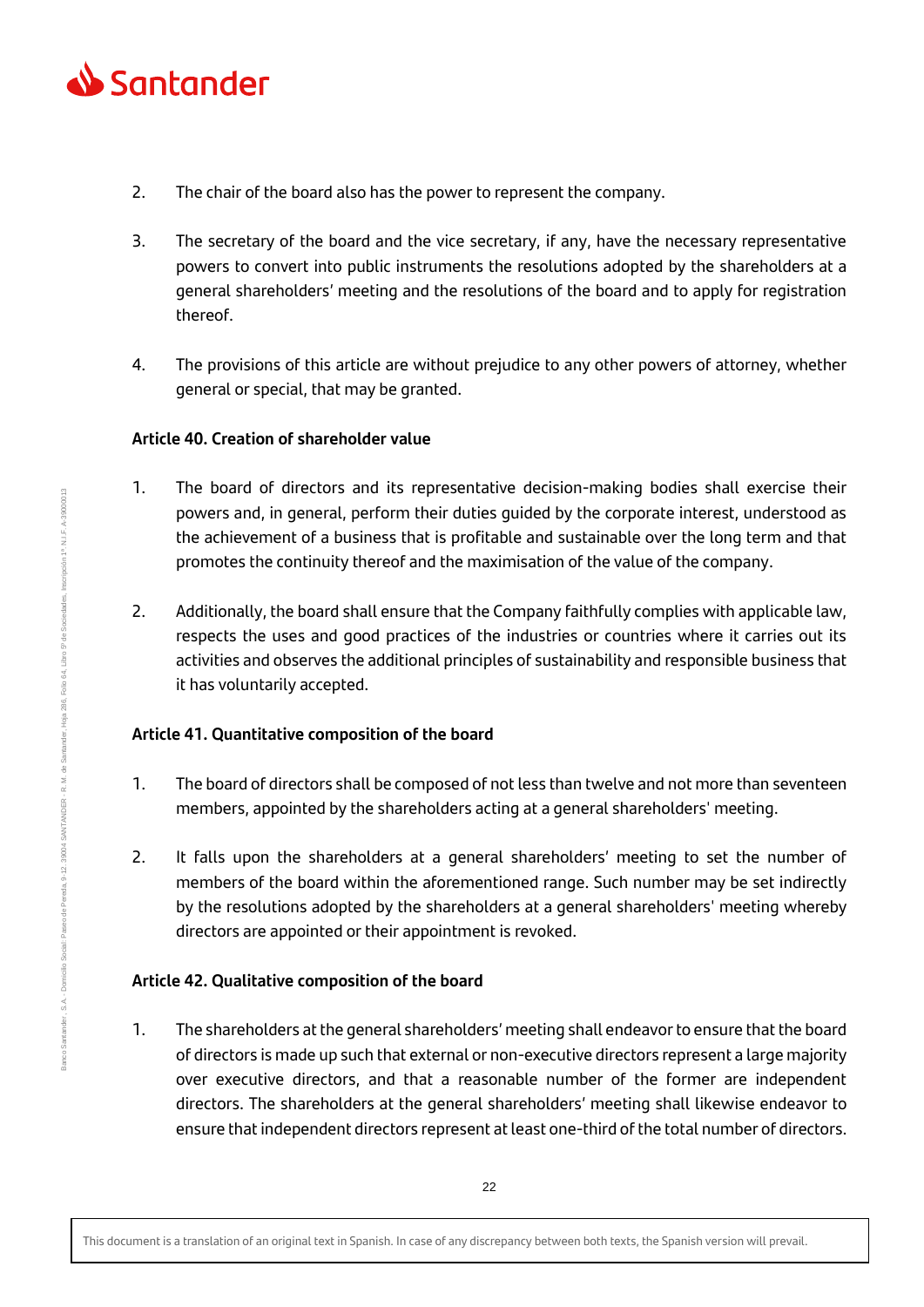

- 2. The provisions of the preceding paragraph do not affect the sovereignty of the shareholders acting at the general shareholders' meeting or detract from the effectiveness of the proportional system, which shall be mandatory whenever there is a voting trust pursuant to the provisions of the Spanish Capital Corporations Law.
- 3. For purposes of these bylaws, the terms executive director and external or non-executive director (which, in turn, includes the terms proprietary director, independent director and other external directors) shall have the meaning ascribed to such terms in applicable law, in these bylaws or in the rules and regulations of the board of directors.
- 4. The board of directors must ensure that the procedures for selecting its members encourage diversity of gender, experience and knowledge and do not suffer from implicit biases that might entail any discrimination and, in particular, the procedures shall favour the selection of female directors.

## **Article 43. Chair of the board**

- 1. The chair of the board shall be chosen from among its members, upon a prior reasoned proposal of the nomination committee.
- 2. The chair is ultimately responsible for the effective operation of the board of directors. In addition to the powers delegated thereto by law, the bylaws or the rules and regulations of the board of directors, the chair shall have the following powers:
	- a) To call and preside over meetings of the board of directors, establishing the agenda for the meetings and directing the debates and deliberations.
	- b) To ensure that directors receive sufficient information in advance to debate the items on the agenda.
	- c) To stimulate debate and active participation by the directors during the meetings, safeguarding their freedom to take a position.
	- d) To preside over the general shareholders' meeting.

# **Article 44. Vice chair of the board**

1. The board of directors, upon a prior reasoned proposal of the nomination committee, shall designate, from among its members, one or more vice chairs, who shall replace the chair according to their seniority on the board. However, if one of the vice chairs of the board is the lead director (*consejero coordinador*), such director shall be the first in the order of replacement of the chair, and the remainder shall follow the aforementioned criteria of seniority.

Banco Santander , S.A. - Domicilio Social: Paseo de Pereda, 9-12. 3904 SANTANDER - R. M. de Santander, Hoja 286, Folio 64, Libro 5º de Sociedades, Inscripción 1ª. N.I.F. A-39000013

Domicilio Social: Paseo de Pereda, 9-12, 39004 SANTANDER - R. M. de Santander,

Inscripción 1ª. N.I.F. A-39000013

64, Libro 5° de Sociedades,

Folio Hoja 286,

This document is a translation of an original text in Spanish. In case of any discrepancy between both texts, the Spanish version will prevail.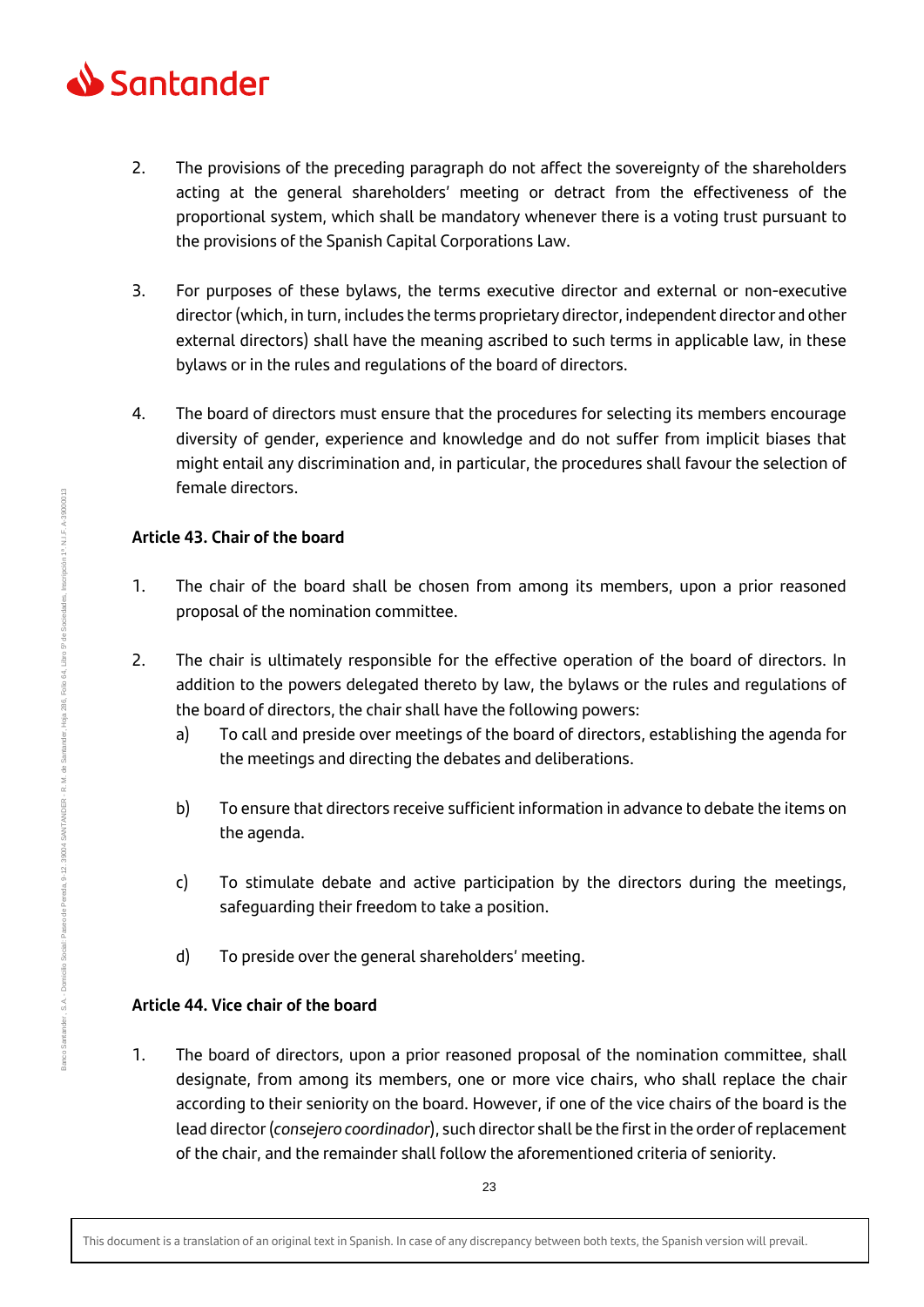

- 2. The vice chair or vice chairs, in accordance with the foregoing paragraph, and in their absence, the appropriate director according to a numerical sequence established by the board of directors, shall replace the chair in the event of absence or impossibility to act or illness.
- 3. The re-election of a director who has been designated vice chair shall entail his continuity in such position, not being necessary to re-designate him, without prejudice to the powers of revocation that belongs to the board in respect of the position of vice chair.

## **Article 45. Secretary of the board**

- 1. The board of directors, upon a prior report of the nomination committee, shall appoint a secretary. The secretary of the board of directors shall always be the general secretary of the company.
- 2. The secretary, in addition to the duties assigned thereto by law, the bylaws or the rules and regulations of the board, must perform the following:
	- a) Keep the documentation of the board of directors, record the events of the meetings in the minute books and attest to the content thereof and of the resolutions adopted.
	- b) Ensure the actions of the board of directors observe applicable law and are in accordance with the bylaws and other internal rules and regulations of the Company.
	- c) Assist the chair to ensure that the directors receive the information relevant to the performance of their duties sufficiently in advance and in the proper form.
	- d) Ensure that the board of directors carries out its activities and adopts its decisions being mindful of the good governance recommendations applicable to the Company.
	- e) Guarantee that the governance procedures and rules are respected and regularly reviewed.
- 3. The board of directors, upon a prior report of the nomination committee, may appoint one or more vice secretaries in order that they shall assist the secretary of the board of directors or replace him in the event of absence, impossibility to act or illness.
- 4. In the event of absence or impossibility to act, the secretary and the vice secretary or vice secretaries of the board may be replaced by the director appointed by the board itself from among the directors present at the meeting in question. The board may also resolve that any employee of the Company act as such interim replacement.

24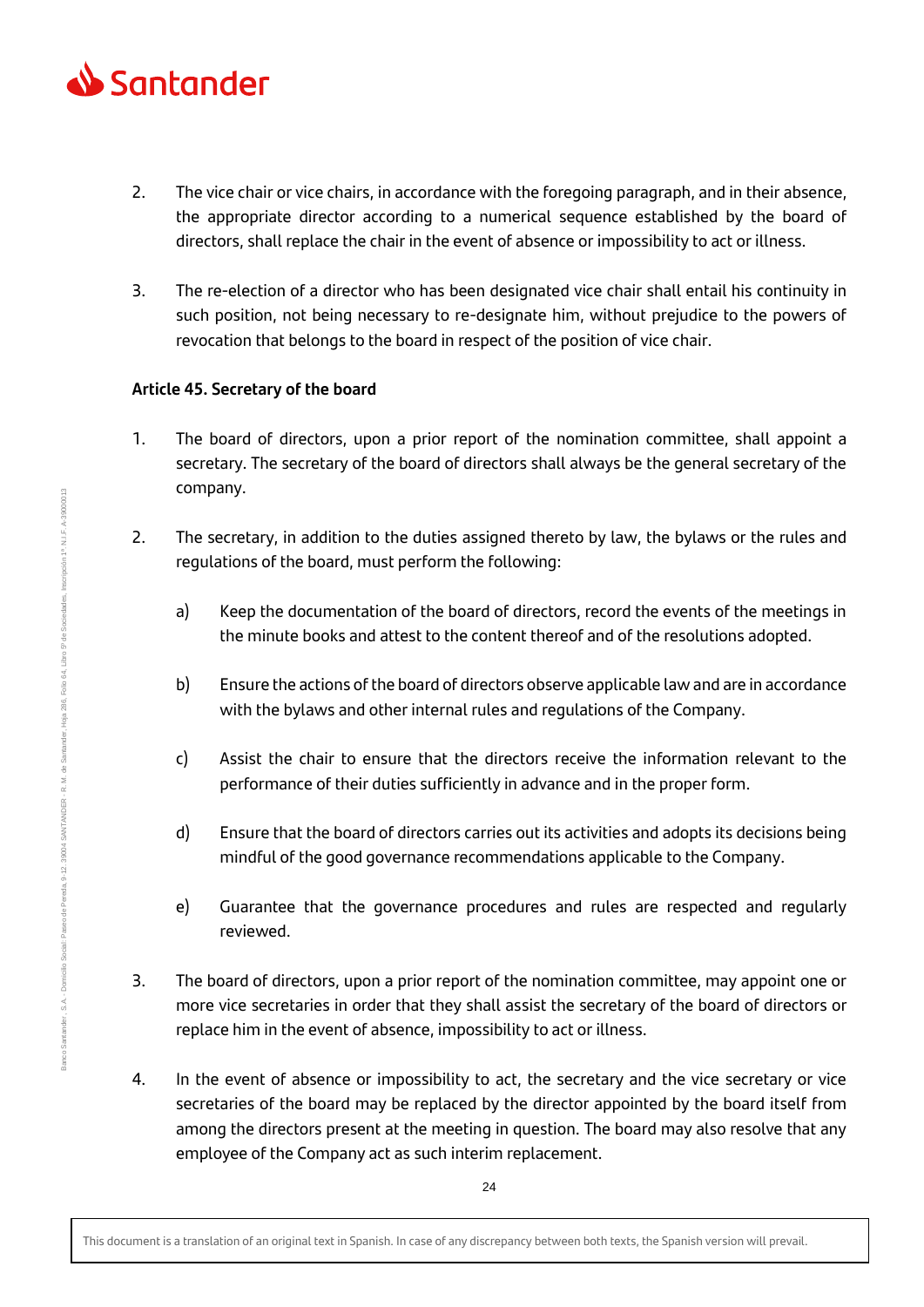

5. The general secretary shall also be the secretary of all the committees of the board. The vice secretary or any of the vice secretaries who are appointed may replace the secretary at all the committees of the board.

## **Article 46. Meetings of the board of directors**

- 1. The board shall meet with the frequency required for the proper performance of its duties and, in any event, at least once per quarter, and shall be called to meeting by the chair. The chair shall call board meetings on his own initiative or at the request of at least three directors.
- 2. The agenda shall be approved by the board at the meeting itself. Any board member may propose the inclusion of any other item not included in the draft agenda proposed by the chair to the board.
- 3. Any person invited by the chair may attend board meetings.

# **Article 47. Conduct of the meetings**

- 1. Meetings of the board shall be validly held when more than one-half of its members are present in person or by proxy.
- 2. The directors must attend the meetings held in person. However, if they cannot attend they may grant a proxy to another director, for each meeting and in writing, in order that the latter shall represent them at the meeting for all purposes. The non-executive directors may only grant a proxy to another non-executive director.
- 3. Board meetings may be held in several rooms at the same time, provided interactivity and intercommunication among them in real time is ensured by audiovisual means or by telephone and the concurrent holding of the meeting at all such rooms is thereby ensured. In such case, the resolutions shall be deemed to have been adopted at the place where the majority of the directors are and, in the event of equal numbers, at the registered office.
- 4. On an exceptional basis, and provided no director is opposed thereto, the board may also act in writing and without a meeting. In this latter case, the directors may cast their votes and make such comments as they wish to have recorded in the minutes by e-mail.
- 5. Except in those cases in which a greater majority is specifically required pursuant to a provision of the law, the bylaws or the rules and regulations of the board, resolutions shall be adopted by an absolute majority of the directors present in person or by proxy. The chair shall have a tie-breaking vote.

hscripción 1ª. N.I.F. A-39000013

64, Libro 5° de Sociedades,

 $Folio$ Hoja 286,

Domicilio Social: Paseo de Pereda, 9-12, 39004 SANTANDER - R. M. de Santander,

This document is a translation of an original text in Spanish. In case of any discrepancy between both texts, the Spanish version will prevail.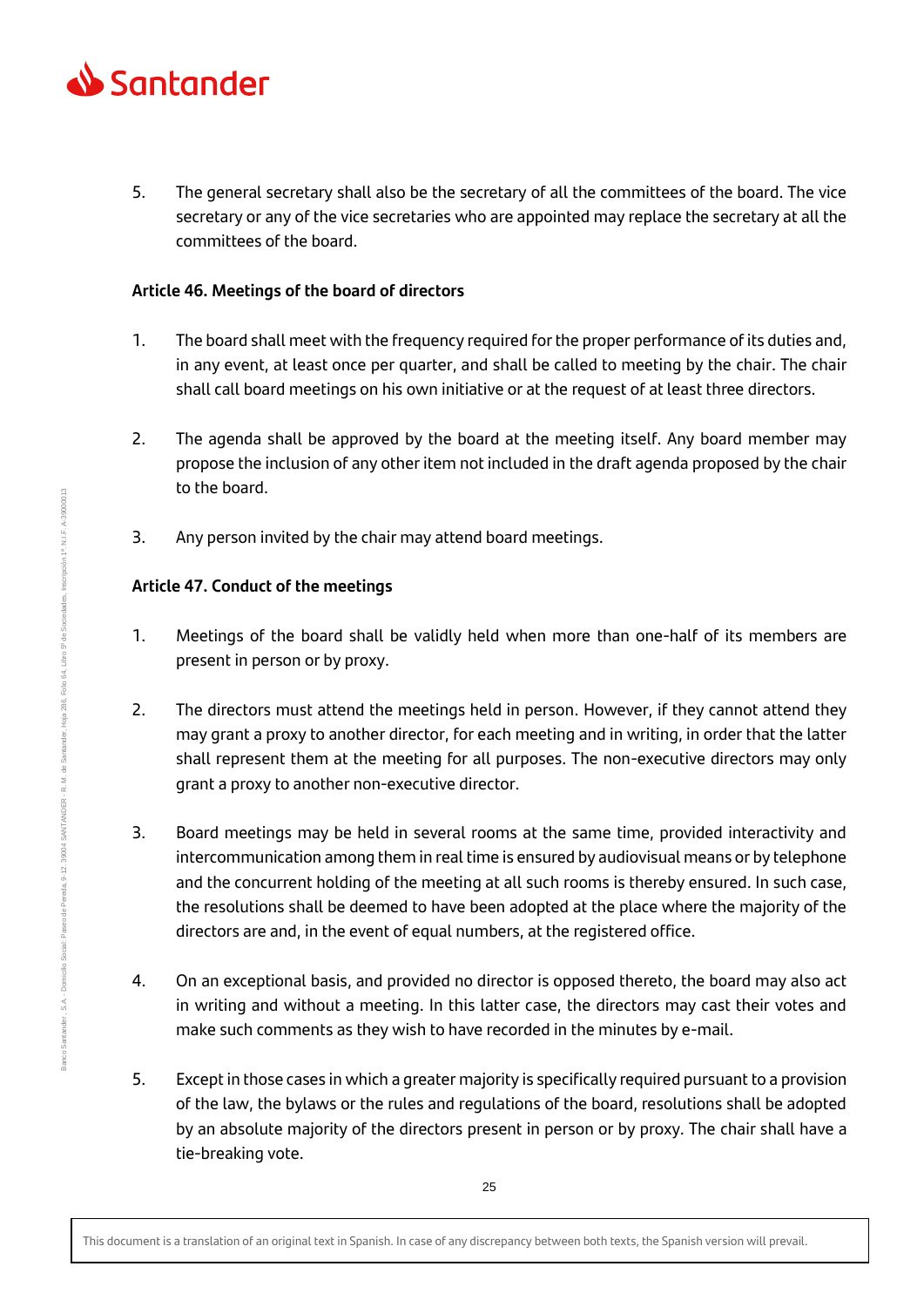

- 6. All resolutions adopted by the board of directors shall be recorded in minutes authorized under the signature of the chair and the secretary. Board of directors' resolutions shall be evidenced by means of a certificate issued by the secretary of the board or by the vice secretary, as the case may be, with the approval of the chair or the vice chair, as applicable.
- 7. Any of the chair, the vice chair or vice chairs, the chief executive officer(s) and the secretary of the board, acting severally, shall have standing powers to have the resolutions of the board of directors converted into a public instrument, all without prejudice to the express authorizations established in applicable laws and regulations.

## **Section 4. Delegation of the powers by the board**

## **Article 48. Executive chair**

- 1. The chair of the board of directors shall have the status of executive chair of the Bank and shall be considered as the highest executive in the Company, vested with such powers as are required to hold office in such capacity, without prejudice to direct reporting to the board or to the committees thereof by other executives as may be established by the board. Considering his particular status, the executive chair shall have the following powers and duties, among others set forth in the law, in these bylaws or in the rules and regulations of the board:
	- a) To ensure that the bylaws are fully complied with and that the resolutions adopted at the general shareholders' meeting and by the board of directors are duly carried out.
	- b) To be responsible for the overall inspection of the Bank and all services thereof.
	- c) To hold discussions with the chief executive officer and the senior management in order to inform himself of the progress of the business.
- 2. The board of directors shall delegate to the chair all its powers, except for those that are legally non-delegable or that may not be delegated pursuant to the provisions of these bylaws or the rules and regulations of the board, without prejudice to entrusting to the chief executive officer the duties set forth in article 49 of these bylaws.
- 3. The chair shall be appointed to hold office for an indefinite period and shall require the favorable vote of two-thirds of the members of the board. The chair may not at the same time hold the position of chief executive officer provided for in article 49 of these bylaws.

# **Article 49. The chief executive officer**

1. The board of directors shall appoint from among its members a chief executive officer, to whom the day-to-day management of the business shall be entrusted, with the highest executive duties.

hscripción 1ª. N.I.F. A-39000013

Folio 64, Libro 5º de Sociedades,

Hoja 286,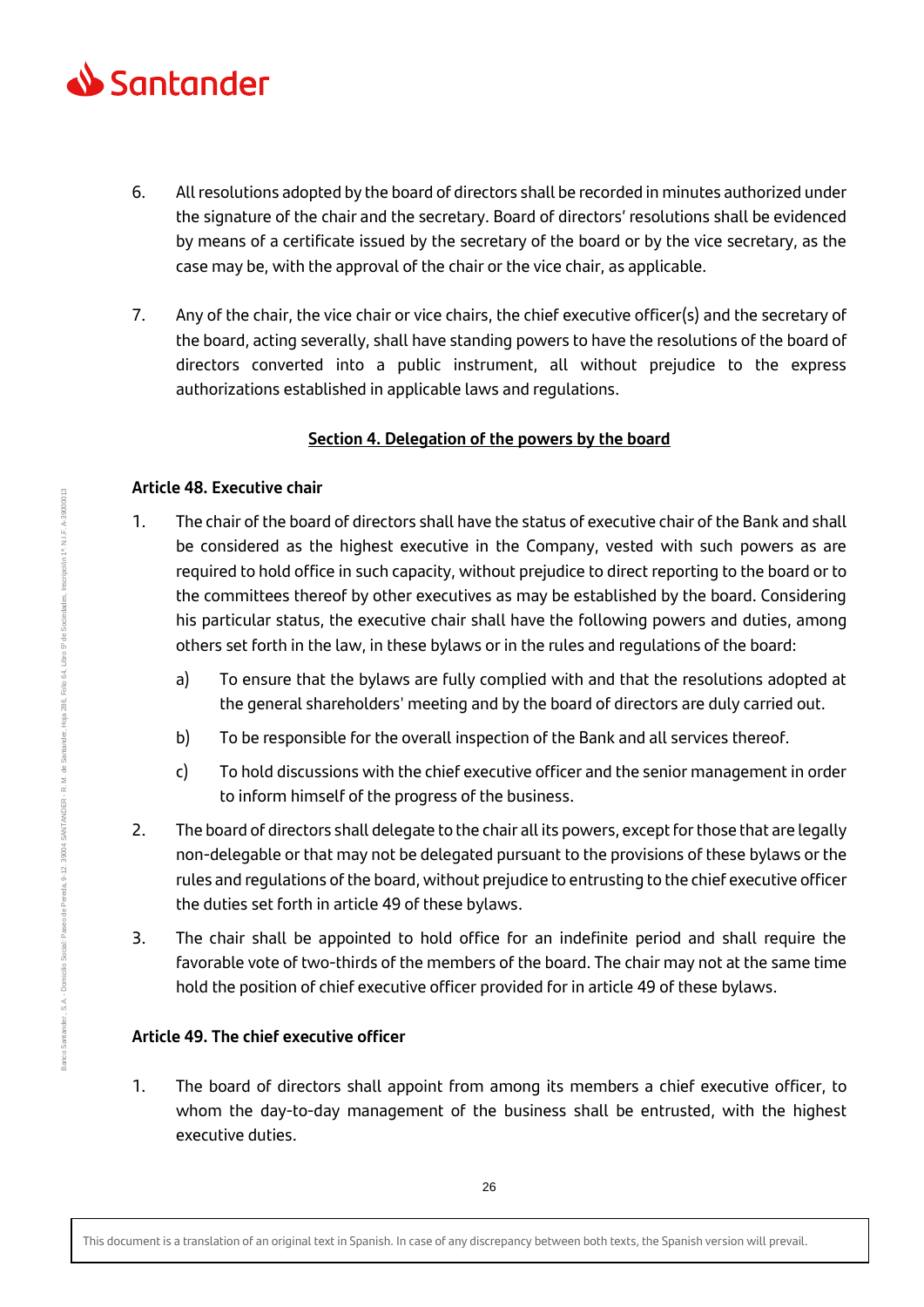

- 2. The board of directors shall delegate all its powers to the chief executive officer, except for those that are legally non-delegable or that may not be delegated pursuant to the provisions of the law, these bylaws or the rules and regulations of the board.
- 3. The appointment of the chief executive officer shall require the favourable vote of two thirds of the members of the board.
- 4. The board of directors may appoint more than one director to hold office as chief executive officer, with such powers as the board may determine.

## **Article 49 bis. The lead director**

- 1. The board of directors shall appoint from among the independent directors a lead director, who shall be especially authorised to:
	- (i) request that a meeting of the board of directors be called or that new items be added to the agenda for a meeting of the board of directors that has already been called.
	- (ii) coordinate and organise meetings of non-executive directors; and
	- (iii) direct the regular evaluation of the chair of the board of directors.
- 2. The appointment of the lead director shall be made for an indefinite period, with executive directors abstaining.

## **Article 50. Committees of the board of directors**

- 1. Without prejudice to such powers as may be delegated individually to the chair, the chief executive officer or any other director and to the power of the board of directors to establish committees for each specific area of business, the board of directors may establish an executive committee, to which general decision-making powers shall be delegated. If such committee is established, its operation shall be governed by the provisions of article 51 below.
- 2. The board may also establish committees with supervisory, reporting, advisory and proposalmaking powers in connection with the matters within their scope of authority, and must in any event create the committees required by applicable law, including a nomination committee, a remuneration committee, a risk supervision, regulation and compliance committee and an audit committee, which for the purposes of sub-section  $4(v)$  of article 52 will also have decision-making powers.
- 3. To the extent not provided for in these bylaws, the operation of the committees of the board shall be governed by the provisions of the rules and regulations of the board.

This document is a translation of an original text in Spanish. In case of any discrepancy between both texts, the Spanish version will prevail.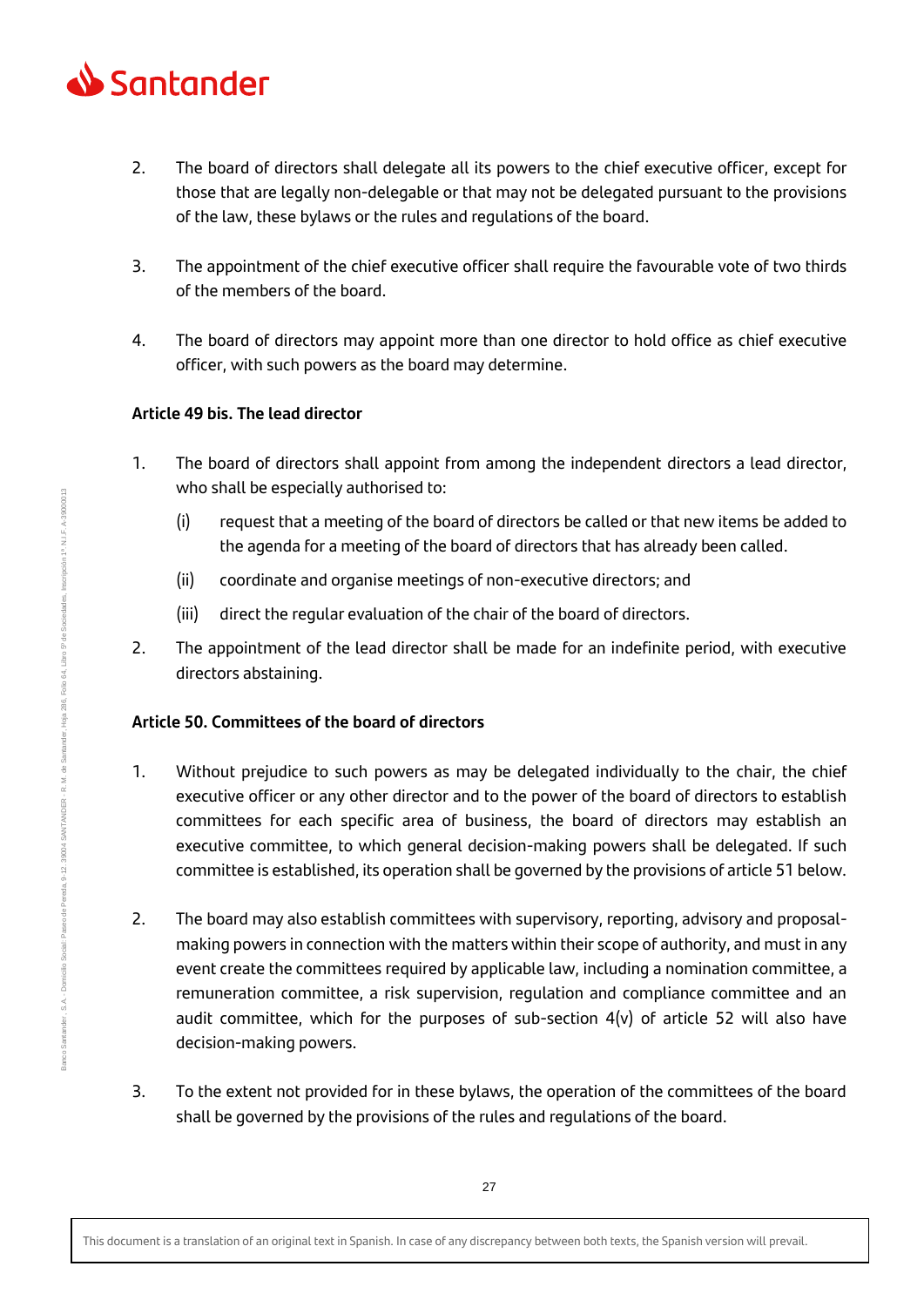

## **Section 5. Committees of the board of directors**

## **Article 51. Executive committee**

- 1. The executive committee shall consist of a minimum of five and a maximum of twelve directors. The chair of the board of directors shall also be the chair of the executive committee.
- 2. Any permanent delegation of powers to the executive committee and all resolutions adopted for the appointment of its members shall require the favorable vote of not less than two-thirds of the members of the board of directors. 3. The permanent delegation of powers by the board of directors to the executive committee shall include all of the powers of the board, except for those which cannot legally be delegated or which may not be delegated pursuant to the provisions of these bylaws or of the rules and regulations of the board.
- 4. The executive committee shall meet as many times as it is called to meeting by its chair or by the vice chair replacing him.
- 5. The executive committee shall report to the board of directors on the affairs discussed and the decisions made at its meetings and shall make available to the members of the board a copy of the minutes of such meetings.

## **Article 52. Audit committee**

- 1. The audit committee shall consist of a minimum of three directors and a maximum of nine, all of whom shall be external or non-executive, with independent directors having majority representation.
- 2. The board of directors shall appoint the members of the audit committee taking into account their knowledge, skills and experience in the areas of accounting, auditing or risk management, such that, as a whole, the audit committee has the appropriate technical knowledge regarding the Company's sector of activity.
- 3. The audit committee must in all events be presided over by an independent director, who shall also be knowledgeable about and experienced in matters of accounting, auditing or risk management. The chair of the audit committee shall be replaced every four years, and may be re-elected once after the passage of one year from the date on which his term of office expired.
- 4. The audit committee shall have at least the following powers and duties:
	- (i) Have its chair and/or secretary report to the general shareholders' meeting with respect to matters raised therein by shareholders regarding its powers and, in particular,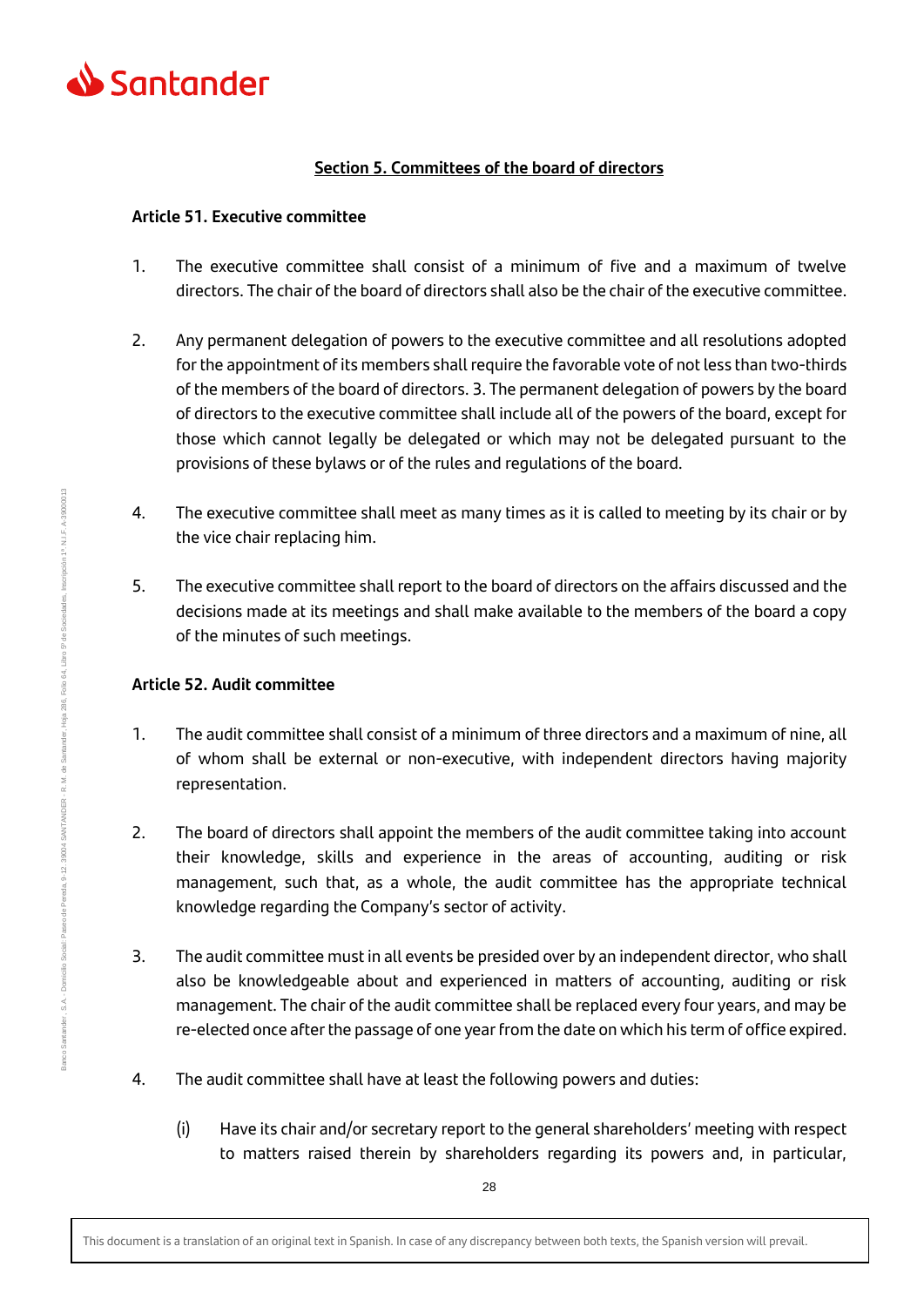

regarding the result of the audit, explaining how such audit has contributed to the integrity of the financial information and the role that the committee has performed in the process.

- (ii) Supervise the effectiveness of the Bank's internal control and internal audit, and discuss with the external auditor any significant weaknesses detected in the internal control system during the conduct of the audit, all without violating its independence. For such purposes, if applicable, the audit committee may submit recommendations or proposals to the board of directors and set the corresponding period for compliance therewith.
- (iii) Supervise the process of preparation and submission of regulated financial information and submit recommendations or proposals intended to safeguard its integrity to the board of directors.
- (iv) Propose to the board of directors the selection, appointment, re-election and replacement of the external auditor, taking responsibility for the selection process in accordance with applicable law, as well as the terms of its engagement, and regularly gather information therefrom regarding the audit plan and the implementation thereof, in addition to preserving its independence in the performance of its duties.
- (v) Establish appropriate relations with the external auditor to receive information on those issues that might entail a threat to its independence, for examination by the audit committee, and on any other issues relating to the financial statements audit process, and, when applicable, the authorisation of services other than those which are prohibited, under the terms established in the law applicable to the activity of audit of accounts, as well as maintain such other communication as is provided for therein. In any event, the audit committee shall receive annually from the external auditor written confirmation of its independence in relation to the Company or to entities directly or indirectly related thereto, as well as detailed and individualized information regarding additional services of any kind provided by the aforementioned auditor, or by persons or entities related thereto, and the fees received by such entities pursuant to the provisions in the law on the activity of audit of accounts.
- (vi) Issue, on an annual basis and prior to the issuance of the auditor's report, a report stating an opinion on whether the independence of the external auditor is compromised. Such report shall, in all cases, contain a reasoned evaluation regarding the provision of each and every one of the additional services mentioned in subsection  $(v)$  above, considered individually and as a whole, other than of legal audit and with relation to the rules on independence or to the law on the activity of audit of accounts.

This document is a translation of an original text in Spanish. In case of any discrepancy between both texts, the Spanish version will prevail.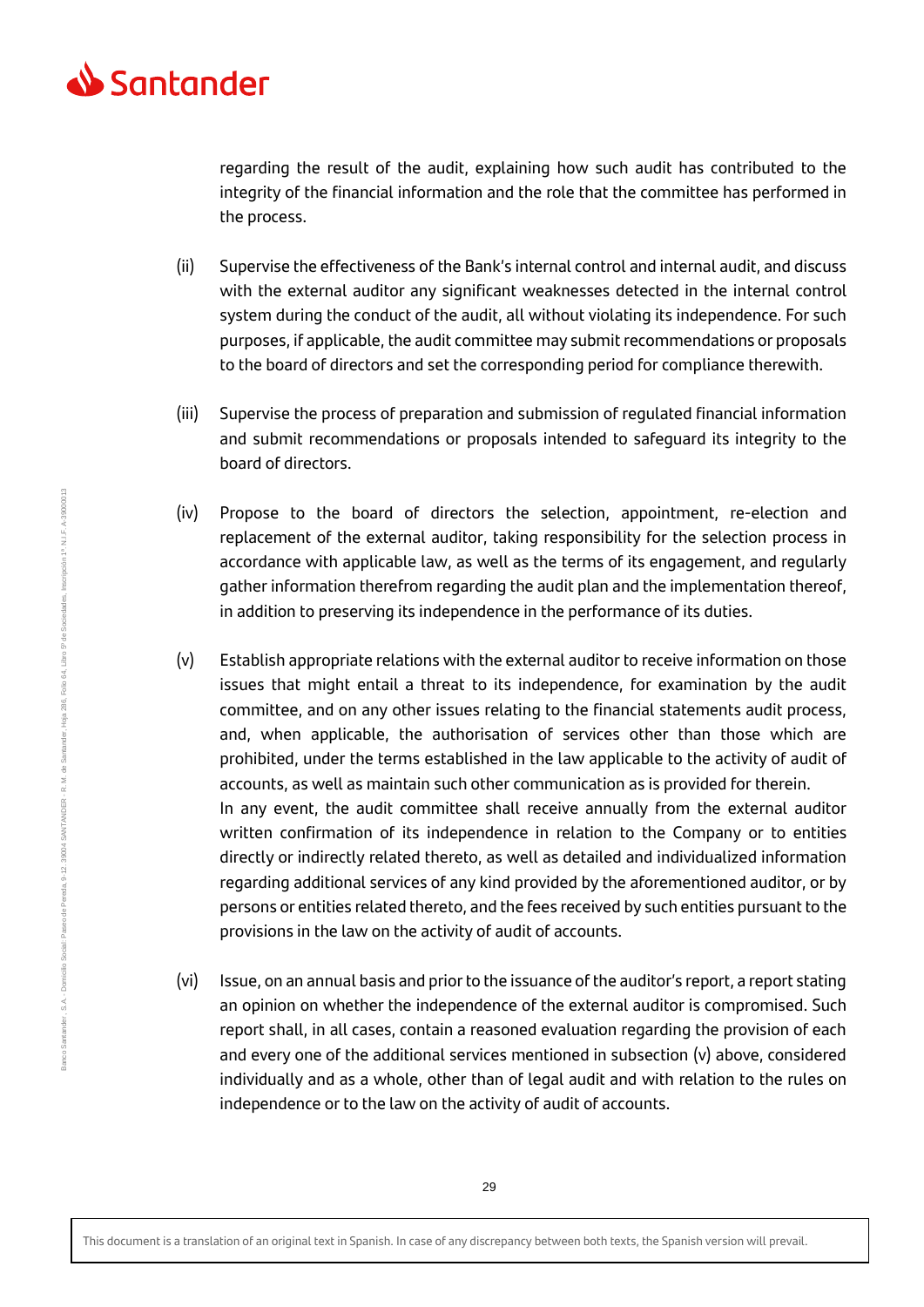

- (vii) Previously report to the board of directors regarding all the matters established by law, the bylaws and in the rules and regulations of the board, and in particular regarding:
	- a) the financial information and the directors' report, which shall include, where applicable, the mandatory non-financial information that the company must publish from time to time, the review of which by the audit committee shall be coordinated with the review thereof by the responsible banking, sustainability and culture committee; and
	- b) the creation or acquisition of interests in special-purpose entities or with registered office in countries or territories that are considered non-cooperative jurisdictions.
- (viii) Report on those related-party transactions that must be approved by the shareholders acting at a general meeting or by the board of directors and supervise such internal procedure as the Company may establish for those whose approval has been delegated.

The provisions in paragraphs (iv), (v) and (vi) are without prejudice to the law on auditing of accounts.

- 5. The audit committee shall meet as many times as it is called to meeting upon resolution made by the committee itself or by the chair thereof, and at least four times per year. Any member of the management team or of the Company's personnel shall, when so required, attend the meetings of the audit committee, provide it with his cooperation and make available to it such information as he may have in his possession. The audit committee may also require that the external auditor attend such meetings. One of its meetings shall be devoted to preparing the information within the committee's scope of authority that the board is to approve and include in the annual public documents.
- 6. Meetings of the audit committee shall be validly held when at least one half of its members are present in person or by proxy. The committee shall adopt its resolutions upon a majority vote of those present in person or by proxy. In the event of a tie, the chair of the committee shall have a tie-breaking vote. The committee members may grant a proxy to another member. The resolutions of the audit committee shall be recorded in a minute book, and every one of such minutes shall be signed by the chair and the secretary.
- 7. The rules and regulations of the board shall further develop the rules applicable to the audit committee established in this article.

This document is a translation of an original text in Spanish. In case of any discrepancy between both texts, the Spanish version will prevail.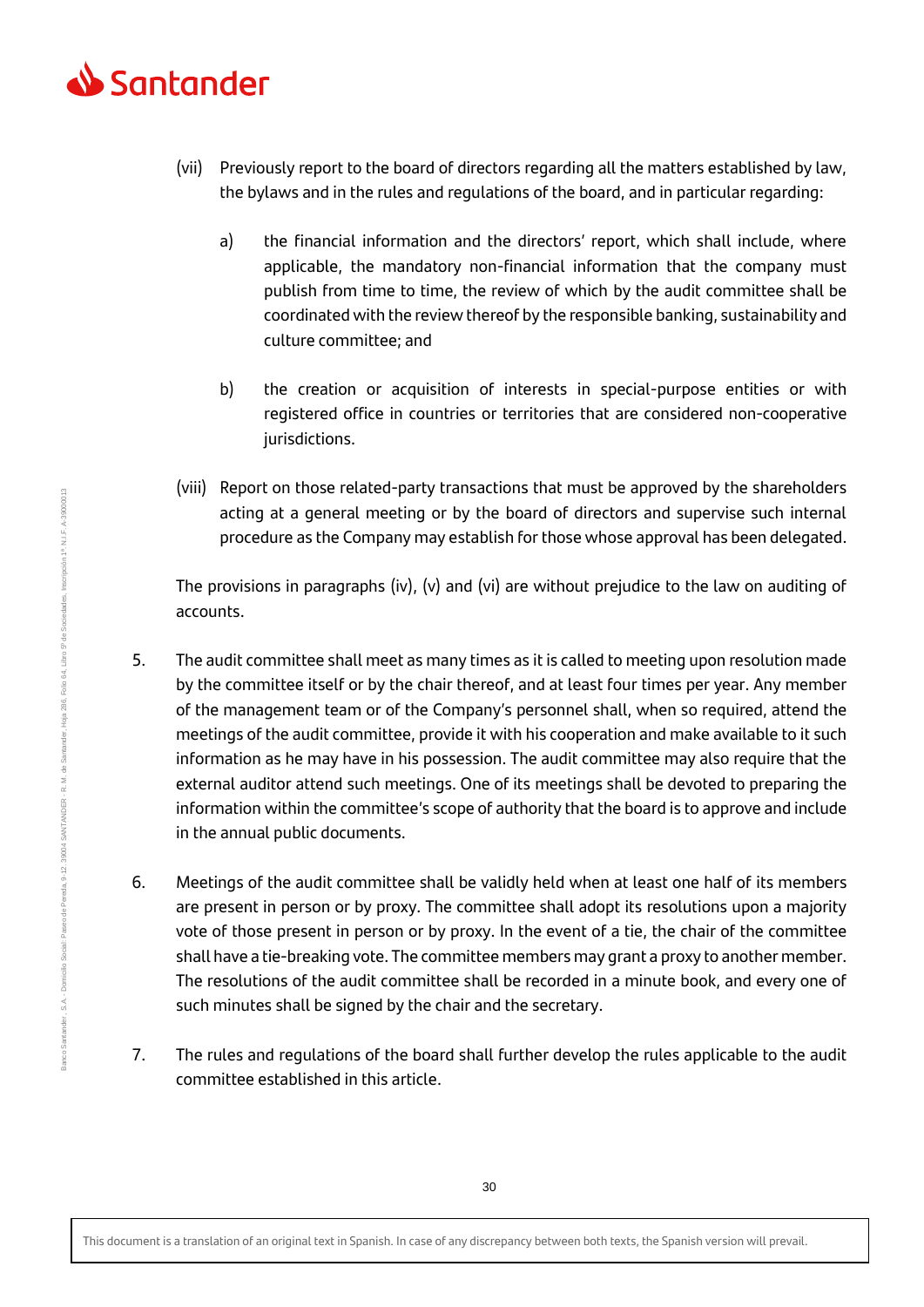

#### **Article 53. Nomination committee**

- 1. A nomination committee shall be established and entrusted with general proposal-making and reporting powers on matters relating to appointment and withdrawal of directors on the terms established by law.
- 2. The nomination committee shall be composed of a minimum of three directors and a maximum of nine, all of whom shall be external or non-executive directors, with independent directors having majority representation.
- 3. The members of the nomination committee shall be appointed by the board of directors taking into account the directors' knowledge, skills and experience and the responsibilities of the committee.
- 4. The nomination committee must in all events be presided over by an independent director.
- 5. The rules and regulations of the board of directors shall govern the composition, operation and powers and duties of the nomination committee.

## **Article 54. Remuneration committee**

- 1. A remuneration committee shall be established and entrusted with general proposal-making and reporting powers on matters relating to remuneration on the terms established by law.
- 2. The remuneration committee shall be composed of a minimum of three directors and a maximum of nine, all of whom shall be external or non-executive directors, with independent directors having majority representation.
- 3. The board of directors shall appoint the members of the remuneration committee taking into account the directors' knowledge, skills and experience and the responsibilities of the committee.
- 4. The remuneration committee must in all events be presided over by an independent director.
- 5. The rules and regulations of the board of directors shall govern the composition, operation and powers and duties of the remuneration committee.

## **Article 54 bis. Risk supervision, regulation and compliance committee**

1. A risk supervision, regulation and compliance committee shall be established and entrusted with general powers to support and advise the board of directors in its risk control and

This document is a translation of an original text in Spanish. In case of any discrepancy between both texts, the Spanish version will prevail.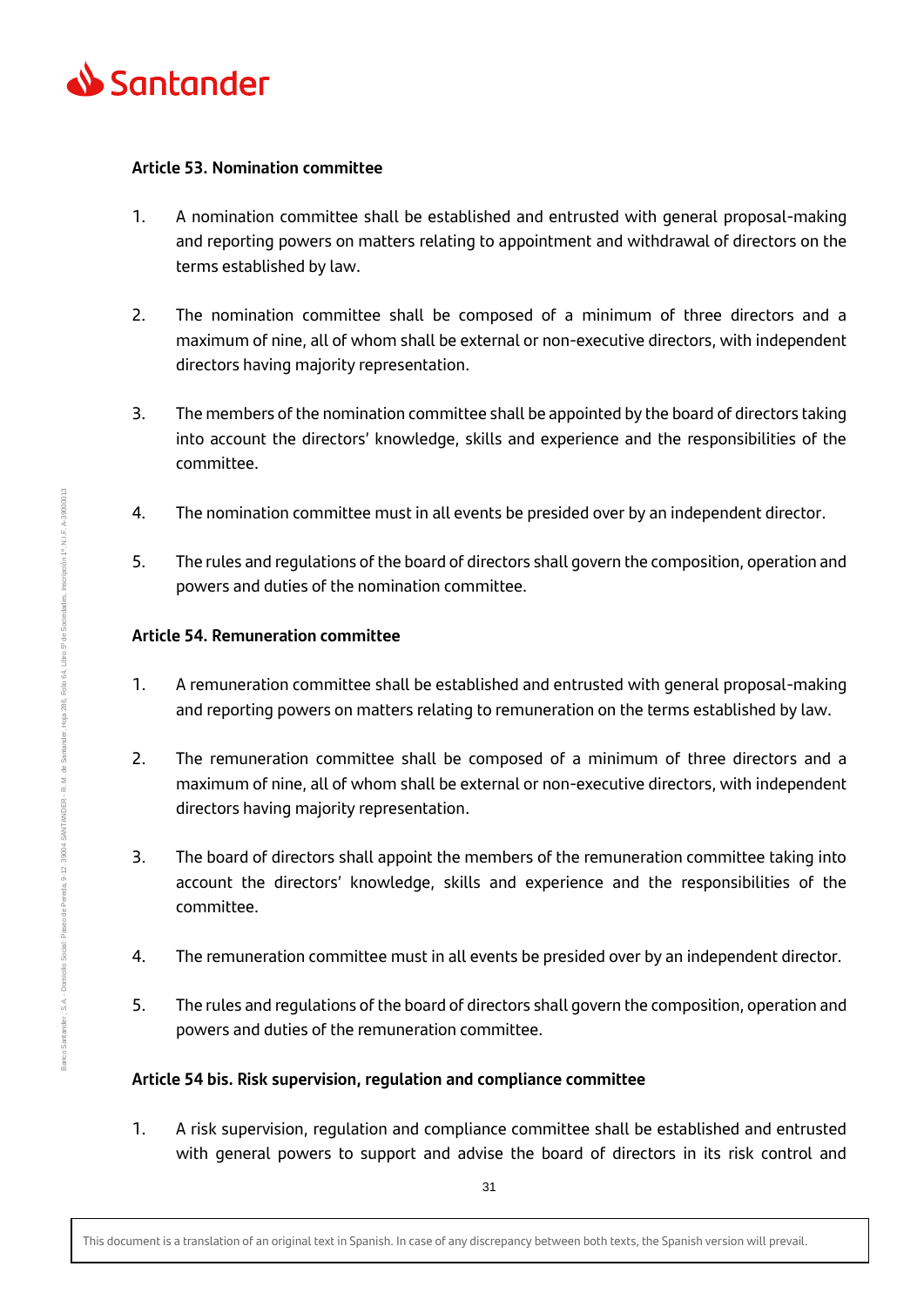

oversight duties, in the definition of the risk policies of the Group, in relations with supervisory authorities and in compliance matters.

- 2. The risk supervision, regulation, and compliance committee shall consist of a minimum of three and a maximum of nine directors, all of whom shall be external or non-executive, with independent directors having majority representation.
- 3. The members of the risk supervision, regulation and compliance committee shall be appointed by the board of directors, taking into account the directors' knowledge, skills and experience and the tasks of the committee.
- 4. The risk supervision, regulation and compliance committee must in all events be presided over by an independent director.
- 5. The rules and regulations of the board shall govern the composition, operation and powers of the risk supervision, regulation and compliance committee.

## **Article 54 ter. Responsible banking, sustainability and culture committee**

- 1. The board of directors may create a responsible banking, sustainability and culture committee. If created, this committee shall assist the board of directors in complying with its duties of supervision with respect to the responsible business strategy and the sustainability issues of the Company and its Group.
- 2. The responsible banking, sustainability and culture committee shall consist of a minimum of three and a maximum of nine directors.
- 3. The rules and regulations of the board shall govern the composition, operation and powers of the responsible banking, sustainability and culture committee.

# **Section 6. Status of Directors**

# **Article 55. Term of office**

- 1. The term of office of directors shall be three years. One-third of the board shall be renewed every year, following the order established by the length of service on the board, according to the date and order of the respective appointment. This means that the term of office of directors shall be of three years. Outgoing directors may be re-elected.
- 2. The directors who have been designated by interim appointment to fill vacancies may be ratified in their position at the first general shareholders' meeting that is held following such

This document is a translation of an original text in Spanish. In case of any discrepancy between both texts, the Spanish version will prevail.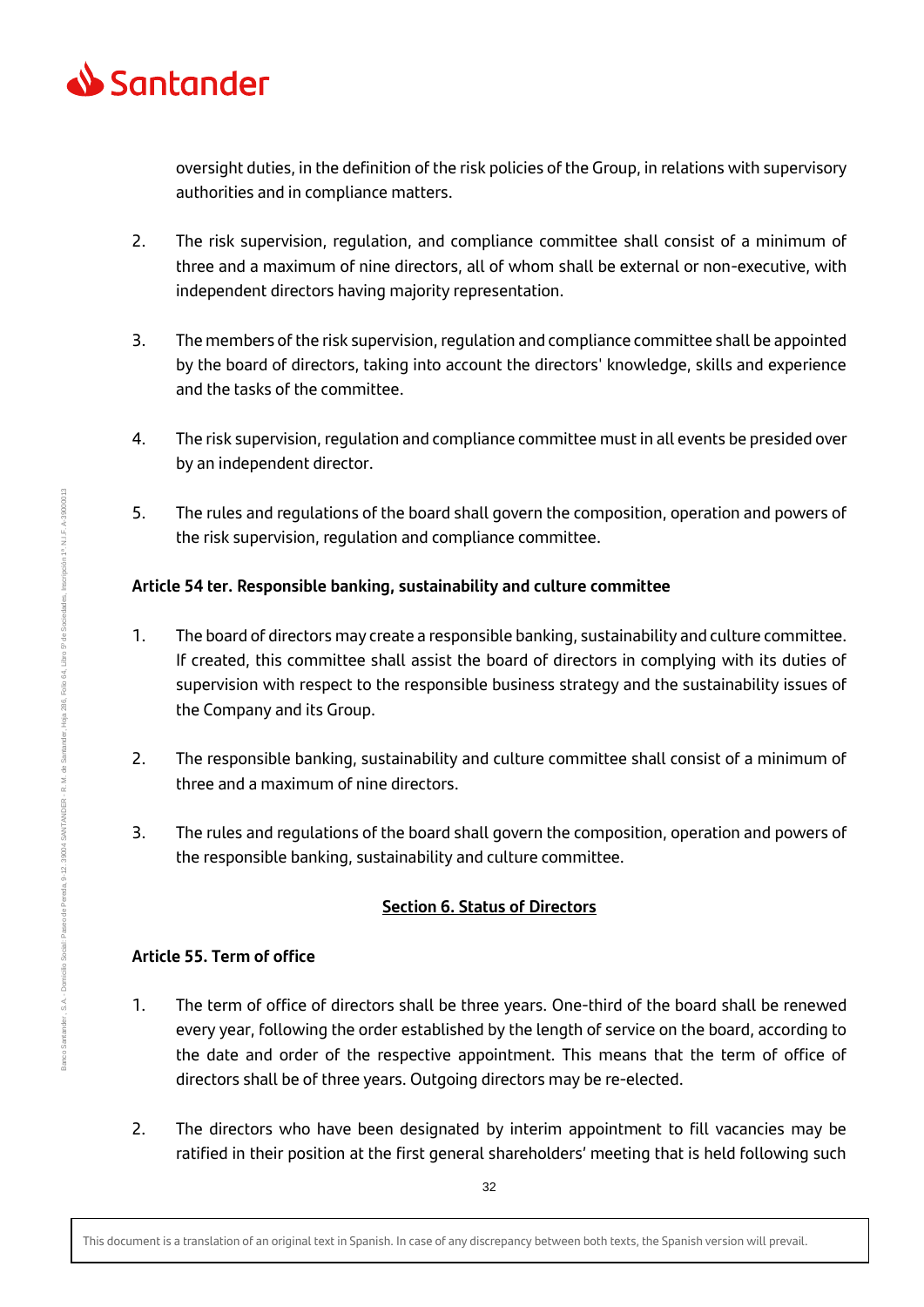

designation. The candidate who has been designated by the board may not be, necessarily, a shareholder of the Company. If the interim vacancy arises after the call to the general meeting and before it is held, the board of directors may, before or after such general meeting, appoint a director who may in turn hold his office until the next general shareholders' meeting is held.

3. A director who ends his term of office or, for any other reason, ceases to act as such, shall, for a term of two years, be barred from serving in another entity that is a competitor of the company.

The board of directors, may, if it deems it appropriate, relieve the outgoing director from this restriction or reduce it to a lesser period.

## **Article 56. Withdrawal of directors**

- 1. Directors shall cease to hold office upon the expiration of the term of office for which they have been appointed, and when it is so resolved by the shareholders at the general shareholders' meeting in the exercise of the powers granted to them. In the first case, such withdrawal from office shall take effect on the date of the first general shareholders' meeting following the date of expiration of the term of office for which they were appointed, or upon expiration of the statutory period for calling the general shareholders' meeting that is to resolve on the approval of the financial statements for the prior fiscal year.
- 2. The directors shall tender their resignation to the board of directors and formally resign from their position if the board, upon the prior report of the nomination committee, deems it appropriate, in those cases that might adversely affect the operation of the board or the credit and reputation of the Company and, particularly, when they are prevented by any legal prohibition against or incompatibility with holding such office.

## **Article 57. Liability of directors**

- 1. The directors shall be liable to the Company, to the shareholders, and to the Company's creditors for any damage they may cause by acts or omissions contrary to law or to the bylaws or by any acts or omissions contrary to the duties inherent in the exercise of their office, provided that there has been wilful misconduct or negligence.
- 2. All the members of the board of directors that carried out such act or adopted the prejudicial resolution shall be jointly and severally liable, except for those members who can prove that, not having participated in the adoption and execution of such act or resolution, they were unaware of its existence, or, if aware of it, did all that was appropriate to avoid the damage caused, or at least expressly opposed it.

This document is a translation of an original text in Spanish. In case of any discrepancy between both texts, the Spanish version will prevail.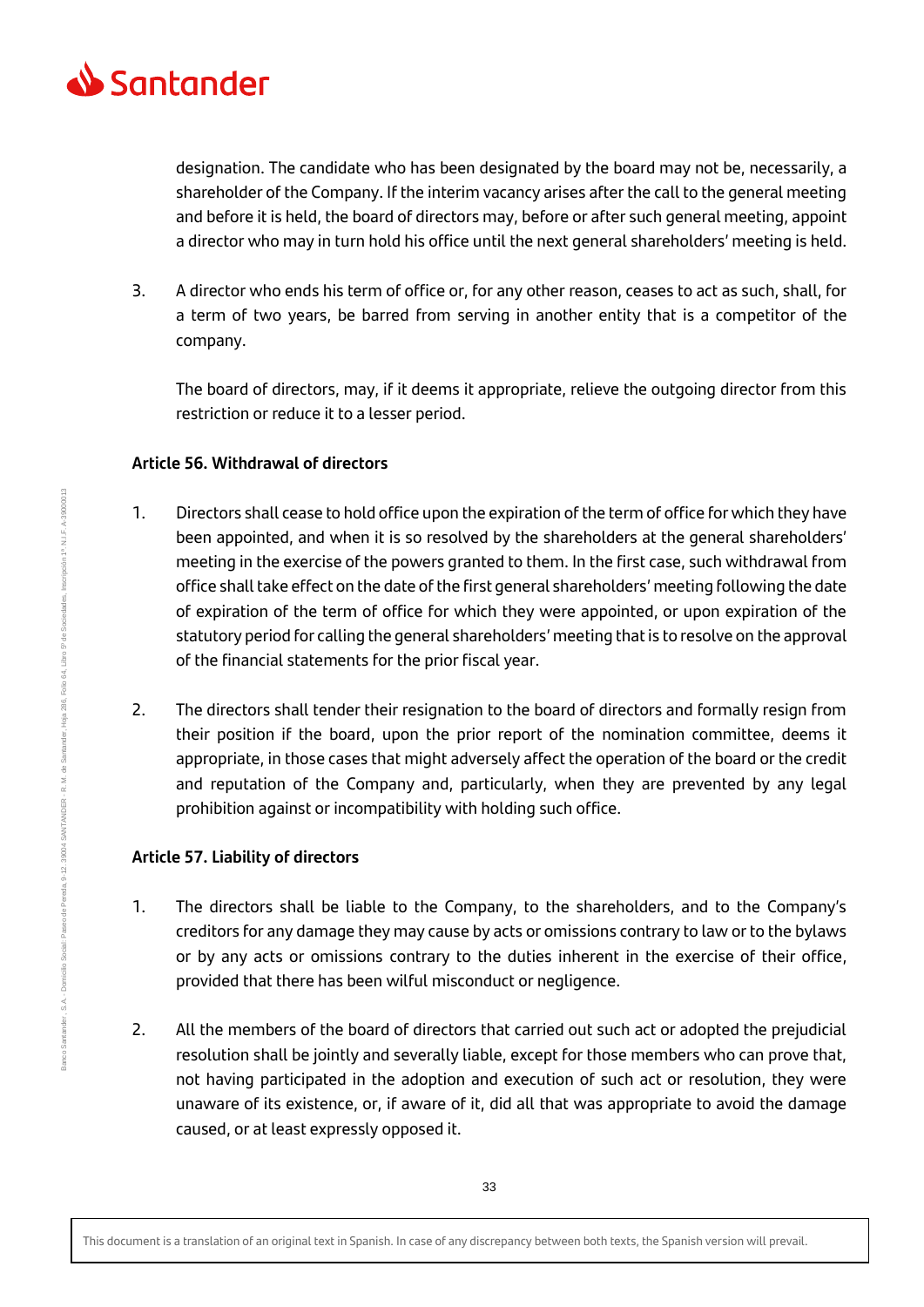

3. Under no circumstances shall the fact that the prejudicial act or resolution was approved, authorized or ratified by the shareholders at the general shareholders' meeting be considered grounds for a release from liability.

#### **Article 58. Compensation of directors**

- 1. The directors shall be entitled to receive compensation for performing the duties entrusted to them in their capacity as such, this is, by reason of their appointment as mere members of the board of directors by the shareholders at the general shareholders' meeting or by the board itself exercising its power to make interim appointments to fill vacancies.
- 2. The compensation referred to in the preceding paragraph shall consist of a fixed annual amount determined by the shareholders at the general shareholders' meeting. Such amount shall remain in effect to the extent that the shareholders at the general shareholders' meeting do not resolve to change it, although the board may reduce the amount thereof in those years in which it so believes justified. Such compensation shall have two components: (a) a fixed annual amount, and (b) attendance fees.

The specific amount payable for the above-mentioned items to each of the directors and the form of payment shall be determined by the board of directors. For such purpose, it shall take into consideration the duties and responsibilities assigned to each director, the positions held by each director on the board, their membership in and attendance at the meetings of the various committees and such other objective circumstances as it deems relevant.

3. Independently of the provisions of the preceding paragraphs, the directors shall also be entitled to receive such other compensation as is appropriate for the performance of executive duties.

For such purposes, when executive duties are delegated to a member of the board of directors in any capacity, it shall be necessary for the director and the Company to sign an agreement, which must have been previously approved by the board of directors with the favourable vote of two-thirds of its members. The affected director must abstain from attending the meeting and from participating in the vote. The approved agreement must be included as an exhibit in the minutes of the meeting.

Such agreements shall establish all the items for which the directors may receive remuneration for the performance of executive duties. These items may include: (i) a fixed component; (ii) a variable component based on achieving targets or other parameters; (iii) savings and pension systems, supplements and benefits, including insurance premiums; (iv) severance payments due to cessation of office and compensation for exclusivity agreements, post-contractual non-competition agreements, continuity agreements or any other

This document is a translation of an original text in Spanish. In case of any discrepancy between both texts, the Spanish version will prevail.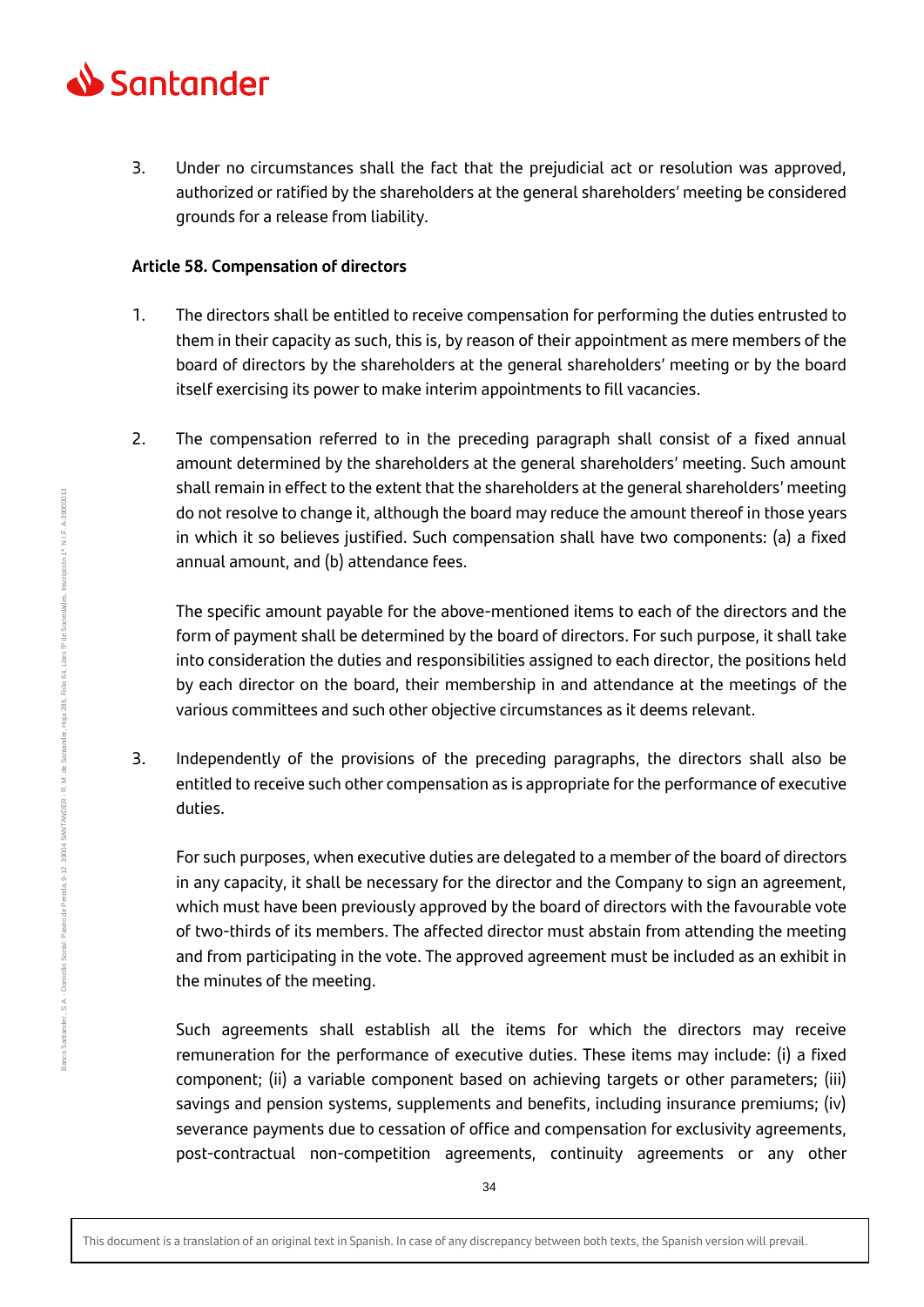

agreements that may be entered into; and  $(v)$  any other item provided for in the director remuneration policy in effect from time to time. The directors may not receive any remuneration for the performance of executive duties which amounts or items are not established in such agreement.

The remuneration to be paid pursuant to such agreements shall be adjusted to the director remuneration policy.

- 4. In addition to the provisions set out in the preceding paragraphs, the directors shall be entitled to receive compensation by means of the delivery of shares or share options, or by any other compensation system referenced to the value of shares, provided the application of such compensation systems is previously approved by the shareholders at the general shareholders' meeting. Such resolution shall determine, as the case may be, the maximum number of shares that may be assigned in each financial year, the exercise price or the system for calculating the exercise price of the share options, the value of the shares that may be used as a reference and the duration of the plan.
- 5. The Company shall take out liability insurance for its directors on such terms as are customary and commensurate with the circumstances of the Company itself.
- 6. The variable components of compensation shall be set such that there is an appropriate ratio between the fixed and variable components of total compensation. The variable components shall not exceed one hundred percent of the fixed components of the total compensation of each director, unless the shareholders at a general shareholders' meeting approve a higher ratio, which shall under no circumstances exceed two hundred percent of the fixed components of the total compensation, on the terms established by law.

## **Article 59. Approval of the director remuneration policy**

- 1. The director remuneration policy shall be approved by the shareholders at the general shareholders' meeting as a separate item on the agenda and for application over a maximum period of three financial years. It may also be provided that the policy be effective as from the date of approval thereof by the shareholders and over a period not to exceed the next three financial years. In any case, the event contemplated in section 4 of Article 59 bis below shall be exempted for purposes of the duration of the policy. Any amendment or replacement of the policy during its effective period shall require the prior approval of the shareholders at the general shareholders' meeting, in accordance with the procedure established for its approval.
- 2. The remuneration policy shall conform as appropriate to the remuneration system established in Article 58 and must necessarily include: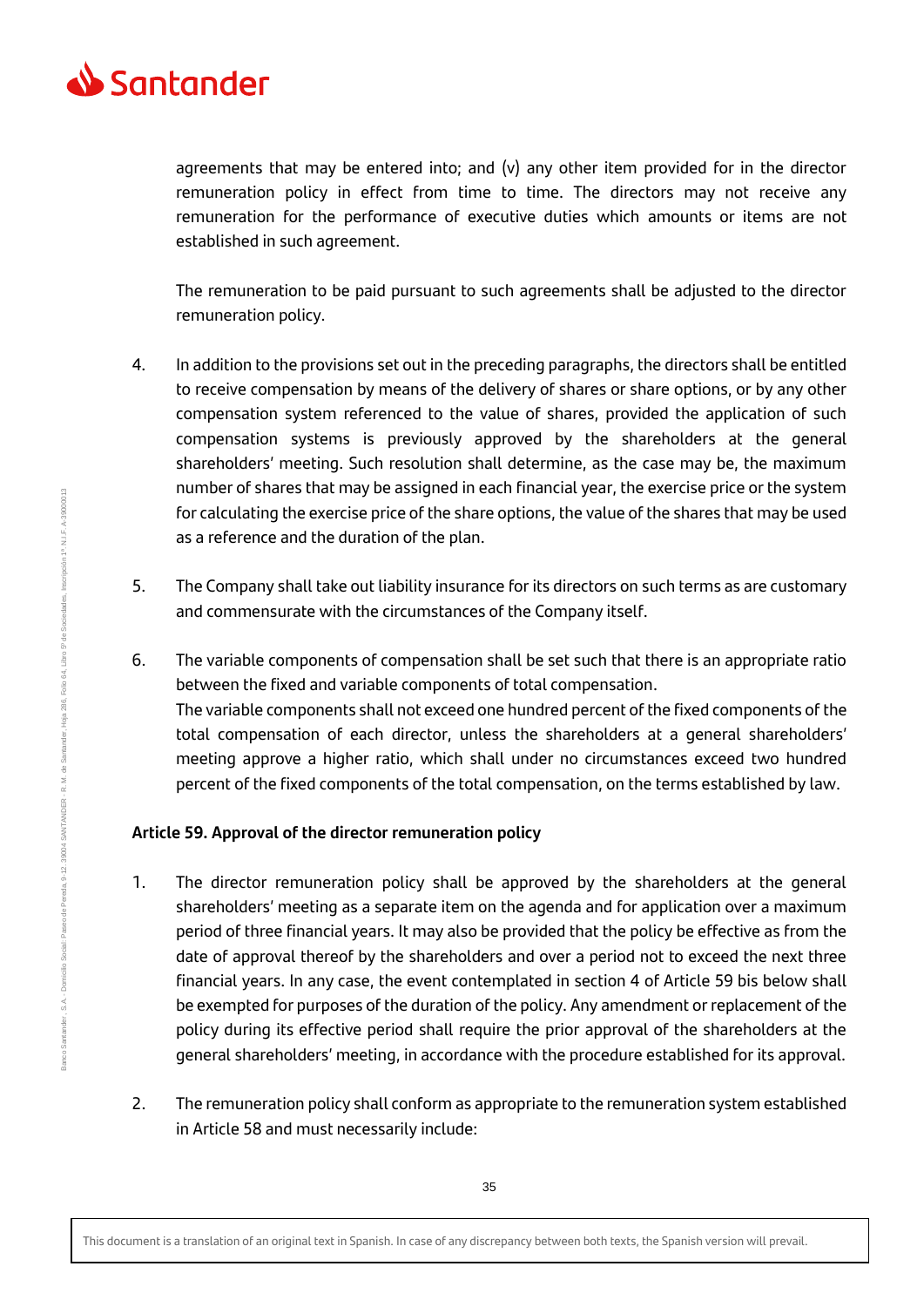

- (i) the maximum amount of annual remuneration to be paid to all of the directors in their capacity as such and the criteria for distribution thereof based on the duties and responsibilities assigned to each of them; and
- (ii) the amount of fixed annual remuneration for the performance of executive duties and the other provisions established by law.
- 3. The proposal by the board of directors of the director remuneration policy shall be reasoned and must be accompanied by a specific report of the remuneration committee. As from the call to the general shareholders' meeting, both documents shall be made available on the Company's website for the shareholders, who may also request that the documents be delivered or sent free of charge. The announcement of the call to the general shareholders' meeting shall mention such right.
- 4. If the proposal for a new remuneration policy is rejected by the shareholders at the general shareholders' meeting, the Company shall continue paying remuneration to its directors in accordance with the remuneration policy in force on the date the general shareholders' meeting is held, and shall submit a new proposal for a remuneration policy for approval at the next ordinary general shareholders' meeting.
- 5. Any remuneration the directors received for the exercise or termination of their office or for the performance of executive duties shall be in accordance with the director remuneration policy then in effect. Excepted from the foregoing is remuneration expressly approved by the shareholders at the general shareholders' meeting.
- 6. The Company may establish temporary exceptions to the remuneration policy in accordance with the provisions of law.

# **Article 59 bis. Transparency of the director compensation system**

- 1. The board of directors shall, on an annual basis, approve and publish the annual report on directors' remuneration. Such report shall include the remuneration that the directors receive or must receive in their capacity as such, as well as any remuneration for the performance of executive duties.
- 2. The annual report on directors' remuneration must include complete, clear and understandable information regarding the director remuneration policy applicable to the thencurrent fiscal year. It shall also include an overall summary of the application of the remuneration policy during the prior fiscal year, as well as a breakdown of the individual compensation accrued for all the items by each director during such fiscal year.

Banco Santander, S.A.

Banco Santander , S.A. - Domicilio Social: Paseo de Pereda, 9-12. 3904 SANTANDER - R. M. de Santander, Hoja 286, Folio 64, Libro 5º de Sociedades, Inscripción 1ª. N.I.F. A-39000013

Domicilio Social: Paseo de Pereda, 9-12, 39004 SANTANDER - R. M. de Santander,

hscripción 1ª. N.I.F. A-39000013

Folio 64, Libro 5º de Sociedades,

Hoja 286,

36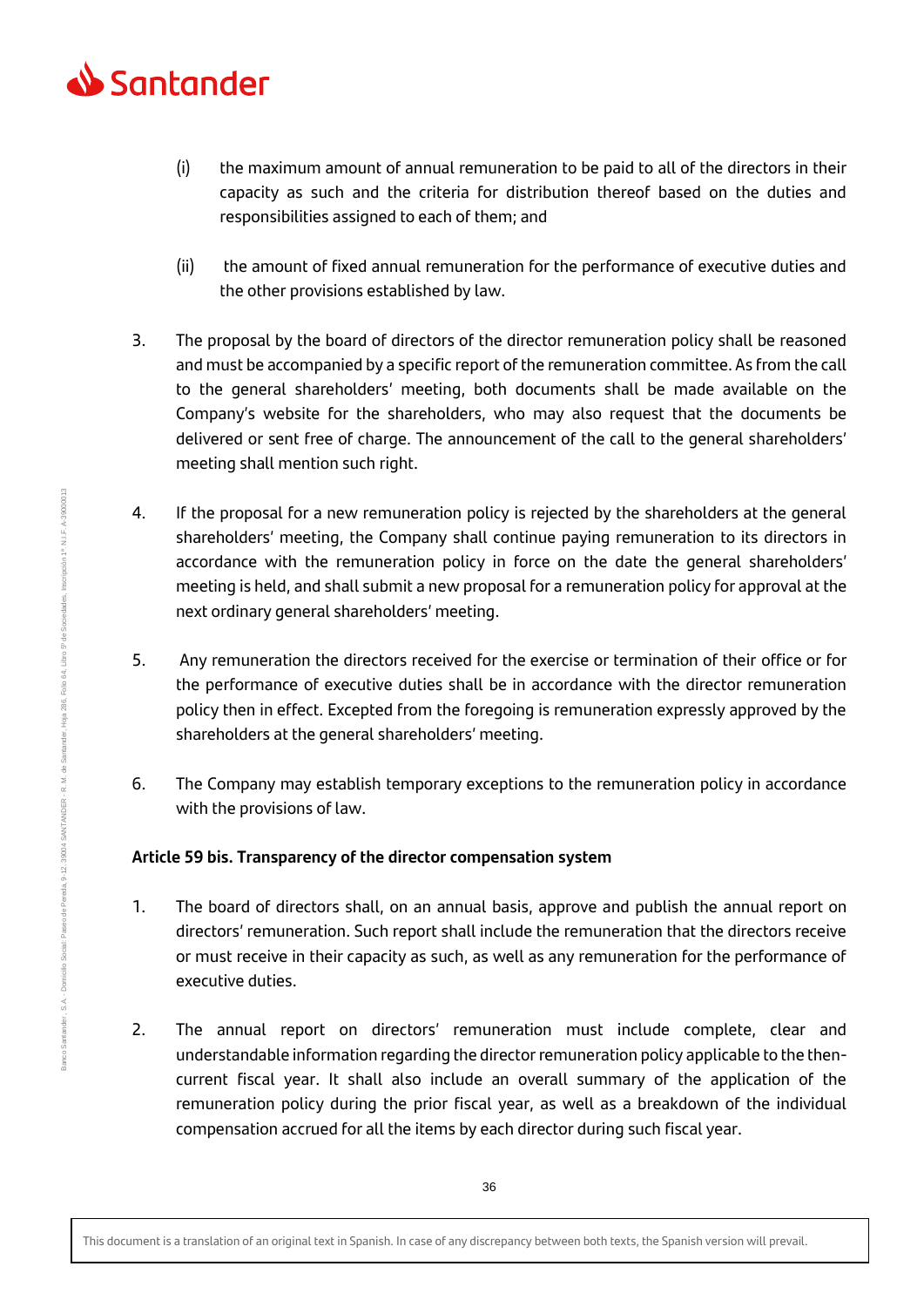

- 3. During each fiscal year, such report shall be submitted to a consultative vote of the shareholders at the general shareholders' meeting as a separate item on the agenda. It shall also be made available to the shareholders upon the call to the aforementioned general shareholders' meeting.
- 4. If the annual report on director remuneration is rejected by the consultative vote of the shareholders at an ordinary general shareholders' meeting, the Company may continue applying the remuneration policy in force only until the next ordinary general shareholders' meeting. It shall not be necessary to re-approve the policy if it would have been approved at the same general shareholders' meeting that rejected the annual report on directors' remuneration on a consultative basis.
- 5. In the annual report, the board shall set forth, on an individual basis, the compensation received by each director, specifying the amounts corresponding to each compensation item. It shall also set forth therein, on an individual basis and for each item of compensation, the compensation payable for the executive duties entrusted to the executive directors of the Company.

# **Section 7. Corporate governance report and website**

## **Article 60. Annual corporate governance report**

- 1. The board of directors shall prepare an annual corporate governance report which, with the content required by law, shall specifically focus on (i) the level of compliance with the corporate governance recommendations; (ii) the conduct of the general shareholders' meeting and proceedings therein; (iii) related-party transactions and intragroup transactions; (iv) the ownership structure of the Company; (v) the management structure of the Company (including a description of the diversity policy applied); (vi) risk control systems, including financial risk (*riesgo fiscal*), and a description of the principal characteristics of the internal risk control and management systems relating to the process of issuing financial information; and (vii) any restriction on the transferability of securities or on voting rights.
- 2. The annual corporate governance report shall be made available to the shareholders on the Company's website no later than the date of publication of the call to the ordinary general shareholders' meeting that is to review the annual accounts for the fiscal year to which such report refers.

# **Article 61. Corporate website**.

1. The Company shall have a corporate website (www.santander.com) through which it shall report to its shareholders, investors and the market at large the relevant or significant events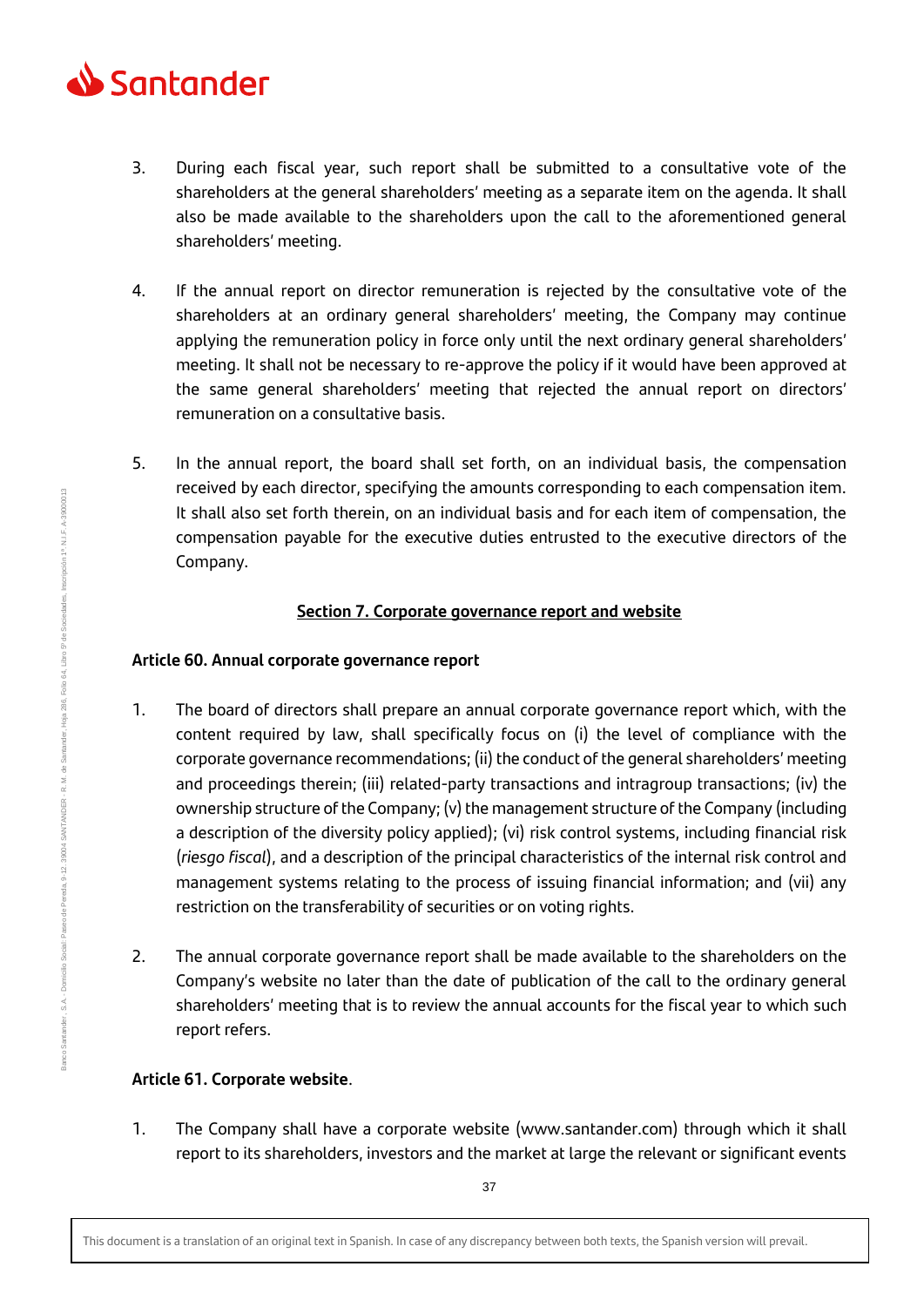

that occur in connection with the Company and on which it shall disseminate any other information for which publication on the corporate website is required by applicable law.

The creation of the corporate website must be resolved upon by the shareholders at the general shareholders' meeting. Such resolution must expressly appear in the agenda included in the call to the meeting that must adopt it.

The resolution to create the website shall be recorded on the Bank's page maintained with the Commercial Registry and shall be published on the Official Gazette of the Commercial Registry.

2. The board of directors may approve the amendment, removal or relocation of the corporate website.

The amendment, removal or relocation of the corporate website shall be recorded on the Bank's page maintained with the Commercial Registry and published in the Official Gazette of the Commercial Registry, as well as on the website resolved to be amended, removed or relocated for thirty days following insertion of the resolution in the Official Gazette of the Commercial Registry.

- 3. Without prejudice to any additional documentation required by applicable regulations, the Company's website shall include at least the information and documents set forth in the rules and regulations of the board.
- 4. On occasion of the call to general shareholders' meetings, an electronic shareholders' forum shall be enabled for use on the Company's website, to which both individual shareholders and any voluntary associations that they may create as provided by law will have access, with all due assurances, in order to facilitate their communication prior to the holding of general shareholders' meetings. The regulations for the electronic shareholders' forum may be further developed by the rules and regulations for the general shareholders' meeting, which, in turn, may entrust to the board of directors the regulation of all required procedural aspects.

# **CHAPTER III. OTHER PROVISIONS**

## **Section 1. Annual accounts**

# **Article 62. Submission of the annual accounts**

1. The company's fiscal year shall coincide with the calendar year, commencing on 1 January and ending on 31 December of each year.

This document is a translation of an original text in Spanish. In case of any discrepancy between both texts, the Spanish version will prevail.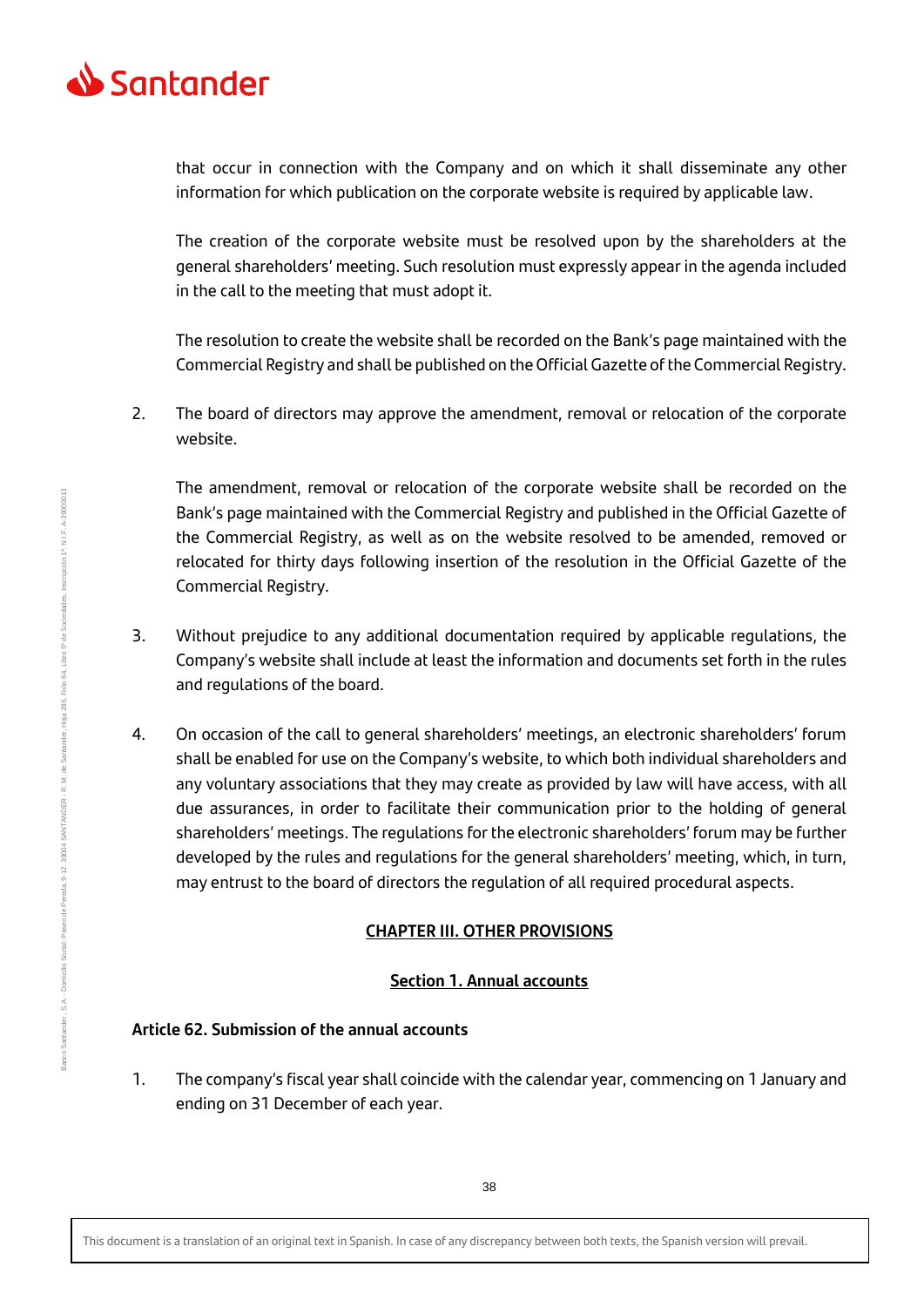

- 2. Within a maximum period of three months from the closing date of each fiscal year, the board of directors shall draft the annual accounts, which shall include the balance sheet, the profit and loss statement, the annual report to the accounts, the statement of recognised income and expense, the consolidated statement of changes in total equity and the statement of cash flows, the management report and the proposed allocation of profits and losses and, if applicable, the consolidated accounts and management report.
- 3. The board of directors shall use its best efforts to prepare the accounts such that there is no room for qualifications by the external auditor. However, when the board believes that its opinion must prevail, it shall provide a public explanation, through the chair of the audit committee, of the content and scope of the discrepancy, and shall also endeavor to ensure that the external auditor likewise discloses its considerations in this regard.
- 4. The annual accounts and the management report of the Company shall be reviewed by the external auditor, appointed by the shareholders at the general shareholders' meeting prior to the end of the fiscal year to be audited, for a specified term in accordance with applicable law.

## **Article 63. Approval of the accounts and allocation of results**

- 1. The annual accounts shall be submitted to the shareholders for approval at the general shareholders' meeting.
- 2. Once the annual accounts have been approved, the shareholders at the general shareholders' meeting shall resolve on the allocation of the results for the fiscal year.
- 3. Dividends may only be distributed out of the earnings for the fiscal year or with a charge to unappropriated reserves, once the payments required by the law and these bylaws have been made and provided the shareholders' equity disclosed in the accounts is not or, as a result of the distribution, is not reduced to less than the share capital. If there are any losses from prior fiscal years that reduce the Company's shareholders' equity below the amount of the share capital, the earnings shall be used to offset such losses.
- 4. The shareholders at the general shareholders' meeting shall decide the amount, time and form of payment of the dividends, which shall be distributed among the shareholders in proportion to their paid-up capital.
- 5. The shareholders at the general shareholders' meeting and the board of directors may make resolutions as to the distribution of interim dividends, subject to such limitations and in compliance with such requirements as are established by the law.

This document is a translation of an original text in Spanish. In case of any discrepancy between both texts, the Spanish version will prevail.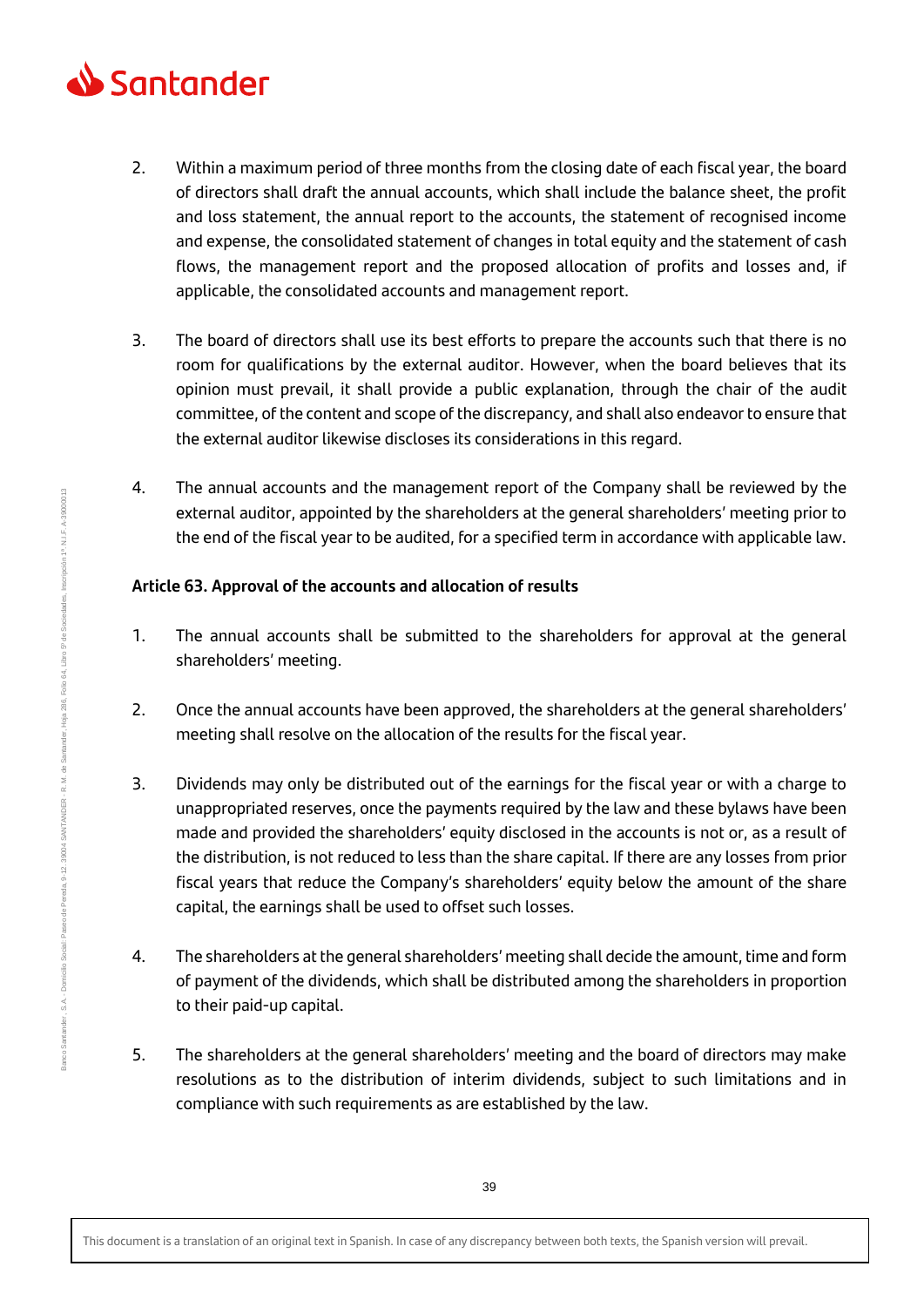

#### **Article 64. Dividends in kind**

The dividend and the amounts payable on account of dividends may be paid in kind in whole or in part, provided that:

- (i) the property or securities to be distributed are of the same nature;
- (ii) they have been admitted to listing on an official market as of the effective date of the resolution, or liquidity is duly guaranteed by the Company within a maximum period of one year; and
- (iii) they are not distributed for a value that is lower than the value at which they are recorded on the Company's balance sheet.

# **Article 64 bis. Prior authorisation for the payment of dividends other than in cash or own funds instruments**

Payments of dividends made other than in cash or own funds instruments shall be subject to compliance with the conditions established by applicable laws and regulations and shall require, where appropriate, the prior authorisation of the competent authority.

## **Article 65. Deposit of the annual accounts**

Within the month following the approval of the annual accounts, the board of directors shall file with the commercial registry of the place where the registered office of the Bank is located, for deposit, a certificate setting forth the resolutions adopted at the general shareholders' meeting approving the annual accounts and setting forth the allocation of results. It shall also attach to such certificate a copy of each of such accounts as well as of the management report, if applicable, and of the external auditors' report.

# **Section 2. Dissolution and liquidation of the Company**

## **Article 66. Dissolution of the Company**

The Company shall be dissolved in the instances and subject to the requirements established by applicable law.

# **Article 67. Liquidators**

1. Once the Company has been dissolved, all of the members of the board of directors whose appointment is current and registered with the commercial registry shall become liquidators

This document is a translation of an original text in Spanish. In case of any discrepancy between both texts, the Spanish version will prevail.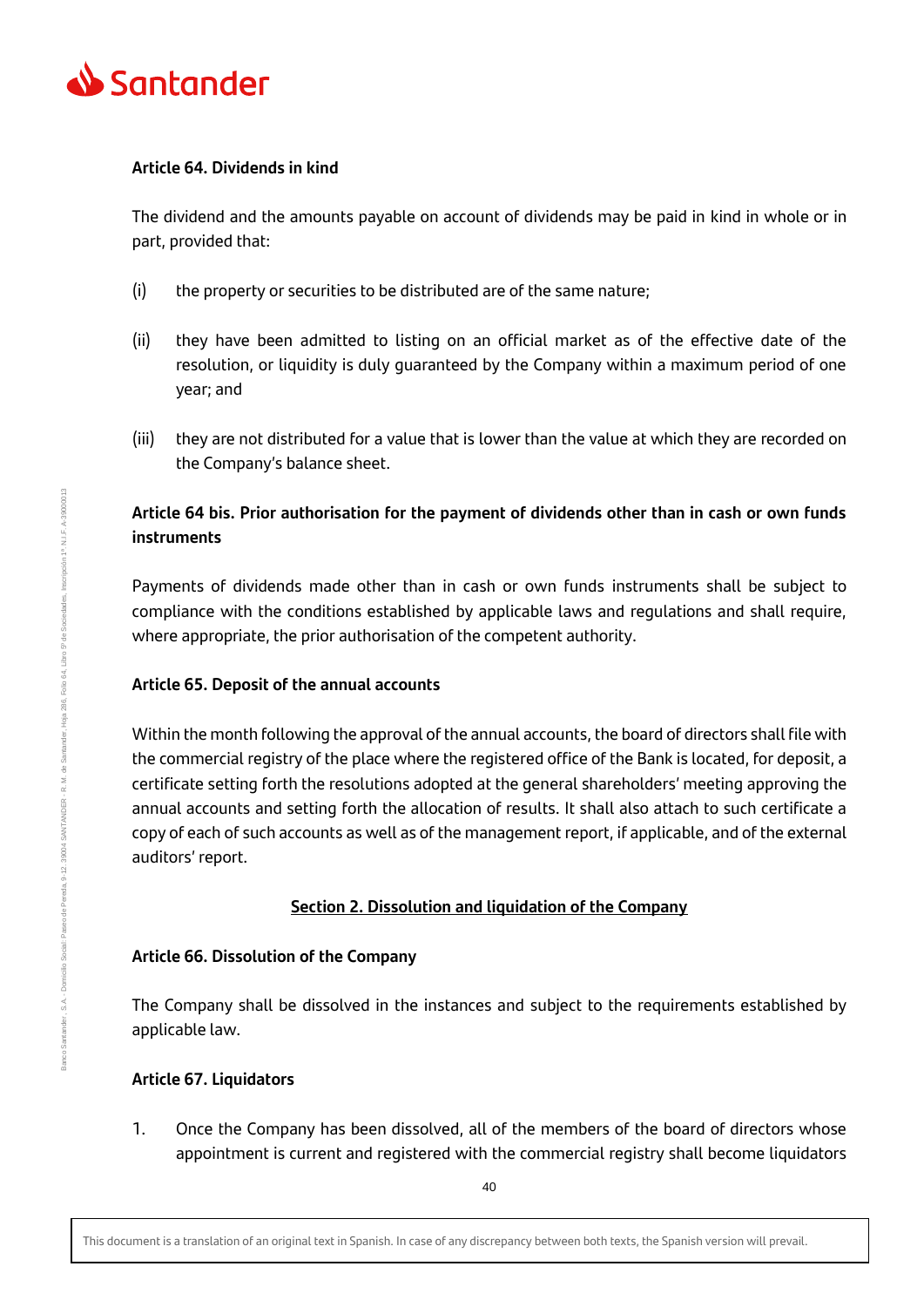

by operation of law, unless the shareholders acting at a general shareholders' meeting have appointed other liquidators in the resolution providing for the dissolution of the Company.

2. If there is not an odd number of directors, the youngest director shall not act as liquidator.

## **Article 68. Representation of the dissolved Company**

In the event of dissolution of the Company, each of the liquidators acting jointly and severally shall have the power to represent it.

#### **Article 69. Supervening assets and liabilities**

1. If corporate property appears after the entries relating to the Company have been cancelled, the liquidators shall assign to the former shareholders the additional share to which they may be entitled, for which purpose such property shall be first converted into cash where necessary.

After the passage of six months from the date on which the liquidators were required to comply with the provisions of the foregoing, without the former shareholders having been assigned the additional share, or in the absence of liquidators, any interested party may file a petition with the court of the place where the company's last registered office was located for the appointment of a person to replace the liquidators in the performance of their duties.

- 2. The former shareholders shall be jointly and severally liable for all unpaid corporate liabilities up to the amount of what they may have received as their share in liquidation, without prejudice to the liability of the liquidators in the event of fraudulent or negligent conduct.
- 3. In order to comply with formal requirements relating to legal acts performed prior to the cancellation of the entries of the Company, or whenever necessary, the former liquidators may formalize legal acts in the name of the defunct company following its cancellation in the registry. In the absence of liquidators, any interested party may file a petition for formalization by the court of the place where the last registered office of the Company was located.

## **Section 3. General provisions**

#### **Article 70. Forum**

The shareholders hereby waive the jurisdiction otherwise applicable to them and expressly submit to the jurisdiction of the courts sitting in the place where the registered office of the Bank is located.

This document is a translation of an original text in Spanish. In case of any discrepancy between both texts, the Spanish version will prevail.